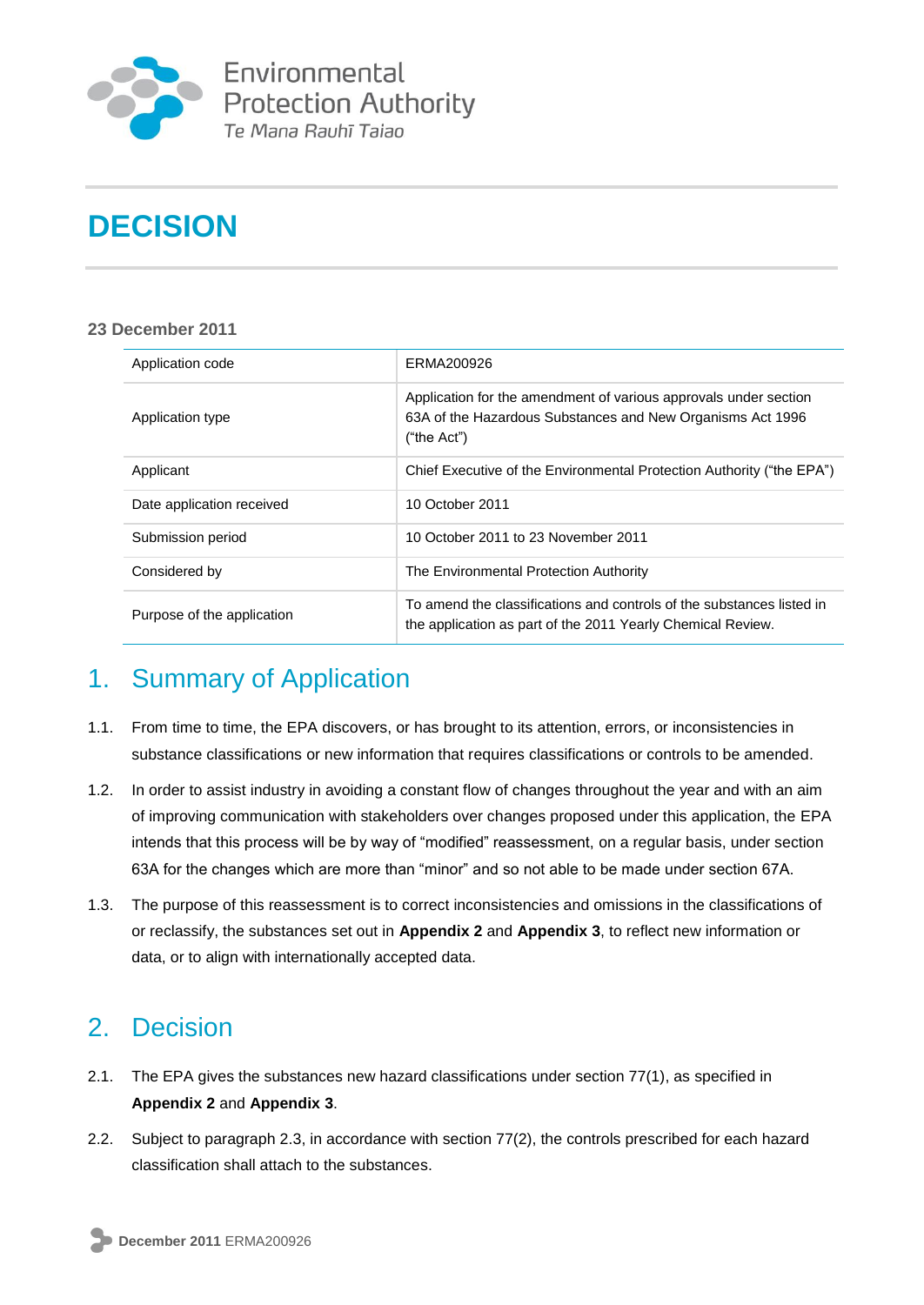#### **Decision** Application ERMA200926

- 2.3. In accordance with section 77A(1), a stationary container system, secondary containment system, tank wagon, place of storage, or place of use that immediately before the date of this decision was:
	- a. being used to contain, transport or store a substance described in **Appendix 2** or **Appendix 3**, or for products containing substances listed in **Appendix 2**; or
	- b. designed to be used to contain, transport or store the substance and construction of the stationary container system, secondary containment system, tank wagon, place of storage or place of use to that design had commenced;

is not required to comply with a control prescribed for a hazard classification that attaches to a substance if:

- i. it meets the requirements of a compliance plan approved by the EPA for that stationary container system, secondary containment system, tank wagon, place of storage, or place of use; and
- ii. the stationary container system, secondary containment system, tank wagon, place of storage, or place of use has a current test certificate certifying that it meets the requirements of (i) above.
- 2.4. These requirements will come into effect one year after the date of this decision.

## 3. Process

- 3.1. The application for a "modified" reassessment under section 63A was prepared by the Chief Executive of the EPA following grounds for reassessment having been established under section 62 by the EPA in its decision 30 June 2011.
- 3.2. The application has been considered in accordance with section 63A as:
	- 3.2.1. The reassessment considers only the specific aspect of each approval that is outlined in **Appendix 2** and **Appendix 3**; and
	- 3.2.2. The proposed changes are considered to be more than "minor in effect" for the following reasons:
		- a. all the proposed changes may result in some costs for industry particularly for companies which have many products affected by the changes;
		- b. there is no requirement for industry to register products covered by individual approvals or group standard approvals with the EPA. Therefore, the EPA does not know who the affected parties with respect to amendment of classifications for chemical substances are. It is noted that a number of the substances (for example, methanol) with proposed changes are widely used and are found in many products;
		- c. some changes of classification result in the need for changes to safety data sheets and labelling requirements. Amendment of classifications by section 67A does not allow for time to implement these changes. As part of this reassessment the EPA proposes a phase in period for implementing any resulting control and information changes; and
		- d. some of the changes are to remove controls. It is important that this is done using a public process.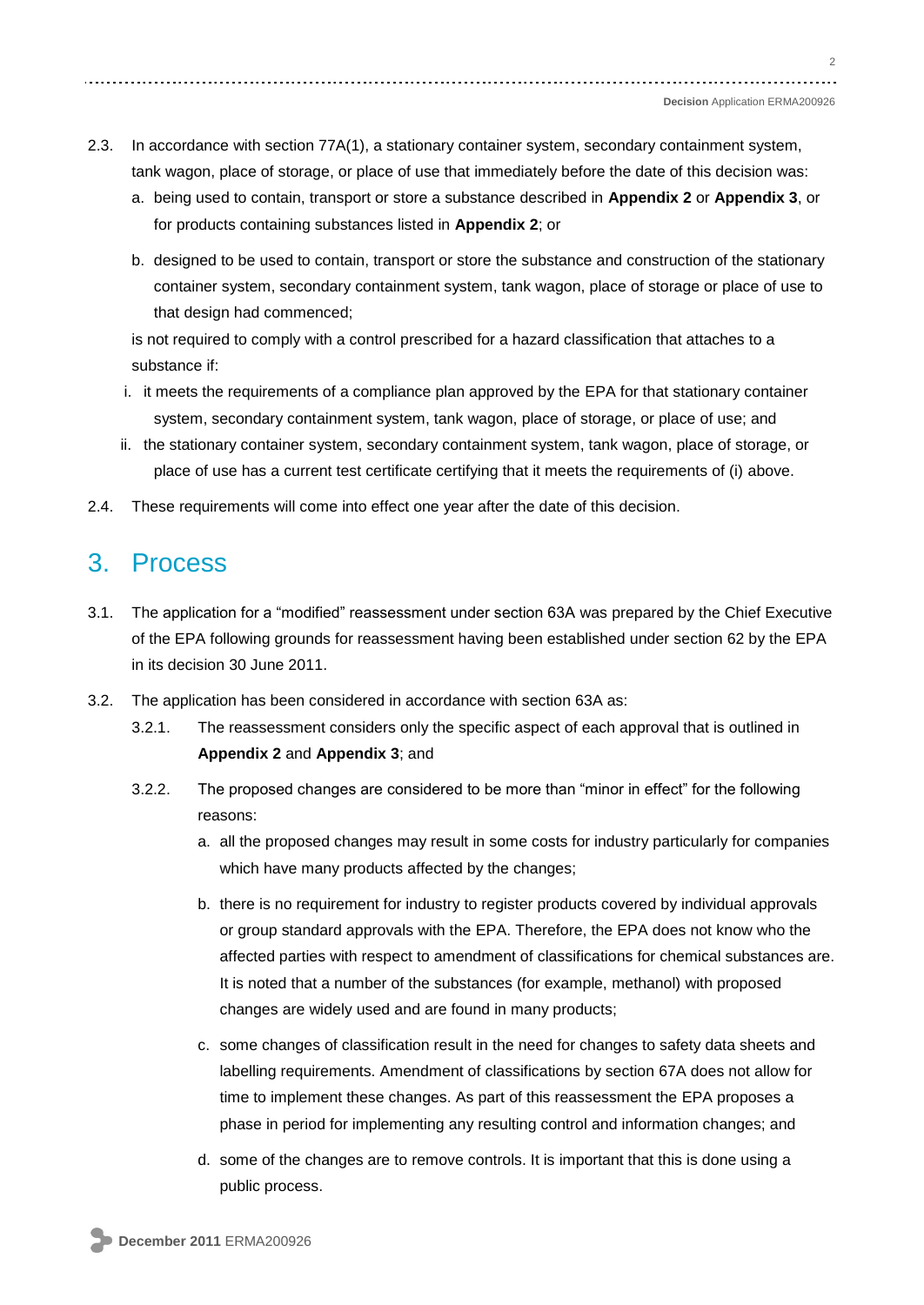- 3.3. Section 63A(6) allows the EPA to approve or decline an application for reassessment under section 63A as it considers appropriate after taking into account:
	- a. all the effects associated with the reassessment; and
	- b. the best international practices and standards for the safe management of hazardous substances.
- 3.4. Under section 63A(3), the application for reassessment was deemed to be an application made under section 29. Section 29 requires the EPA to consider adverse and positive effects of a substance and to make a decision based on whether or not the positive effects of the substance outweigh the adverse effects of the substance.
- 3.5. Due to the wide implications and the range of substances being reassessed under this application, the Chief Executive chose to publicly notify this application. Three submissions were received and the issues raised in these submissions have been taken into consideration in making this decision.
- 3.6. The submissions indicate that there may be significant affects related to the addition of a 5.1.1C (oxidising) classification to 65-70% Nitric acid aqueous solutions, therefore, the consideration of the addition of a 5.1.1C (oxidising) classification to this substance has been postponed to enable additional information to be obtained under section 58(1)(a) of the Act.
- 3.7. In making this decision the EPA has applied the relevant sections of the Act and followed the relevant provisions of the Hazardous Substances and New Organisms (Methodology) Order 1998 ("the Methodology‖) as detailed in the decision path set out in **Appendix 1** to this decision.
- 3.8. Reference made to a section in this document means that section of the Act, reference to a clause refers to the relevant clause in the Methodology.

## 4. Consideration

**Evaluation of the risks costs and benefits** 

- 4.1. The modified reassessment seeks to amend classifications and controls to better manage the hazards/risks of the substances listed in **Appendix 2** and **Appendix 3**.
- 4.2. Each change will have different costs and benefits associated with the change. For instance, the addition of a hazard that makes the substance a dangerous good (DG) (as prescribed in the UN Model Regulations for the Transportation of Dangerous Goods<sup>1</sup>) may have a significant effect on the management of the substance. In most cases, where the proposed change will result in the substance becoming regulated as a DG, the substance will already be handled as a DG internationally.
- 4.3. However, where the proposed change is to remove a minor classification, such as irritancy, where the substance has other toxicity classifications, no change in controls other than labelling and documentation is required.

<u>.</u>

3

<sup>1</sup> http://live.unece.org/trans/danger/publi/unrec/rev17/17files\_e.html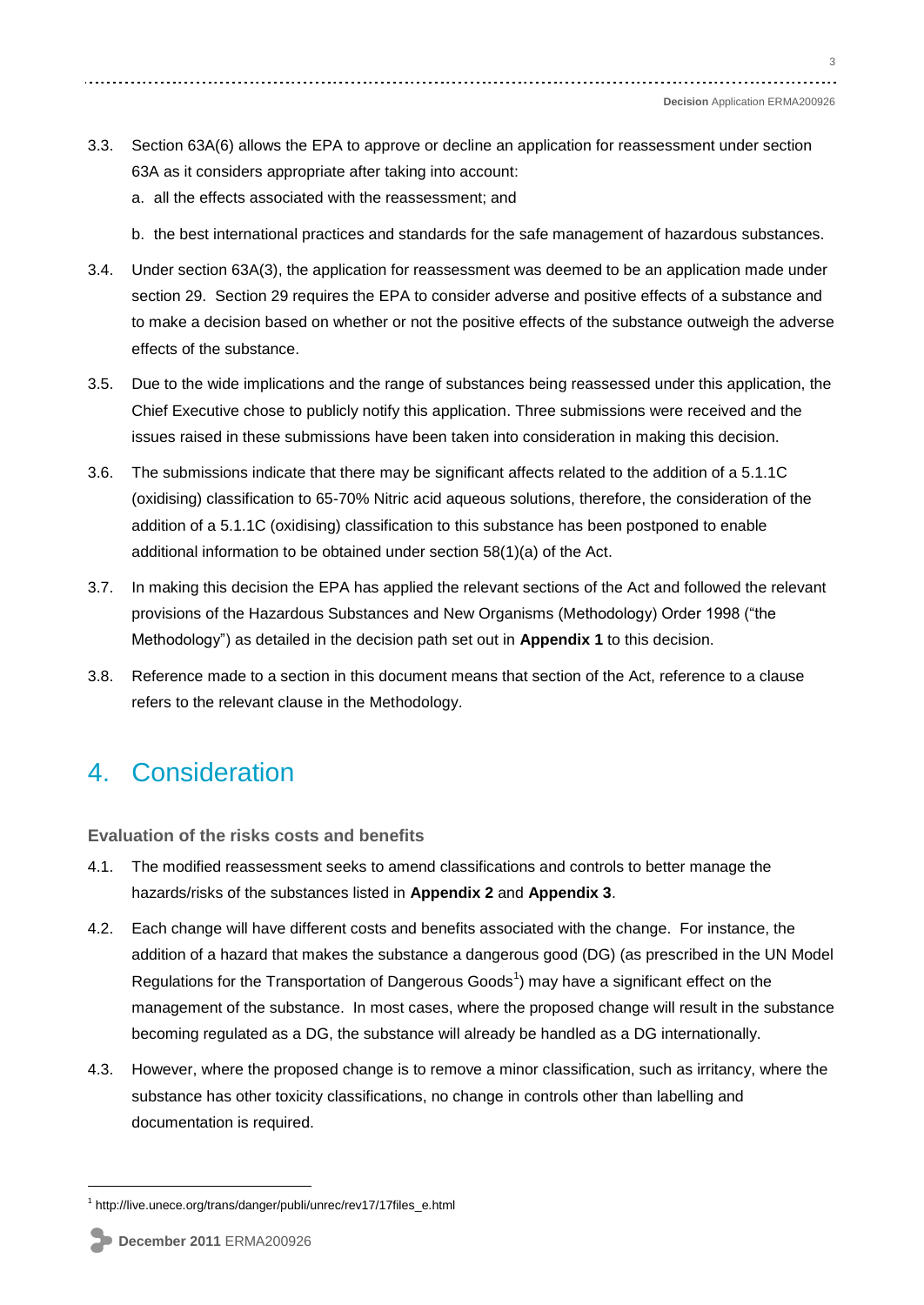#### **Decision** Application ERMA200926

- 4.4. In some cases the removal of a classification will result in the removal of controls. This may result in a significant reduction in compliance costs.
- 4.5. The main benefit of making the changes listed in **Appendix 2** and **Appendix 3** is to ensure consistency within the HSNO classification system and secondly where appropriate (i.e where there are sufficient data to support), with internationally accepted classifications.
- 4.6. The EPA has taken into account the effects associated with the reassessment and best international practices and standards. The EPA considers the revised classifications to more accurately represent the hazards of the substances and the controls are more appropriate to manage the risks of the substances. Thus, the listed changes will improve the effective management of the substances. These changes also represent an attempt at alignment with internationally accepted classification.

#### **Revised classifications and controls**

- 4.7. Having considered the risks, costs and benefits of the amendment proposals, the EPA has given the substances the hazard classifications specified in **Appendix 2** and **Appendix 3**.
- 4.8. Subject to paragraph 5.2 the controls prescribed for each hazard classification shall attach to the substances.
- 4.9. For the substances listed in **Appendix 2** and **Appendix 3**, and for products containing substances listed in **Appendix 2**, the EPA recognises that a reasonable period of time should be allowed in which to comply with the proposed new classifications and controls. The EPA therefore has decided that a transitional (phase-in) period of 1 year should be allowed in which to implement any changes approved by the EPA.
- 4.10. The EPA has decided that, where major infrastructure upgrades or investments are required as a consequence of this application, a compliance plan may be submitted to extend the phase in period. The compliance plan is to be submitted within 1 year of the changes being approved.
- 4.11. Under section 77A, additional controls may be added but the EPA must be satisfied that the criteria set out in section 77A(4) are met. By allowing a phase in period and the option for submission of a compliance plan the EPA considers it more likely that compliance with the new controls will be met and that consistency with the controls on existing substances will occur. As the new controls are more likely to achieve compliance this will lead to the more effective management of the listed substances.
- 4.12. Accordingly, the EPA considers that it will consider approval of a compliance plan that allows for a period of non-compliance with one or more of the following prescribed controls:
	- Stationary container systems (Schedule 8, Gazette Notice 35 2004);
	- Secondary containment (Regulations 38, 39 and 40 of the Hazardous Substances (Emergency Management) Regulations 2001; Clauses 1 and 2 of Schedule 9 Gazette Notice 35 2004; the variation made in Schedule 7, Gazette Notice 35 2004 to the regulation 38 of the Hazardous Substances (Emergency Management) Regulations 2001);
	- Tank wagons (Hazardous Substances (Tank Wagons and Transportable Containers) Regulations 2004);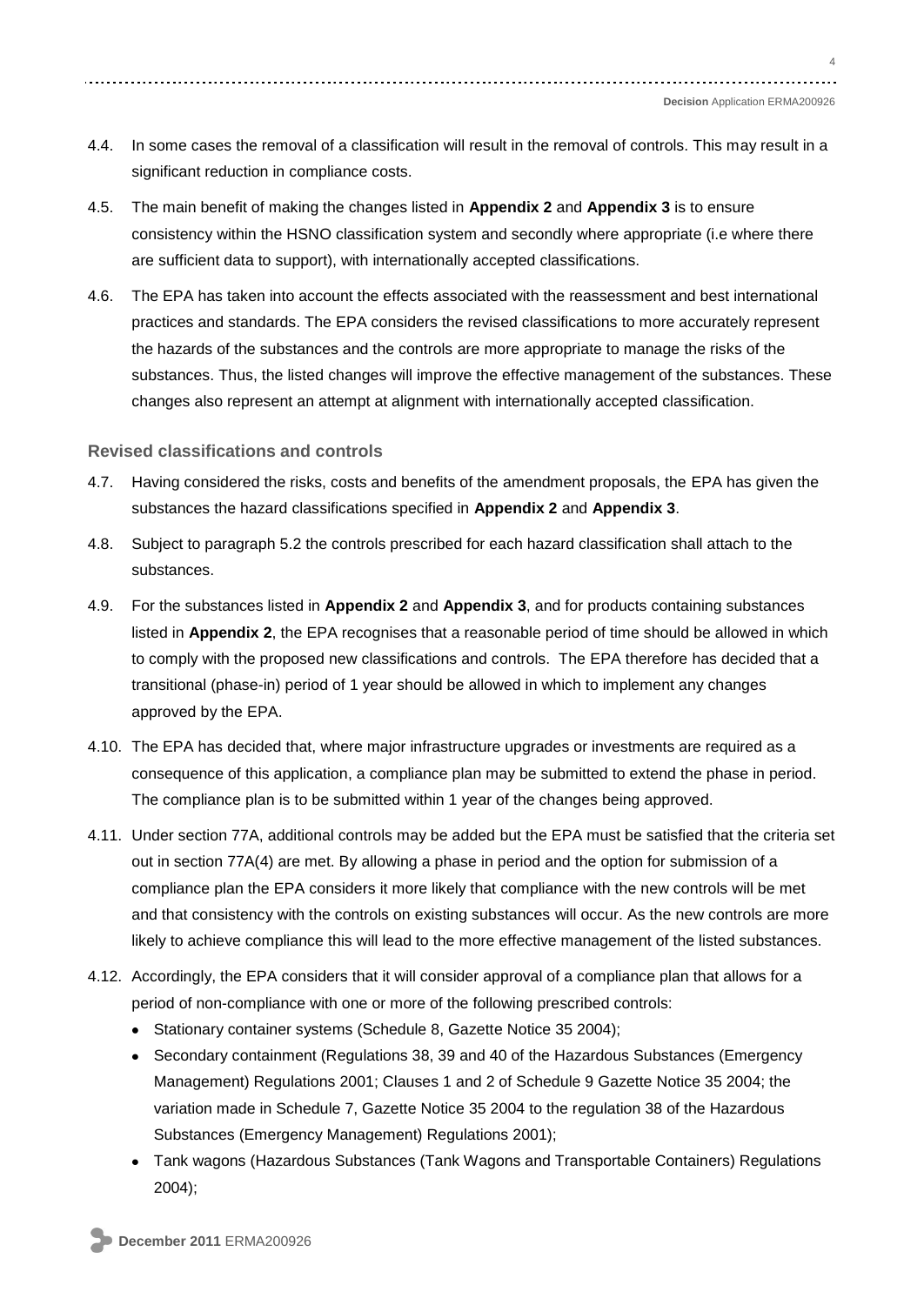- Schedule 10, Gazette Notice 35 2004; Regulations 71-106 of the Hazardous Substances (Classes 1 to 5 Controls) Regulations 2001; and
- Site and storage group standard conditions of any of the above.
- 4.13. A compliance plan submitted for approval by the EPA should set out:
	- i. a proposed programme for extending the time by which the controls listed in paragraph 4.12 will be complied with; and/or
	- ii. proposed variations to the requirements of the controls listed in paragraph 4.12.

### 5. Conclusions

- 5.1. Pursuant to section 63A(6) the EPA determines that in accordance with section 29 and clause 27,
	- 5.1.1. the substances are given the hazard classifications under section 77(1), as specified in **Appendix 2** and **Appendix 3**; and
	- 5.1.2. subject to paragraph 5.2 in accordance with section 77(2), the controls prescribed for each hazard classification shall attach to the substance.
- 5.2. In accordance with section 77A(1), a stationary container system, secondary containment system, tank wagon, place of storage, or place of use that immediately before the date of this decision was:
	- a. being used to contain, transport or store a substance described in **Appendix 2** or **Appendix 3**, or for products containing substances listed in **Appendix 2**; or
	- b. designed to be used to contain, transport or store the substance and construction of the stationary container system, secondary containment system, tank wagon, place of storage or place of use to that design had commenced;

is not required to comply with a control prescribed for a hazard classification that attaches to a substance if:

- i. it meets the requirements of a compliance plan approved by the EPA for that stationary container system, secondary containment system, tank wagon, place of storage, or place of use; and
- ii. the stationary container system, secondary containment system, tank wagon, place of storage, or place of use has a current test certificate certifying that it meets the requirements of (i) above.
- 5.3. The EPA will consider approval of a compliance plan that allows for a period of non-compliance with one or more of the following prescribed controls:
	- Stationary container systems (Schedule 8, Gazette Notice 35 2004);
	- Secondary containment (Regulations 38, 39 and 40 of the Hazardous Substances (Emergency Management) Regulations 2001; Clauses 1 and 2 of Schedule 9 Gazette Notice 35 2004; the variation made in Schedule 7, Gazette Notice 35 2004 to the regulation 38 of the Hazardous Substances (Emergency Management) Regulations 2001);
	- Tank wagons (Hazardous Substances (Tank Wagons and Transportable Containers) Regulations 2004);
	- Schedule 10, Gazette Notice 35 2004; Regulations 71-106 of the Hazardous Substances (Classes 1 to 5 Controls) Regulations 2001; and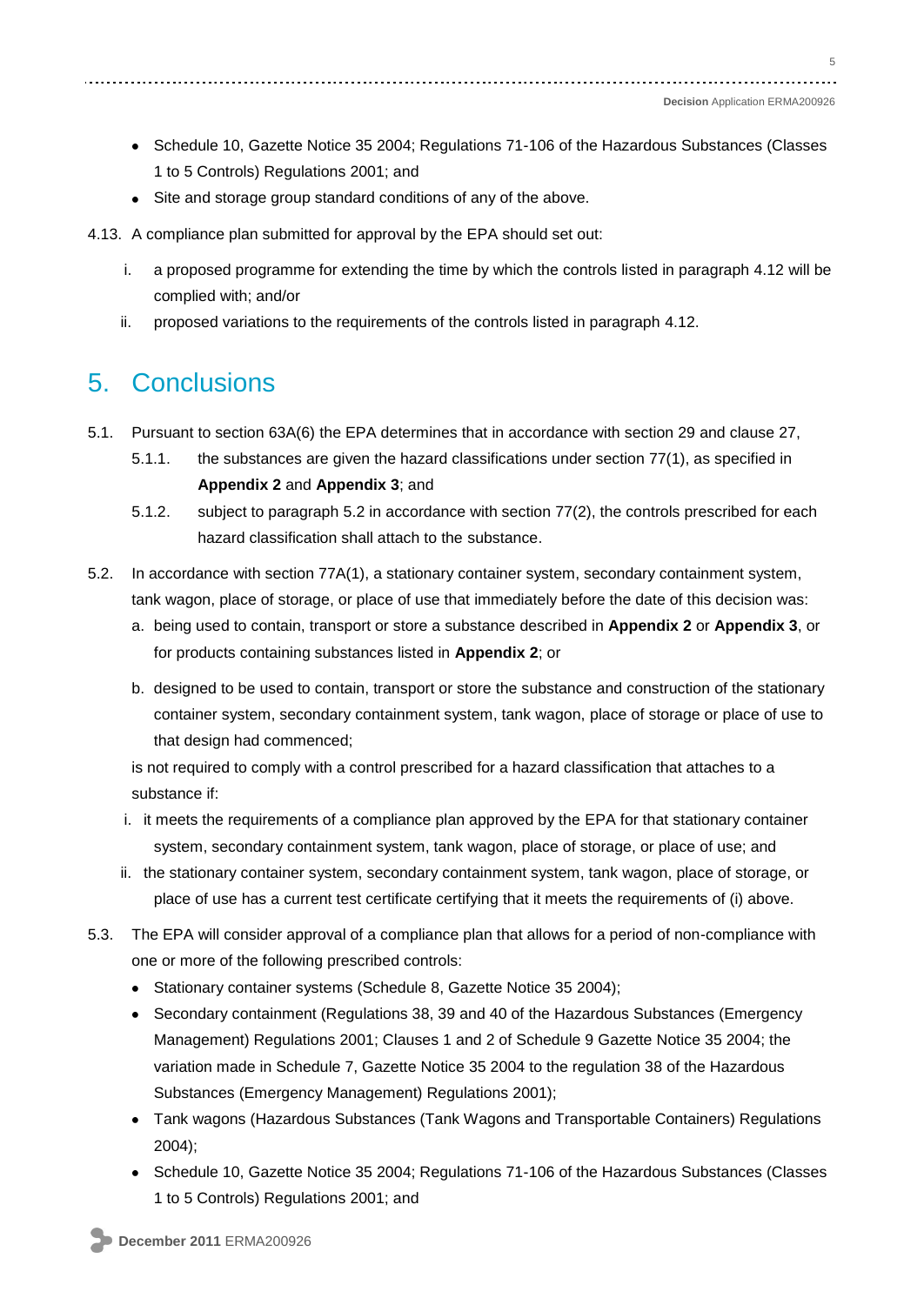- Site and storage group standard conditions of any of the above.
- 5.4. These requirements will come into effect one year after the date of this decision.
- 5.5. The consideration of the addition of a 5.1.1C (oxidising) classification to 65-70% Nitric acid aqueous solutions has been postponed to enable additional information to be obtained under section 58(1)(a).
- 5.6. In accordance with clause 36(2)(b), the EPA records that, in reaching these conclusions, it has applied the balancing tests in section 29 and clauses 26 and 27 and has also applied the relevant criteria in the decision path set out in the **Appendix 1** to this decision.

MAtkins

Helen Atkins Date: 23 December 2011

**Chair**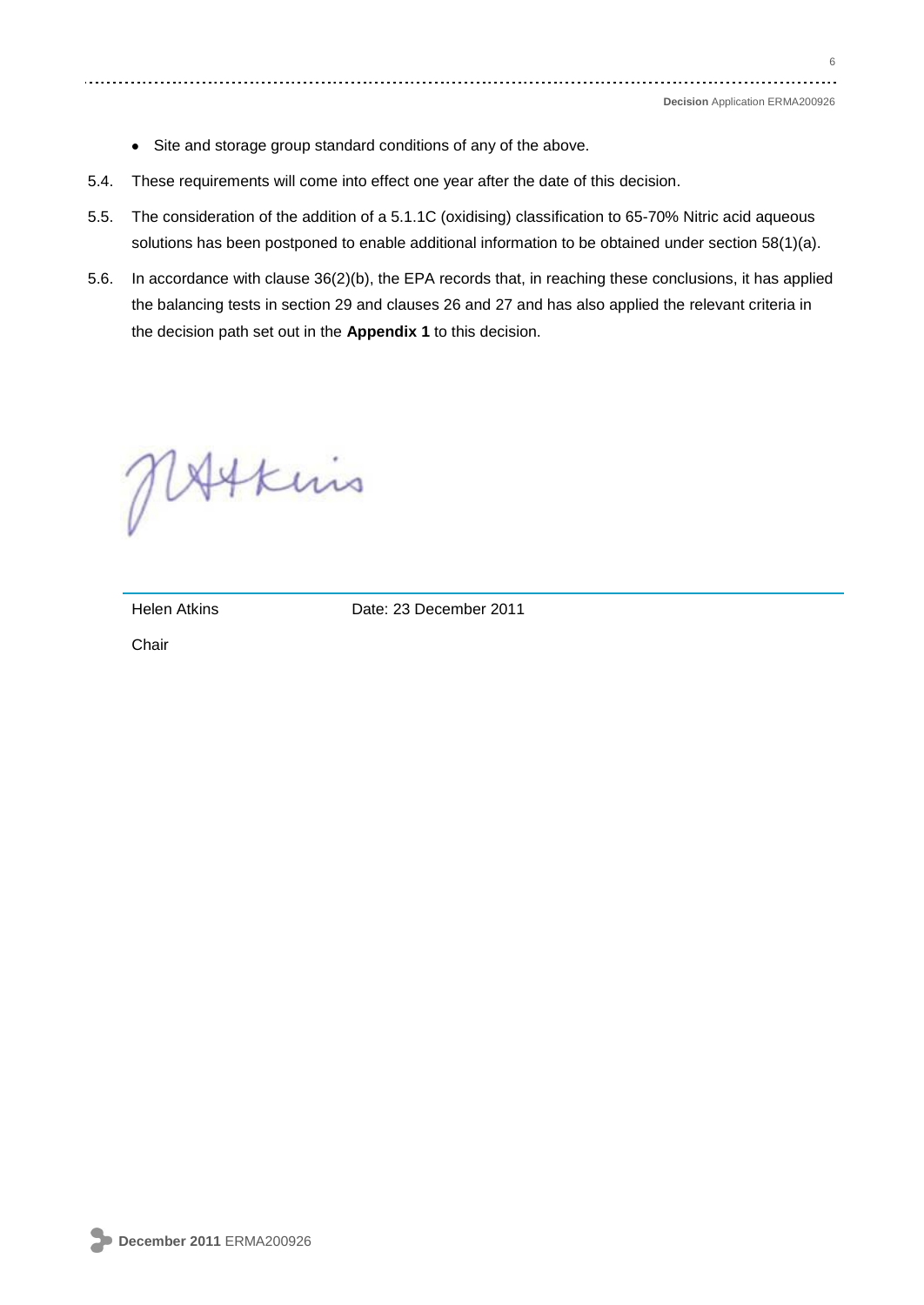## Appendix 1: Decision path for reassessment of hazardous substances

### **Context**

This decision path describes the decision-making process for applications to modify an approval to import or manufacture a hazardous substance under section 63A of the HSNO Act.

#### **Introduction**

The purpose of the decision path is to provide the EPA with guidance so that all relevant matters in the HSNO Act and the Methodology have been addressed. It does not attempt to direct the weighting that the EPA may decide to make on individual aspects of an application.

In this document 'section' refers to sections of the HSNO Act, and 'clause' refers to clauses of the EPA Methodology.

The decision path has two parts –

- **Flowchart** (a logic diagram showing the process prescribed in the Methodology and the HSNO Act to be followed in making a decision), and
- **Explanatory notes** (discussion of each step of the process).

Of necessity the words in the boxes in the flowchart are brief, and key words are used to summarise the activity required. The explanatory notes provide a comprehensive description of each of the numbered items in the flowchart, and describe the processes that should be followed to achieve the described outcome.

7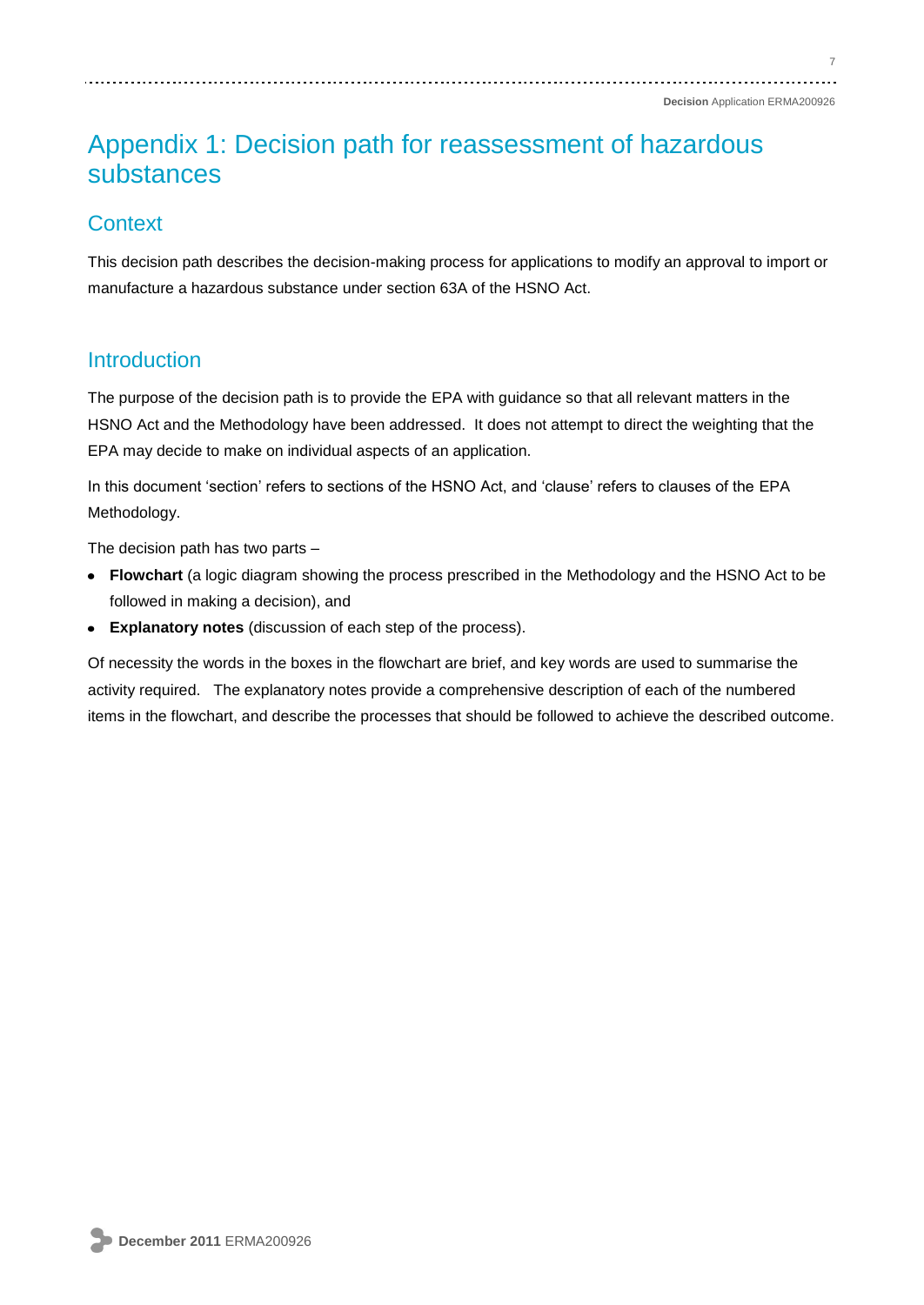Decision path for modified reassessment for amendments to hazardous substance approvals: application made and determined under section 63A.

For proper interpretation of the decision path it is important to work through the flowchart in conjunction with the explanatory notes.

Figure updated: July 2011

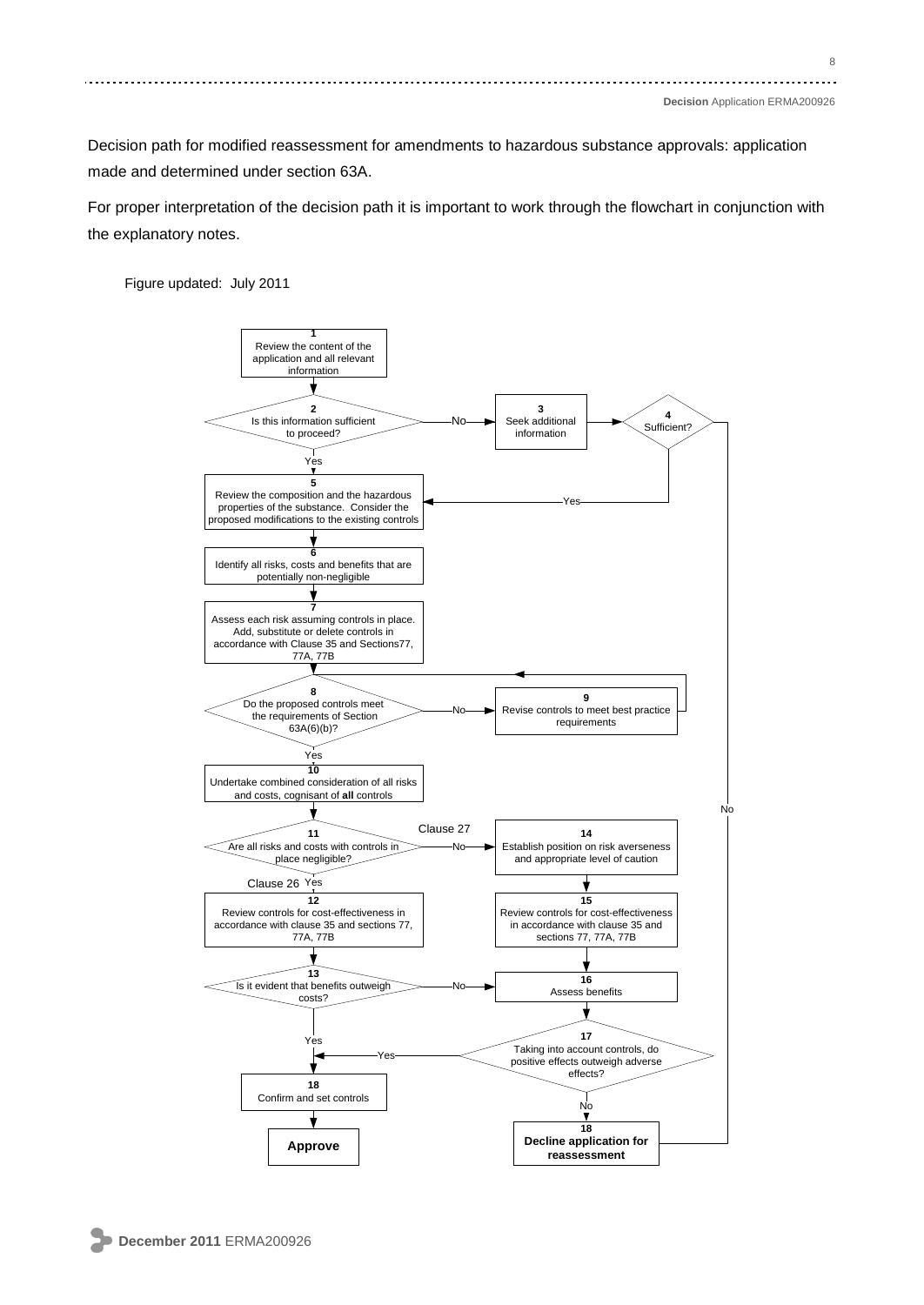.<br>...

### Figure 1: Explanatory Notes

|           | Review the content of the application and all relevant information                                                                                                                                                                                                                                                                    |  |  |  |  |  |  |  |
|-----------|---------------------------------------------------------------------------------------------------------------------------------------------------------------------------------------------------------------------------------------------------------------------------------------------------------------------------------------|--|--|--|--|--|--|--|
| Item 1:   | Review the application, the E&R Report, and information received from experts and that provided in<br>submissions (where relevant) in terms of section 28(2) of the Act and clauses 8, 15, 16 and 20 of<br>the Methodology.                                                                                                           |  |  |  |  |  |  |  |
|           | While section 63A is not mentioned in section 53 (public notification), sections 63A(4) and (5)<br>provide discretion for the HSNO decision maker to consider public notification (cf section 53(2)) and<br>guidance re consultation where an application is not publicly notified.                                                   |  |  |  |  |  |  |  |
|           | Is this information sufficient to proceed?                                                                                                                                                                                                                                                                                            |  |  |  |  |  |  |  |
| Item $2:$ | Review the information and determine whether or not there is sufficient information available to<br>make a decision.                                                                                                                                                                                                                  |  |  |  |  |  |  |  |
|           | (if 'no') Seek additional information                                                                                                                                                                                                                                                                                                 |  |  |  |  |  |  |  |
| Item 3:   | If there is not sufficient information then additional information may need to be sought under section<br>52 or 58 of the Act.                                                                                                                                                                                                        |  |  |  |  |  |  |  |
|           | If the applicant is not able to provide sufficient information for consideration then the application is<br>not approved. In these circumstances the HSNO decision maker may choose to decline the<br>application, or the application may lapse.                                                                                      |  |  |  |  |  |  |  |
|           | Sufficient?                                                                                                                                                                                                                                                                                                                           |  |  |  |  |  |  |  |
| Item 4    | When additional information has been sought, has this been provided, and is there now sufficient<br>information available to make a decision?                                                                                                                                                                                         |  |  |  |  |  |  |  |
|           | If the HSNO decision maker is not satisfied that it has sufficient information for consideration, then<br>the application for reassessment must be declined (see item 18).                                                                                                                                                            |  |  |  |  |  |  |  |
|           | (if 'yes' from item 2 or from item 4) Review the composition and the hazardous properties of<br>the substance, and the proposed modifications to the existing controls                                                                                                                                                                |  |  |  |  |  |  |  |
| Item 5:   | Review the composition of the substance, its hazardous properties, and the existing suite of<br>controls on the substance. The level of detail for this review will depend on the nature of the<br>application for modified reassessment. In most cases a detailed review will not be required.                                       |  |  |  |  |  |  |  |
|           | Consider the proposed modifications to the existing controls.                                                                                                                                                                                                                                                                         |  |  |  |  |  |  |  |
|           | Identify all risks, costs and benefits that are potentially non-negligible <sup>2</sup>                                                                                                                                                                                                                                               |  |  |  |  |  |  |  |
|           | The modified reassessment process concentrates on a specific aspect of the approval (section<br>63A(1)(a)). All risks, costs and benefits that are potentially non-negligible need to be identified.<br>However, emphasis should be placed on effects that are expected to change as a result of the<br>proposed changes to controls. |  |  |  |  |  |  |  |
| Item 6:   | Costs and benefits are defined in the Methodology as the value of particular effects. However, in<br>most cases these 'values' are not certain and have a likelihood attached to them. Thus costs and<br>risks are generally synonymous and may be addressed together.                                                                |  |  |  |  |  |  |  |
|           | Examples of costs that cannot be considered as risks are one-off direct financial costs incurred by<br>applicants that cannot be considered as 'sunk' costs (see footnote 1). Where such costs arise<br>they will considered in the same way as risks, but their likelihood of occurrence will be more<br>certain.                    |  |  |  |  |  |  |  |
|           | Identification is a two-step process that scopes the range of possible effects (risks, costs and                                                                                                                                                                                                                                      |  |  |  |  |  |  |  |

 $\overline{a}$ <sup>2</sup> Relevant effects are **marginal effects**, or the changes that will occur as a result of the substance being available. Financial costs associated with preparing and submitting an application are not marginal effects and are not effects of the substance(s) and are therefore not taken into account in weighing up adverse and positive effects. These latter types of costs are sometimes called 'sunk' costs since they are incurred whether or not the application is successful.

 $\sqrt{2}$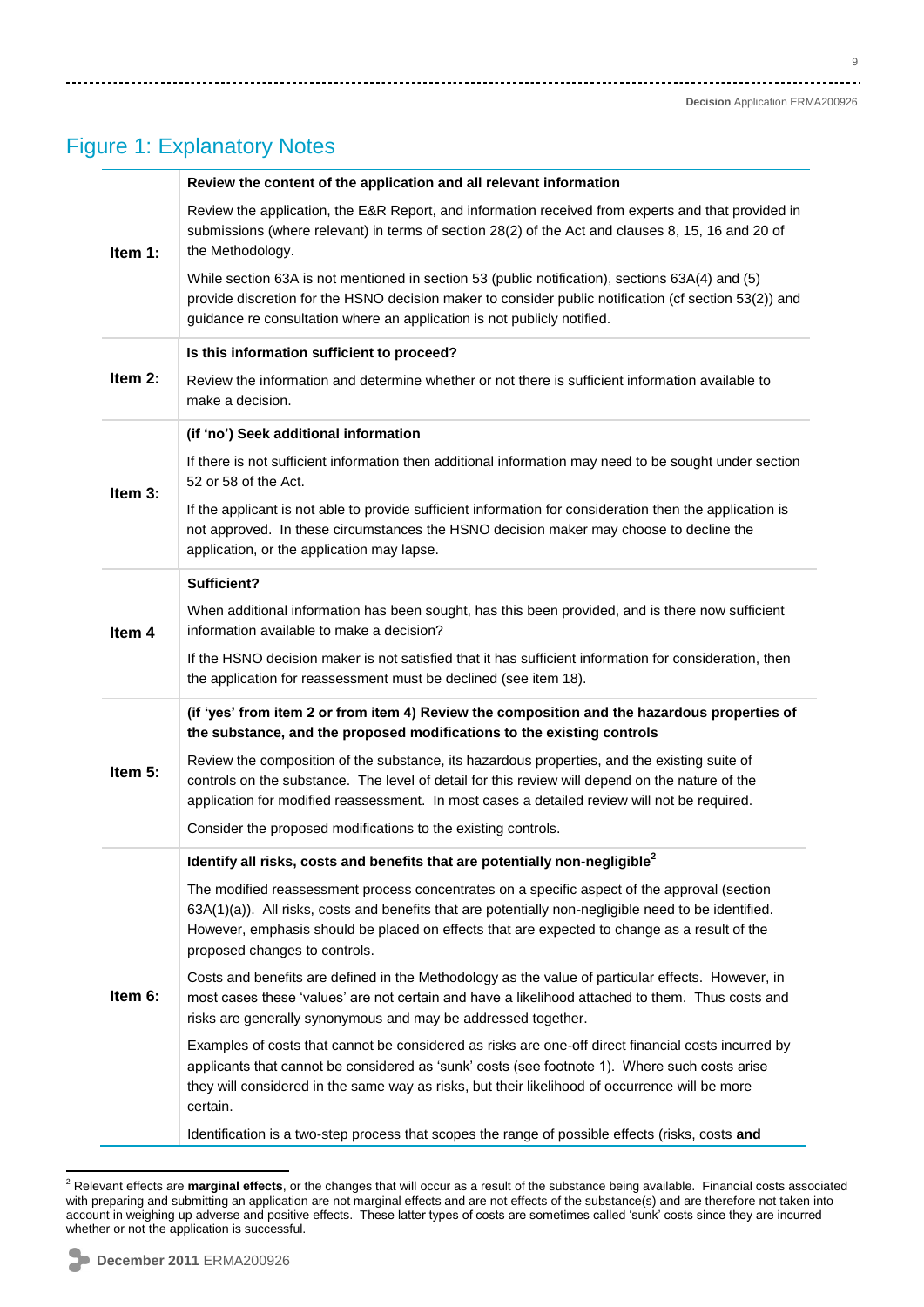|         | benefits).                                                                                                                                                                                                                                                                                                                                                                                                                                                                         |                                                                                                                                                                                                                                                                                                                                                                                                                                                                                                                                                                                                                                                                                                                                                                                                                                                                                                                                   |  |  |  |  |  |  |
|---------|------------------------------------------------------------------------------------------------------------------------------------------------------------------------------------------------------------------------------------------------------------------------------------------------------------------------------------------------------------------------------------------------------------------------------------------------------------------------------------|-----------------------------------------------------------------------------------------------------------------------------------------------------------------------------------------------------------------------------------------------------------------------------------------------------------------------------------------------------------------------------------------------------------------------------------------------------------------------------------------------------------------------------------------------------------------------------------------------------------------------------------------------------------------------------------------------------------------------------------------------------------------------------------------------------------------------------------------------------------------------------------------------------------------------------------|--|--|--|--|--|--|
|         | Step 1:                                                                                                                                                                                                                                                                                                                                                                                                                                                                            | Identify all possible risks and costs (adverse effects) and benefits (positive<br>effects) associated with the approval of the substance(s), and based on the<br>range of areas of impact described in clause 9 of the Methodology and sections 5<br>and 6 of the Act <sup>3</sup> . Consider the effects of the substance through its lifecycle<br>(clause 11) and include the likely effects of the substance being unavailable<br>(sections $29(1)(a)(iii)$ and $29(1)(b)(iii)$ ).<br>Relevant costs and benefits are those that relate to New Zealand and those that<br>would arise as a consequence of approving the application (clause 14).<br>Consider short term and long term effects.<br>Identify situations where risks and costs occur in one area of impact or affect one<br>sector and benefits accrue to another area or sector; that is, situations where<br>risks and costs do not have corresponding benefits. |  |  |  |  |  |  |
|         | Step 2:                                                                                                                                                                                                                                                                                                                                                                                                                                                                            | Document those risks, costs and benefits that can be readily concluded to be<br>negligible <sup>4</sup> , and eliminate them from further consideration.<br>Note that where there are costs that are not associated with risks some of them<br>may be eliminated at this scoping stage on the basis that the financial cost                                                                                                                                                                                                                                                                                                                                                                                                                                                                                                                                                                                                       |  |  |  |  |  |  |
|         | Assess each risk assuming controls in place. Add, substitute or delete controls in<br>accordance with clause 35 and sections 77, 77A and 77B of the Act.<br>The assessment of potentially non-negligible risks and costs should be carried out in accordance<br>with clauses 12, 13, 15, 22, 24, 25, and 29 to 32 of the Methodology. The assessment is carried                                                                                                                    |                                                                                                                                                                                                                                                                                                                                                                                                                                                                                                                                                                                                                                                                                                                                                                                                                                                                                                                                   |  |  |  |  |  |  |
|         | out with the default controls in place.<br>Assess each potentially non-negligible risk and cost estimating the magnitude of the effect if it<br>should occur and the likelihood of its occurring. Where there are non-negligible financial costs that<br>are not associated with risks then the probability of occurrence (likelihood) may be close to 1.                                                                                                                          |                                                                                                                                                                                                                                                                                                                                                                                                                                                                                                                                                                                                                                                                                                                                                                                                                                                                                                                                   |  |  |  |  |  |  |
|         | Relevant information provided in submissions should be taken into account.<br>The distribution of risks and costs should be considered, including geographical distribution and<br>distribution over groups in the community, as well as distribution over time. This information<br>should be retained with the assessed level of risk/cost.                                                                                                                                      |                                                                                                                                                                                                                                                                                                                                                                                                                                                                                                                                                                                                                                                                                                                                                                                                                                                                                                                                   |  |  |  |  |  |  |
| Item 7: | This assessment includes consideration of how cautious the HSNO decision maker will be in the<br>face of uncertainty (section 7). Where there is uncertainty, it may be necessary to estimate<br>scenarios for lower and upper bounds for the adverse effect as a means of identifying the range of<br>uncertainty (clause 32). It is also important to bear in mind the materiality of the uncertainty and<br>how significant the uncertainty is for the decision (clause 29(a)). |                                                                                                                                                                                                                                                                                                                                                                                                                                                                                                                                                                                                                                                                                                                                                                                                                                                                                                                                   |  |  |  |  |  |  |
|         |                                                                                                                                                                                                                                                                                                                                                                                                                                                                                    | Consider the HSNO decision maker's approach to risk (clause 33 of the Methodology) or how risk<br>averse the HSNO decision maker should be in giving weight to the residual risk, where residual<br>risk is the risk remaining after the imposition of controls.                                                                                                                                                                                                                                                                                                                                                                                                                                                                                                                                                                                                                                                                  |  |  |  |  |  |  |
|         |                                                                                                                                                                                                                                                                                                                                                                                                                                                                                    | See EPA report 'Approach to Risk' for further guidance <sup>5</sup> .                                                                                                                                                                                                                                                                                                                                                                                                                                                                                                                                                                                                                                                                                                                                                                                                                                                             |  |  |  |  |  |  |
|         | Where it is clear that residual risks are non-negligible and where appropriate controls are<br>available, add substitute or delete controls in accordance with sections 77 and 77A of the Act to<br>reduce the residual risk to a tolerable level. If the substance has toxic or ecotoxic properties,                                                                                                                                                                              |                                                                                                                                                                                                                                                                                                                                                                                                                                                                                                                                                                                                                                                                                                                                                                                                                                                                                                                                   |  |  |  |  |  |  |

l

 $3$  Effects on the natural environment, effects on human health and safety, effects on Maori culture and traditions, effects on society and community, effects on the market economy.<br><sup>4</sup> Negligible effects are defined in the Annotated Methodology as "Risks which are of such little significance in terms of their likelihood and effect

that they do not require active management and/or after the application of risk management can be justified by very small levels of benefits.<br><sup>5</sup> http://www.ene.co.th.az/Dublicatione/Anaroash.to Disk net <http://www.epa.govt.nz/Publications/Approach-to-Risk.pdf>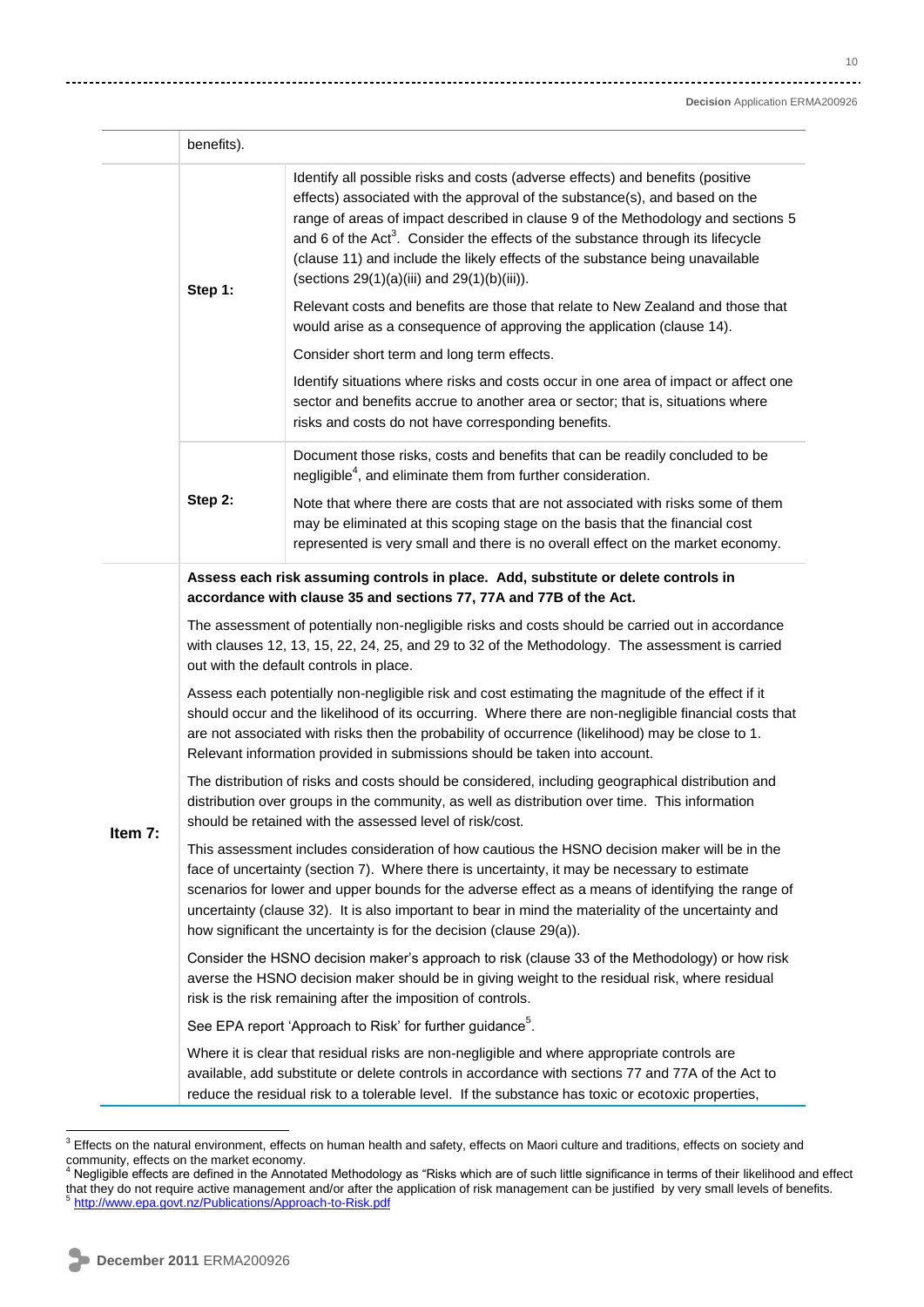|             | consider setting exposure limits under section 77B. While clause 35 is relevant here, in terms of<br>considering the costs and benefits of changing the controls, it has more prominence in items 12<br>and 15.                                                                                                                                                                                         |
|-------------|---------------------------------------------------------------------------------------------------------------------------------------------------------------------------------------------------------------------------------------------------------------------------------------------------------------------------------------------------------------------------------------------------------|
|             | If changes are made to the controls at this stage then the approach to uncertainty and the<br>approach to risk must be revisited.                                                                                                                                                                                                                                                                       |
|             | Do the proposed controls meet the requirements of Section 63A(6)(b)?                                                                                                                                                                                                                                                                                                                                    |
| Item 8:     | Consider whether the proposed controls meet best international practices and standards for the<br>safe management of hazardous substances. This includes the full suite of proposed controls<br>including existing controls and modified controls.                                                                                                                                                      |
|             | (if 'no' from item 8) Revise controls to meet best practice requirements                                                                                                                                                                                                                                                                                                                                |
| Item 9:     | If the controls do not meet the best international practice criteria, then modify the controls so that<br>they do meet them.                                                                                                                                                                                                                                                                            |
| Item $10$ : | 8<br>Do the proposed controls meet<br>the requirements of Section<br>63A(6)(b)?<br>Yes                                                                                                                                                                                                                                                                                                                  |
|             | (if 'yes' from item 8) Undertake combined consideration of all risks and costs, cognisant of<br>proposed controls                                                                                                                                                                                                                                                                                       |
|             | Once the risks and costs have been assessed individually consider all risks and costs together as<br>a 'basket' of risks/costs. If it is feasible and/or appropriate, this may involve combining groups of<br>risks and costs as for Clause 34 of the Methodology. The purpose of this step is to consider<br>synergistic effects and determine whether these may change the level of individual risks. |
|             | Are all risks and costs with controls in place negligible?                                                                                                                                                                                                                                                                                                                                              |
| Item $11$ : | Looking at individual risks in the context of the 'basket' of risks, consider whether any of the<br>residual risks (costs) are negligible.                                                                                                                                                                                                                                                              |
|             | 11<br>Are all risks and costs with controls in<br>place negligible?<br>Clause 26 Yes                                                                                                                                                                                                                                                                                                                    |
| Item 12:    | (if 'yes' from item 11) Review controls for cost-effectiveness in accordance with clause 35<br>and sections 77, 77A and 77B                                                                                                                                                                                                                                                                             |
|             | Where all risks are negligible the decision must be made under clause 26 of the Methodology.                                                                                                                                                                                                                                                                                                            |
|             | Consider the cost-effectiveness of the proposed individual controls and exposure limits. Where<br>relevant and appropriate, add, substitute or delete controls whilst taking into account the view of<br>the applicant, and the cost-effectiveness of the full package of controls.                                                                                                                     |
|             | Is it evident that benefits outweigh costs?                                                                                                                                                                                                                                                                                                                                                             |
| Item 13:    | Risks have already been determined to be negligible (item 9). In the unusual circumstance where<br>there are non-negligible costs that are not associated with risks they have been assessed in item<br>7.                                                                                                                                                                                              |
|             | Costs are made up of two components: internal costs or those that accrue to the applicant, and<br>external costs or those that accrue to the wider community.                                                                                                                                                                                                                                           |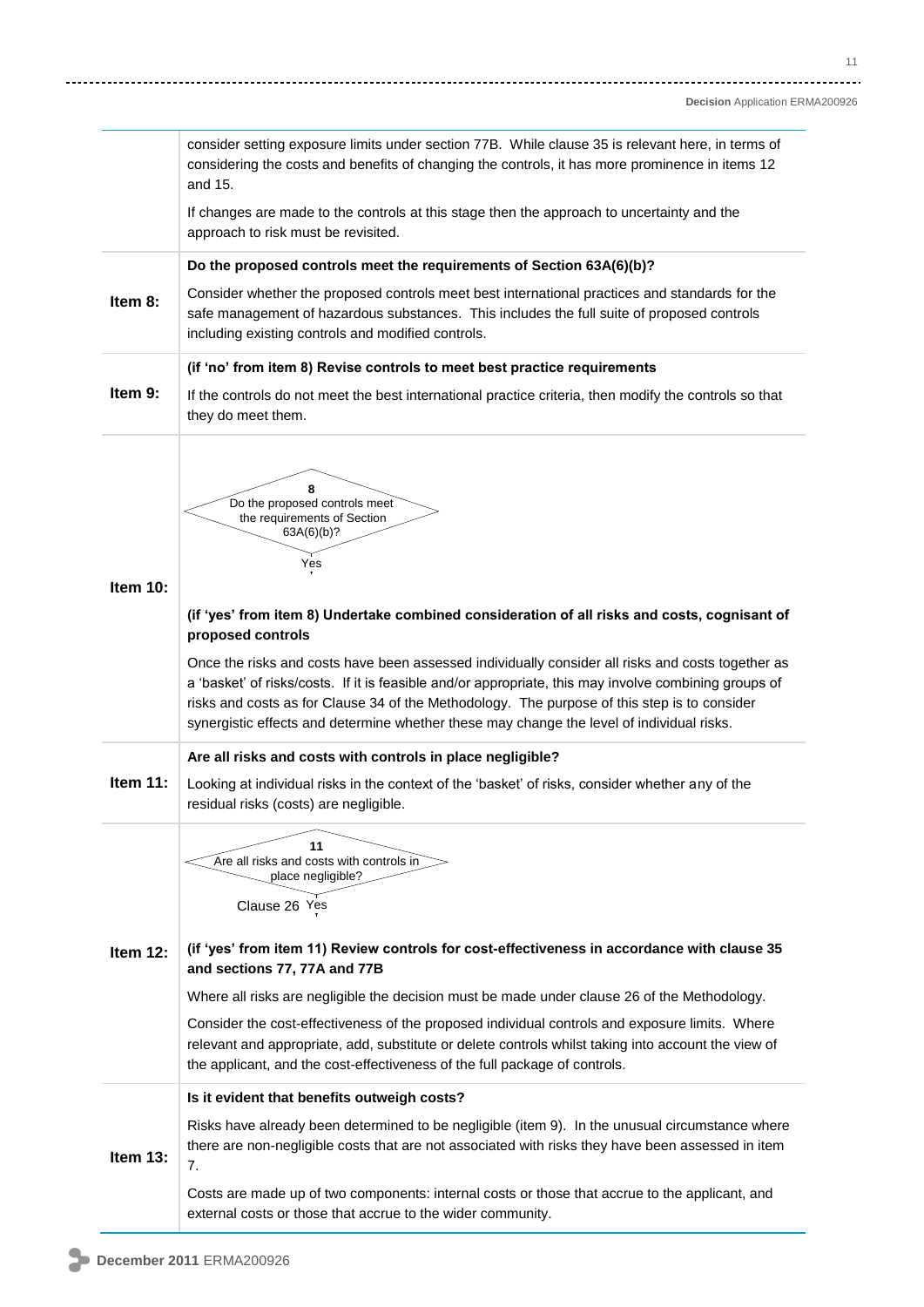Consider whether there are any non-negligible external costs that are not associated with risks.

If there are no external non-negligible costs then external benefits outweigh external costs. The fact that the application has been submitted is deemed to demonstrate existence of internal or private net benefit, and therefore total benefits outweigh total costs $6$ .

As indicated above, where risks are deemed to be negligible, and the only identifiable costs resulting from approving an application are shown to accrue to the applicant, then a cost-benefit analysis will not be required. The act of an application being lodged will be deemed by the HSNO decision maker to indicate that the applicant believes the benefits to be greater than the costs.

However, if this is not the case and there are external non-negligible costs then all benefits need to be assessed (via item 16).



#### **Item 14: (if 'no' from item 10) Establish HSNO decision maker's position on risk averseness and appropriate level of caution**

Although 'risk averseness' (approach to risk, clause 33) is considered as a part of the assessment of individual risks, it is good practice to consolidate the view on this if several risks are nonnegligible. This consolidation also applies to the consideration of the approach to uncertainty (section 7).

**Review controls for cost-effectiveness in accordance with clause 35 and sections 77, 77A and 77B**

This constitutes a decision made under clause 27 of the Methodology (taken in sequence from items 10, 13, 14 and 15).

**Item 15:** Consider (a) whether any of the non-negligible risks can be reduced by varying the controls in accordance with section 77 and 77A of the Act, and (b) the cost-effectiveness of the controls. Where relevant and appropriate, add, substitute or delete controls whilst taking into account the view of the applicant, and making sure that the benefits of doing so outweigh the costs. As for item 6, If the substance has toxic or ecotoxic properties, consider exposure limits under section 77B.

#### **(if 'no' from item 13, or in sequence from item 15) Assess benefits**

Assess benefits or positive effects in terms of clause 13 of the Methodology.

Since benefits are not certain, they are assessed in the same way as risks. Thus the assessment involves estimating the magnitude of the effect if it should occur and the likelihood of its occurring. This assessment also includes consideration of the HSNO decision maker's approach to

**Item 16:** uncertainty or how cautious the HSNO decision maker will be in the face of uncertainty (section 7). Where there is uncertainty, it may be necessary to estimate scenarios for lower and upper bounds for the positive effect.

> An understanding of the distributional implications of a proposal is an important part of any consideration of costs and benefits, and the distribution of benefits should be considered in the same way as for the distribution of risks and costs. The HSNO decision maker will in particular

 $\overline{\phantom{a}}$ 

<sup>&</sup>lt;sup>6</sup>Technical Guide 'Decision making' section 4.9.3. Where risks are negligible and the costs accrue only to the applicant, no explicit cost benefit analysis is required. In effect, the HSNO decision maker takes the act of making an application as evidence that the benefits outweigh the costs. See also Protocol Series 1 ‗General requirements for the Identification and Assessment of Risks, Costs, and Benefits'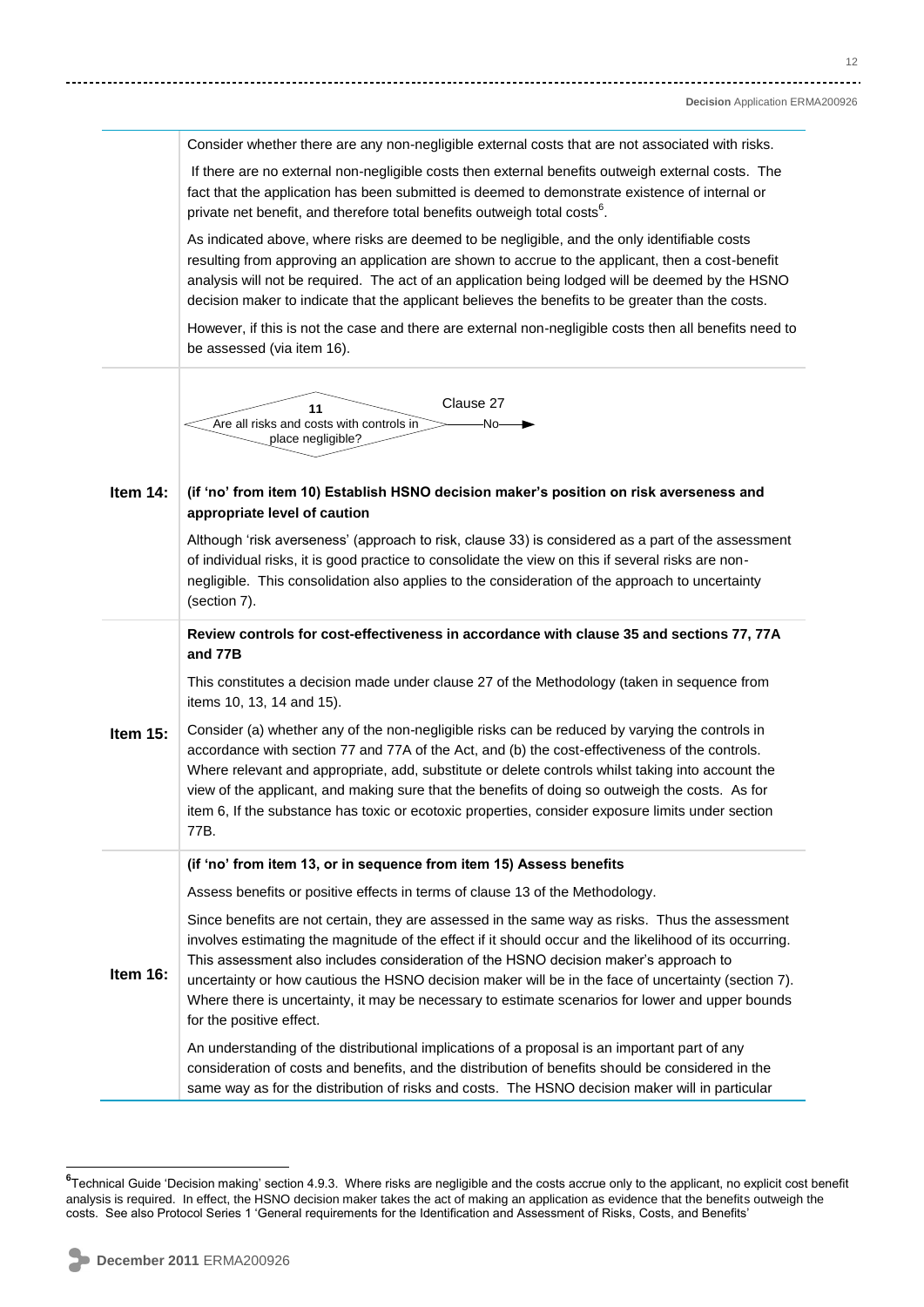look to identify those situations where the beneficiaries of an application are different from those who bear the costs<sup>7</sup>. This is important not only for reasons related to fairness but also in forming a view of just how robust any claim of an overall net benefit might be. It is much more difficult to sustain a claim of an overall net benefit if those who enjoy the benefits are different to those who will bear the costs. Thus where benefits accrue to one area or sector and risks and costs are borne by another area or sector then the HSNO decision maker may choose to be more risk averse and to place a higher weight on the risks and costs. As for risks and costs the assessment is carried out with the default controls in place. **Item 17: Taking into account controls, do positive effects outweigh adverse effects?** In weighing up positive and adverse effects, consider clause 34 of the Methodology. Where possible combine groups of risks, costs and benefits or use other techniques such as dominant risks and ranking of risks. The weighing up process takes into account controls proposed in items 5, 7 (9), 12 and/or 15. Where this item is taken in sequence from items 14, 15 and 16 (i.e. risks are not negligible) it constitutes a decision made under clause 27 of the Methodology. Where this item is taken in sequence from items 11, 12 and 13 (i.e. risks are negligible, and there are external or public costs) it constitutes a decision made under clause 26 of the Methodology. **Item 18: (if 'no' from item 4 or item 17) Decline application for reassessment** (from item 4) The Act is silent on the situation if there is insufficient information to consider the application. However, sections 55-61 (section 63A(3)) are deemed to hold, therefore the HSNO decision maker concludes that the application for reassessment may be declined if there is insufficient information. (from item 17) The HSNO decision maker may decline the application under section 63A(6) after taking into account the effects of the substance and best international practices and standards. Section 63A(2)(b) notes that this modified reassessment process cannot result in an approval to import or manufacture the substance being revoked. Therefore, if the process results in a 'decline' decision, then the result is that the modified reassessment of the substance is not approved, and the existing controls remain in force. **Item 19: (if 'yes' from items 13 or 17) Confirm and set controls** Controls have been considered at the earlier stages of the process (items 5, 7 (9), 12 and/or 15). The final step in the decision-making process brings together all the proposed controls, and reviews them for overlaps, gaps and inconsistencies. Once these have been resolved the controls are confirmed. **13** Is it evident that benefits outweigh costs? **17** Taking into account controls, do positive effects outweigh adverse Yes Taking into account<br>
Yes Taking into account<br>
positive effects outweifects?

 $\overline{a}$  $7$  Clause 13 of the Methodology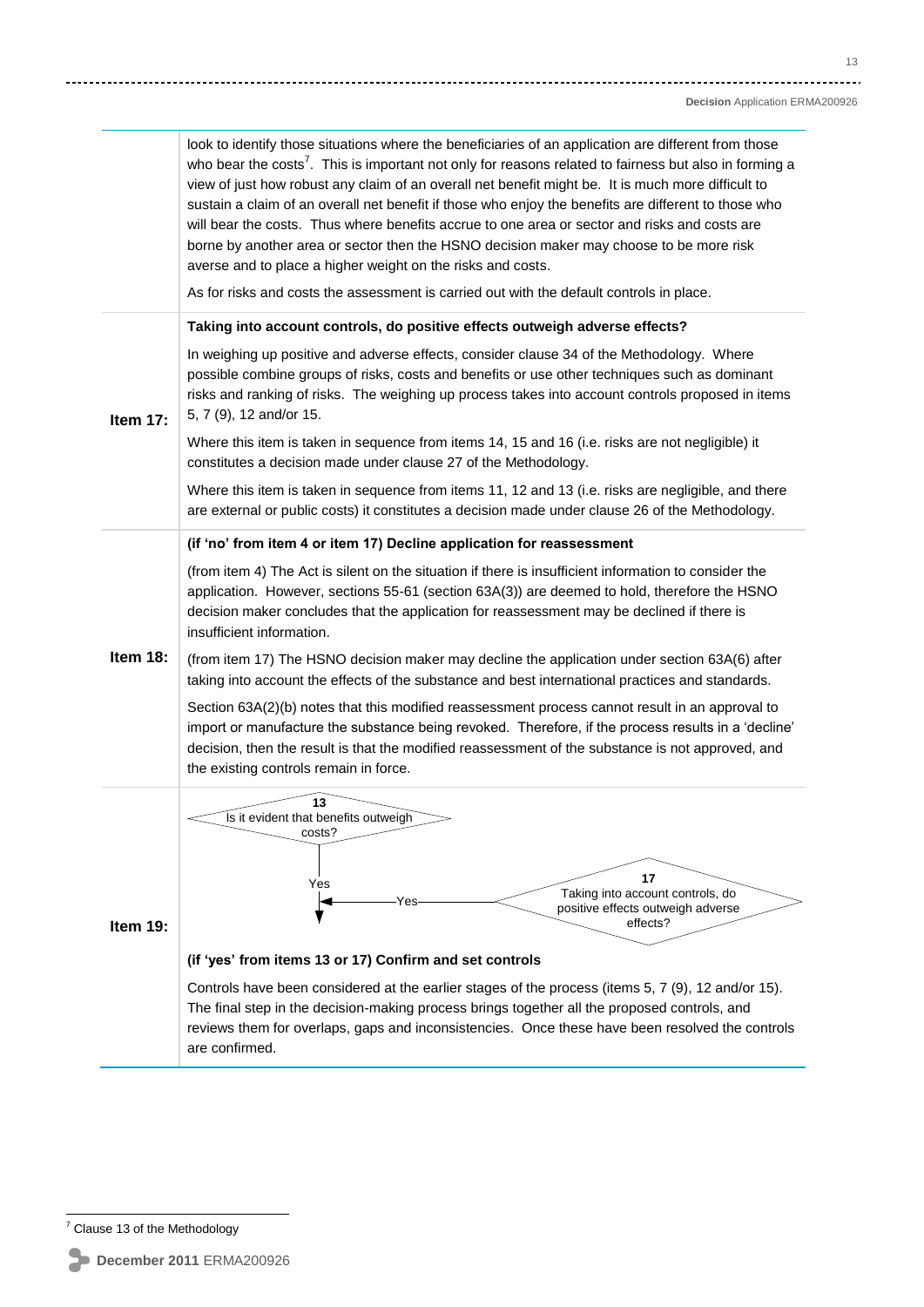**Decision** Application ERMA200926

# Appendix 2 Substances for reassessment

Current classifications and proposed classifications are given. The schedule also includes the justification for the change and the controls affected by these changes.

Bold lettering indicates affected classifications.

More detailed information on the control codes can be found in the following documents;

- User guide to Controls:<http://www.epa.govt.nz/Publications/ER-UG-05.pdf>  $\bullet$
- Hazardous Substances (Chemicals) Transfer Notice (GN72): [http://www.epa.govt.nz/Publications/Transfer-Notice-35-2004.pdf,](http://www.epa.govt.nz/Publications/Transfer-Notice-35-2004.pdf)  $\bullet$
- Hazardous Substances (Dangerous Goods and Scheduled Toxic Substances) Transfer Notice (GN35): [http://www.epa.govt.nz/Publications/Transfer-Notice-](http://www.epa.govt.nz/Publications/Transfer-Notice-35-2004.pdf) $\bullet$

[35-2004.pdf](http://www.epa.govt.nz/Publications/Transfer-Notice-35-2004.pdf)

| <b>Substances affected</b><br>(Name and CAS #) | <b>Approval</b><br><b>Number</b> | <b>Current</b><br>classification | <b>New</b><br><b>classification</b> |                                                          | <b>Justification for Change</b>                   |                                   |                                                                                          |                                                                            | <b>Effect on controls</b>                                                                                 |  |
|------------------------------------------------|----------------------------------|----------------------------------|-------------------------------------|----------------------------------------------------------|---------------------------------------------------|-----------------------------------|------------------------------------------------------------------------------------------|----------------------------------------------------------------------------|-----------------------------------------------------------------------------------------------------------|--|
| 4'-Aminopropiophenone<br>(synonym PAPP)        | <b>HSR006967</b>                 | 6.1C, 9.3B                       | 6.1B, 6.9A, 9.3B                    | Change 6.1C to 6.1B. Add 6.9A<br>6.1 acute oral toxicity |                                                   |                                   |                                                                                          | Controls to add based on<br>addition of 6.1B and 6.9A                      |                                                                                                           |  |
| CAS: 70-69-9                                   |                                  |                                  |                                     |                                                          |                                                   | SPECIES/STRAIN: Various see below |                                                                                          |                                                                            | AH1, TR1                                                                                                  |  |
|                                                |                                  |                                  |                                     |                                                          | NO/SEX/GROUP: Various<br>ENDPOINT: Oral $LD_{50}$ |                                   | TEST SUBSTANCE: para-aminopropiophenone<br>DOSE LEVELS: Not stated. Dosed with a syringe |                                                                            | Delete variation codes<br>8,19 from Hazardous<br>Substances (Chemicals)<br>Transfer Notice 2006<br>(GN72) |  |
|                                                |                                  |                                  |                                     |                                                          | The reported oral $LD_{50}$ values were:          |                                   |                                                                                          |                                                                            | Add variation code 9                                                                                      |  |
|                                                |                                  |                                  |                                     | <b>Species</b>                                           | <b>Strain</b>                                     | <b>Sex</b>                        | $LD_{50}$<br>value<br>(mg/kg<br>bw)                                                      | from Hazardous<br>Substances (Chemicals)<br>Transfer Notice 2006<br>(GN72) |                                                                                                           |  |
|                                                |                                  |                                  |                                     |                                                          | Rat                                               | Albino                            | 6 male/group                                                                             | 177 (in                                                                    | Note: PG2 is a default                                                                                    |  |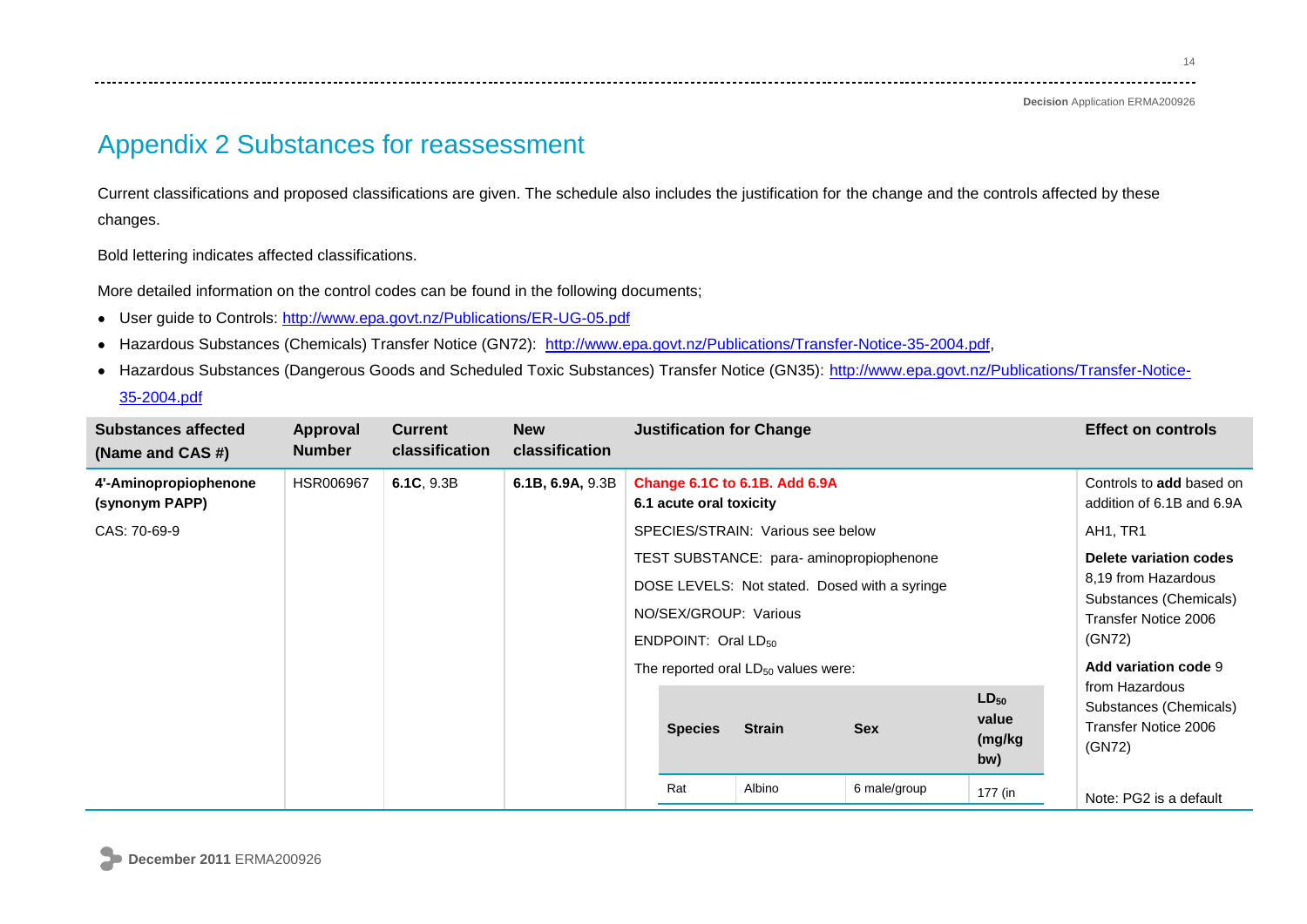15  $- - - - - -$ 

| <b>Substances affected</b><br>(Name and CAS #) | Approval<br><b>Number</b> | <b>Current</b><br>classification | <b>New</b><br>classification                                                                                             | <b>Justification for Change</b>                                                                                                          |                                 |                                                                                |                                                                                                                                                                                                                                                                                                                                                                                                                                                                                                                                                                        |                            | <b>Effect on controls</b>                                                 |
|------------------------------------------------|---------------------------|----------------------------------|--------------------------------------------------------------------------------------------------------------------------|------------------------------------------------------------------------------------------------------------------------------------------|---------------------------------|--------------------------------------------------------------------------------|------------------------------------------------------------------------------------------------------------------------------------------------------------------------------------------------------------------------------------------------------------------------------------------------------------------------------------------------------------------------------------------------------------------------------------------------------------------------------------------------------------------------------------------------------------------------|----------------------------|---------------------------------------------------------------------------|
|                                                |                           |                                  |                                                                                                                          |                                                                                                                                          |                                 |                                                                                |                                                                                                                                                                                                                                                                                                                                                                                                                                                                                                                                                                        | PG <sup>§</sup>            | control for 6.1B. This                                                    |
|                                                |                           |                                  |                                                                                                                          |                                                                                                                                          | Mice                            | Albino                                                                         | 10 male/group                                                                                                                                                                                                                                                                                                                                                                                                                                                                                                                                                          | 233 (in<br>PG <sup>§</sup> | control has not been<br>applied as this would be<br>inconsistent with the |
|                                                |                           |                                  | 5.6 (in<br>$3$ (sex<br>0.05%<br>Domestic short<br>Cat <sup>#</sup><br>unspecified)/<br>Carbopol<br>hair<br>group<br>914) | <b>UNRTDG</b> regulations<br>which classify using rat<br>data. This approach is<br>consistent with that used<br>for 1080 approvals where |                                 |                                                                                |                                                                                                                                                                                                                                                                                                                                                                                                                                                                                                                                                                        |                            |                                                                           |
|                                                |                           |                                  |                                                                                                                          |                                                                                                                                          |                                 | # The highlighted value is the value selected as the basis for classification. |                                                                                                                                                                                                                                                                                                                                                                                                                                                                                                                                                                        | the 6.1 classification was |                                                                           |
|                                                |                           |                                  |                                                                                                                          | $P$ G = Propylene glycol                                                                                                                 |                                 |                                                                                |                                                                                                                                                                                                                                                                                                                                                                                                                                                                                                                                                                        | based on dog data.         |                                                                           |
|                                                |                           |                                  |                                                                                                                          |                                                                                                                                          | GLP: No information<br>122-126. | <b>TEST GUIDELINES: No information</b><br>RELIABILITY (KLIMISCH SCORE): 4      | REFERENCE SOURCE: Savarie, P., Pan, H.P., Hayes, D.J., Roberts,<br>J.D., Dasch, G.J., Felton, R., Schafer, E.W., (1983) Comparative<br>acute oral toxicity of para-aminopropiophenone (PAPP) in mammals<br>and birds. Bulletin of Environmental Contamination Toxicology, 30;                                                                                                                                                                                                                                                                                          |                            |                                                                           |
|                                                |                           |                                  |                                                                                                                          |                                                                                                                                          |                                 |                                                                                | Rodents (particularly mice) are relatively insensitive to oxidative<br>damage to erythrocytes. Particular consideration was given to the<br>well established variability in human response. Persons with a<br>genetic variation resulting in glucose-6-phosphate dehydrogenase (G-<br>6 PD) deficiency will have increased susceptibility to PAPP compared<br>with other humans. G-6-PD is common in humans (the most common<br>inborn error of metabolism) with gene frequencies from 5-25%<br>(discussed further under 6.9). Taking into account the uncertainty and |                            |                                                                           |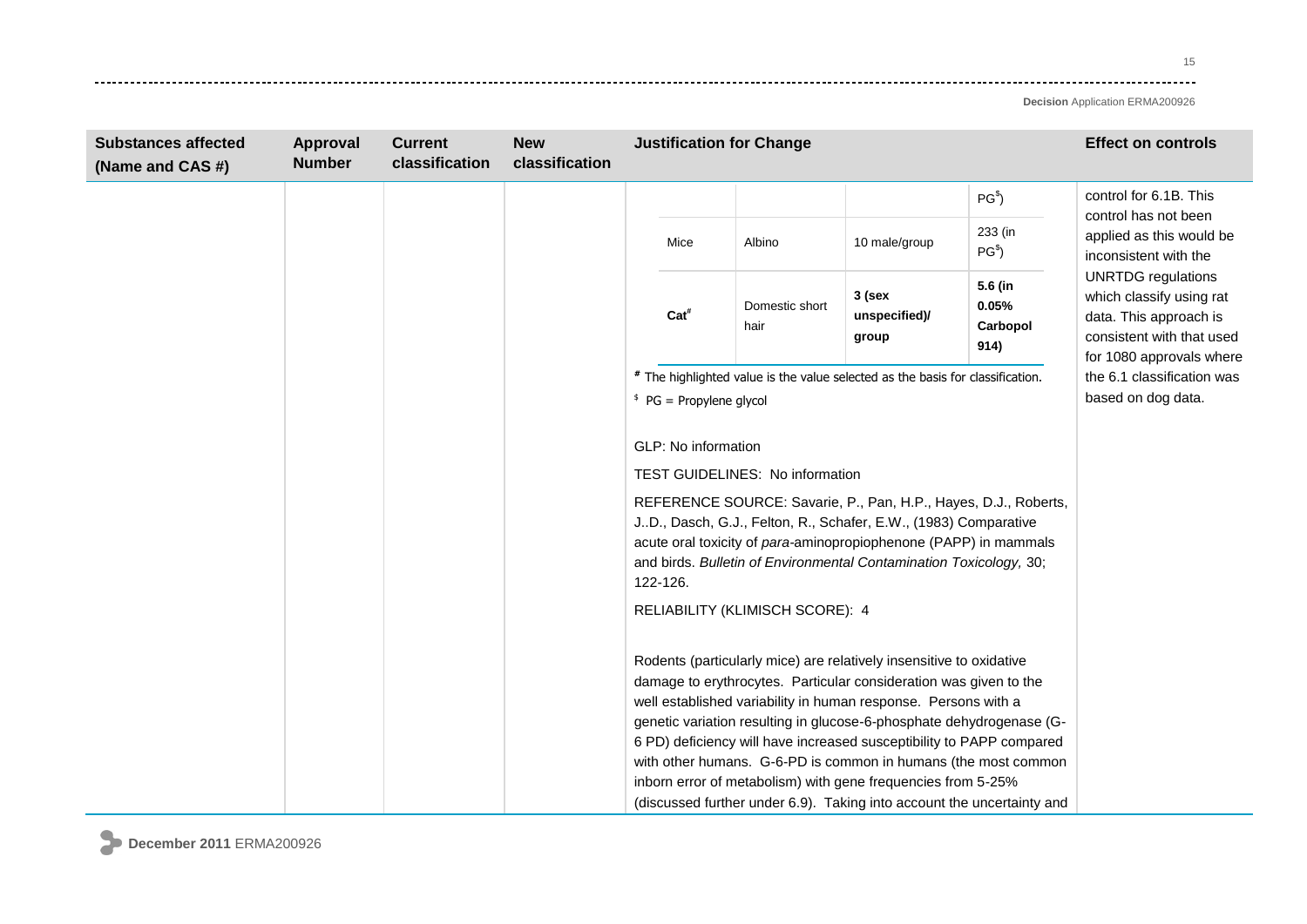16 وتوادي

| <b>Substances affected</b><br>(Name and CAS #) | Approval<br><b>Number</b> | <b>Current</b><br>classification | <b>New</b><br>classification | <b>Justification for Change</b>                                                                                                                                                                                                                                                                                                                                                                                                                                                                                                                                                                                                                                                                                                                                                                                                                                                                                                                                   | <b>Effect on controls</b> |
|------------------------------------------------|---------------------------|----------------------------------|------------------------------|-------------------------------------------------------------------------------------------------------------------------------------------------------------------------------------------------------------------------------------------------------------------------------------------------------------------------------------------------------------------------------------------------------------------------------------------------------------------------------------------------------------------------------------------------------------------------------------------------------------------------------------------------------------------------------------------------------------------------------------------------------------------------------------------------------------------------------------------------------------------------------------------------------------------------------------------------------------------|---------------------------|
|                                                |                           |                                  |                              | variability of human susceptibility, the classification is proposed on the<br>basis of the LD <sub>50</sub> in the cat, 5.6 mg/kg bw.                                                                                                                                                                                                                                                                                                                                                                                                                                                                                                                                                                                                                                                                                                                                                                                                                             |                           |
|                                                |                           |                                  |                              | 6.9 (single exposure)                                                                                                                                                                                                                                                                                                                                                                                                                                                                                                                                                                                                                                                                                                                                                                                                                                                                                                                                             |                           |
|                                                |                           |                                  |                              | The acute toxicity data and the mechanism of toxicity discussion,<br>indicates that acute exposures to PAPP will produce biochemical and<br>haematological changes in the blood, provided dose levels are high<br>enough. Methaemoglobin production is the most sensitive<br>biochemical marker while changes in blood cells occur after higher<br>exposures. The Agency notes that many drugs that generate<br>methaemoglobin also stimulate production of sulfhaemoglobin, a<br>greenish haemoglobin derivative (Bhagavan, NV, 2002). Sulfur is<br>bound covalently to the prophyrin ring. The studies on PAPP have<br>not identified production of sulfhaemoglobin, but it is not clear whether<br>the clinical test method would have detected its presence. It would be<br>of importance because sulfhaemoglobin cannot be enzymatically<br>converted back to functional haemoglobin, but needs to be replaced<br>by erythropoiesis (a much slower process). |                           |
|                                                |                           |                                  |                              | Methaemoglobin occurs naturally at low levels in the human body.<br>Methaemoglobin is able to be reduced by methamoglobin reductase<br>to normal haemoglobin. Thus after exposure to a toxic, but not fatal<br>dose of PAPP, it is likely that full recovery would occur. It is known<br>that some individually will be more sensitive. This includes persons<br>with metabolic abnormalitites causing greater sensitivity (vulnerability)<br>to methaemoglobinemia. Such conditions are relatively common,<br>specifically the glucose-6-phosphate dehydrogenase deficiency is the<br>most common hereditary abnormality in humans [see discussion<br>under Human Data below]. Also, infants under 6 months of age are<br>particularly susceptible to methaemoglobinemia. Acquired factors can<br>also contribute, such as using a nitrate contaminated drinking water                                                                                           |                           |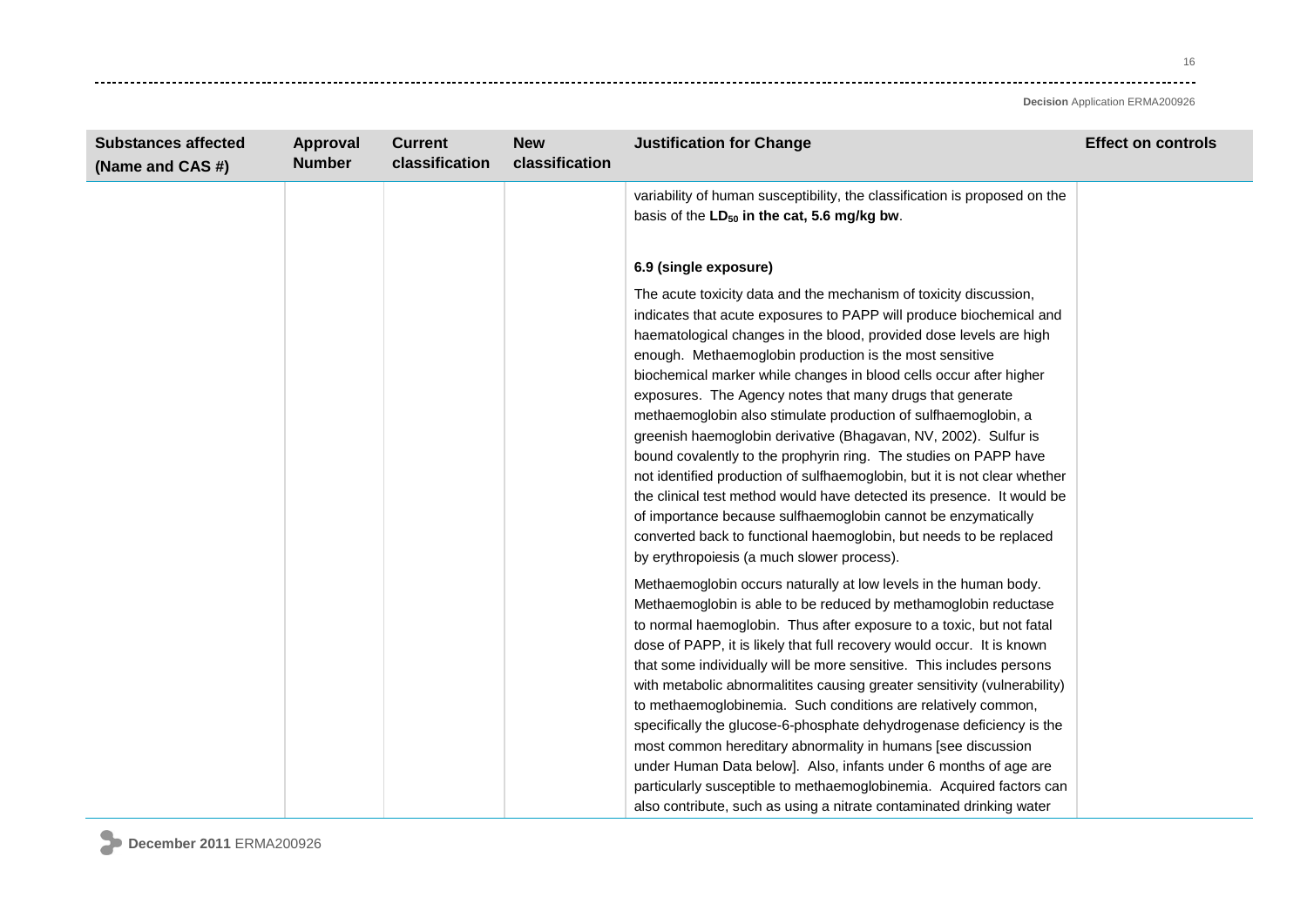. . . . . . . . . . .

| <b>Substances affected</b><br>(Name and CAS #) | Approval<br><b>Number</b> | <b>Current</b><br>classification | <b>New</b><br>classification | <b>Justification for Change</b>                                                                                                                                                                                                                                                                                                                                                                                                                                              | <b>Effect on controls</b> |
|------------------------------------------------|---------------------------|----------------------------------|------------------------------|------------------------------------------------------------------------------------------------------------------------------------------------------------------------------------------------------------------------------------------------------------------------------------------------------------------------------------------------------------------------------------------------------------------------------------------------------------------------------|---------------------------|
|                                                |                           |                                  |                              | well sources, food stuffs, particular topical anesthetics containing<br>benzocaine or prilocaine and other drugs.                                                                                                                                                                                                                                                                                                                                                            |                           |
|                                                |                           |                                  |                              | The most reliable data are those for human exposures which showed<br>that for male, Caucasians, exposure to a single dose of 50, 80 or 100<br>mg PAPP was not associated with adverse effects other than a raised<br>methaemoglobin level which persisted for at least 4 hours. While not<br>clearly treatment-related two individuals dosed at 80 mg (equivalent to<br>0.8 and 1.2 mg/kg bw respectively) showed electrocardiogram (ECG)<br>changes (Paulet, et al., 1963). |                           |
|                                                |                           |                                  |                              | When this is considered in relation to the User Guide (ERMA, 2008,<br>p17-5 - 17-7), such changes could be considered biochemical<br>changes which are reversible and of doubtful toxicological importance.<br>However, they are effects in humans, and given the genetic diversity<br>of response in the human population a precautionary approach is<br>appropriate.<br>Conclusion: It is appropriate to assign a classification of 6.9A for                               |                           |
|                                                |                           |                                  |                              | target organ toxicity from a single oral exposure based on these data.<br>6.9 (repeat exposure)                                                                                                                                                                                                                                                                                                                                                                              |                           |
|                                                |                           |                                  |                              | STUDY TYPE: 14 day rat study (with 14 day recovery period)                                                                                                                                                                                                                                                                                                                                                                                                                   |                           |
|                                                |                           |                                  |                              | DOSE LEVELS: 0, 35/20, 90/50, 140/130 mg/kg bw/day in<br>males/females respectively.                                                                                                                                                                                                                                                                                                                                                                                         |                           |
|                                                |                           |                                  |                              | NOAEL: Not established                                                                                                                                                                                                                                                                                                                                                                                                                                                       |                           |
|                                                |                           |                                  |                              | LOAEL: 35 mg/kg bw/day in males and 20 mg/kg bw/day in<br>females, due to enlarged spleens, associated with erythroid<br>hyperplasia, sinusoidal enlargement and pigment. [Reduced red                                                                                                                                                                                                                                                                                       |                           |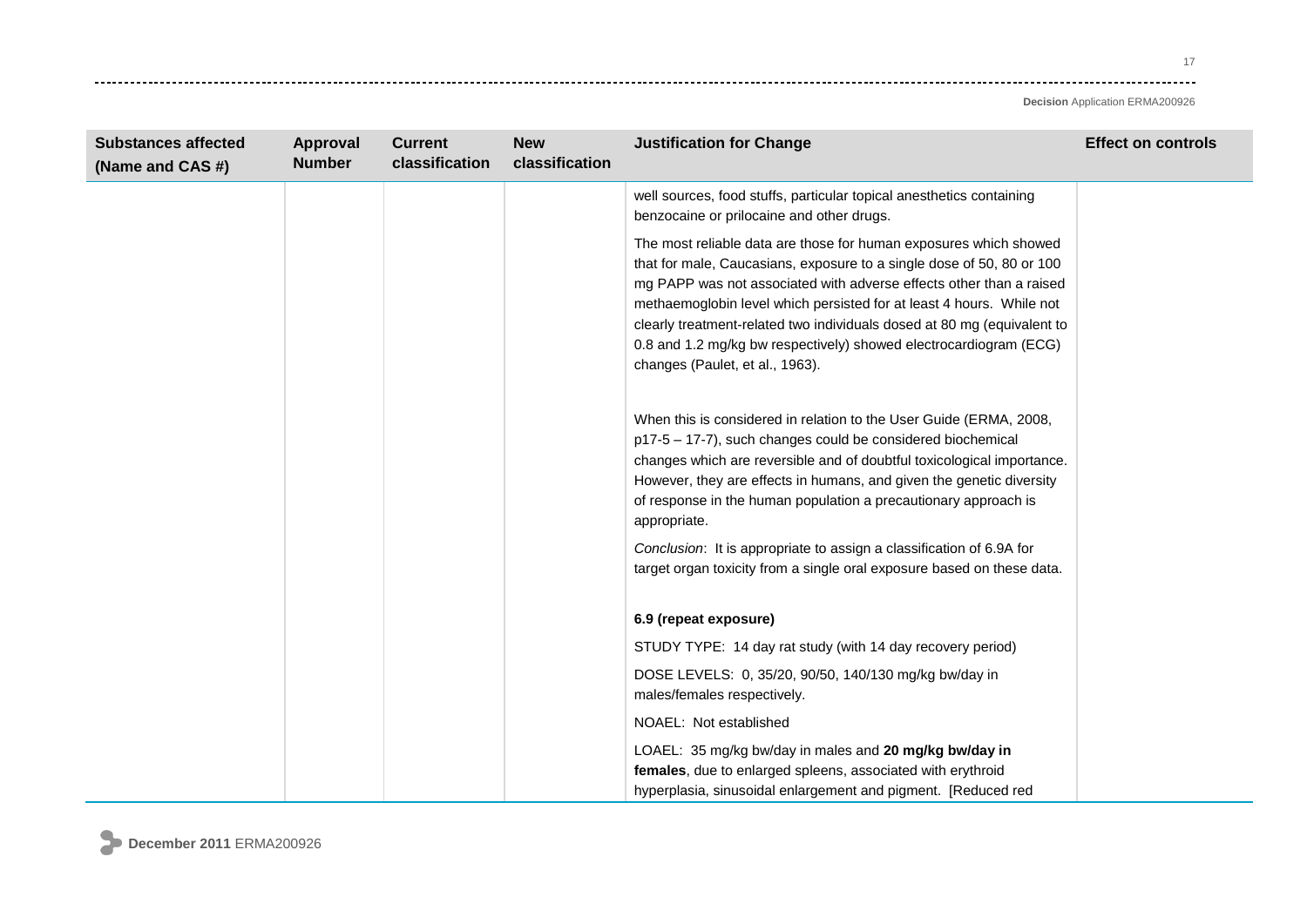18 . . . . . . .

| <b>Substances affected</b><br>(Name and CAS #) | Approval<br><b>Number</b> | <b>Current</b><br>classification | <b>New</b><br>classification | <b>Justification for Change</b>         |                                                                                                                                                                                                                                                                                                                                                                                                                                                                                                                                                                                                                                                                                          |           | <b>Effect on controls</b> |           |  |
|------------------------------------------------|---------------------------|----------------------------------|------------------------------|-----------------------------------------|------------------------------------------------------------------------------------------------------------------------------------------------------------------------------------------------------------------------------------------------------------------------------------------------------------------------------------------------------------------------------------------------------------------------------------------------------------------------------------------------------------------------------------------------------------------------------------------------------------------------------------------------------------------------------------------|-----------|---------------------------|-----------|--|
|                                                |                           |                                  |                              |                                         | blood cell count associated with increased packed cell volume and<br>red cell haemoglogin were clearly evident in the mid dose groups.<br>Raised methaemoglobin was seen at all dose levels. At the top dose<br>(140 mg/kg bw/day in males and 130 mg/kg bw/day in females)<br>pigment was also present in Kupffer cells of the liver and renal<br>proximal tubular epithelial cells.]<br>STUDY TYPE: 14 day monkey study (with 14 day recovery period)                                                                                                                                                                                                                                  |           |                           |           |  |
|                                                |                           |                                  |                              |                                         |                                                                                                                                                                                                                                                                                                                                                                                                                                                                                                                                                                                                                                                                                          |           |                           |           |  |
|                                                |                           |                                  |                              | Heinz Body concentration (%) at Day 13  | DOSE LEVELS: 0, 17, 50 and 150 mg/kg bw/day<br>REMARKS: Methaemoglobin was clearly raised at both 17 and 50<br>mg/kg bw/day, but the degree of elevation is of questionable clinical<br>significance as the highest group mean at any time point was 5.1% on<br>Day 14 (males) and 8.2 on Day 11 in females) at 50 mg/kg bw/day.<br>None of these animals had concentrations above 10% at any time<br>point. In the top dose groups the highest value was 31.6% in one<br>male on Day 6 (the only value for males above 30%), while in females<br>one animal had 3 readings in excess of 30% and was consistently<br>higher than its peers.<br>The Heinz Body findings as set out below: |           |                           |           |  |
|                                                |                           |                                  |                              | <b>Males</b><br><b>Females</b><br>Group |                                                                                                                                                                                                                                                                                                                                                                                                                                                                                                                                                                                                                                                                                          |           |                           |           |  |
|                                                |                           |                                  |                              |                                         | Mean                                                                                                                                                                                                                                                                                                                                                                                                                                                                                                                                                                                                                                                                                     | <b>SD</b> | Mean                      | <b>SD</b> |  |
|                                                |                           |                                  |                              | <b>Controls</b>                         | $\mathbf 0$                                                                                                                                                                                                                                                                                                                                                                                                                                                                                                                                                                                                                                                                              | 0         | $\mathbf 0$               | $\Omega$  |  |
|                                                |                           |                                  |                              | 17                                      | 0.8                                                                                                                                                                                                                                                                                                                                                                                                                                                                                                                                                                                                                                                                                      | 1.4       | 2.5                       | 4.4       |  |
|                                                |                           |                                  |                              | 50                                      | 15.4                                                                                                                                                                                                                                                                                                                                                                                                                                                                                                                                                                                                                                                                                     | 13.3      | 27.8                      | 20.0      |  |
|                                                |                           |                                  |                              | 150                                     | 12.3                                                                                                                                                                                                                                                                                                                                                                                                                                                                                                                                                                                                                                                                                     | 4.3       | 20.6                      | 14.7      |  |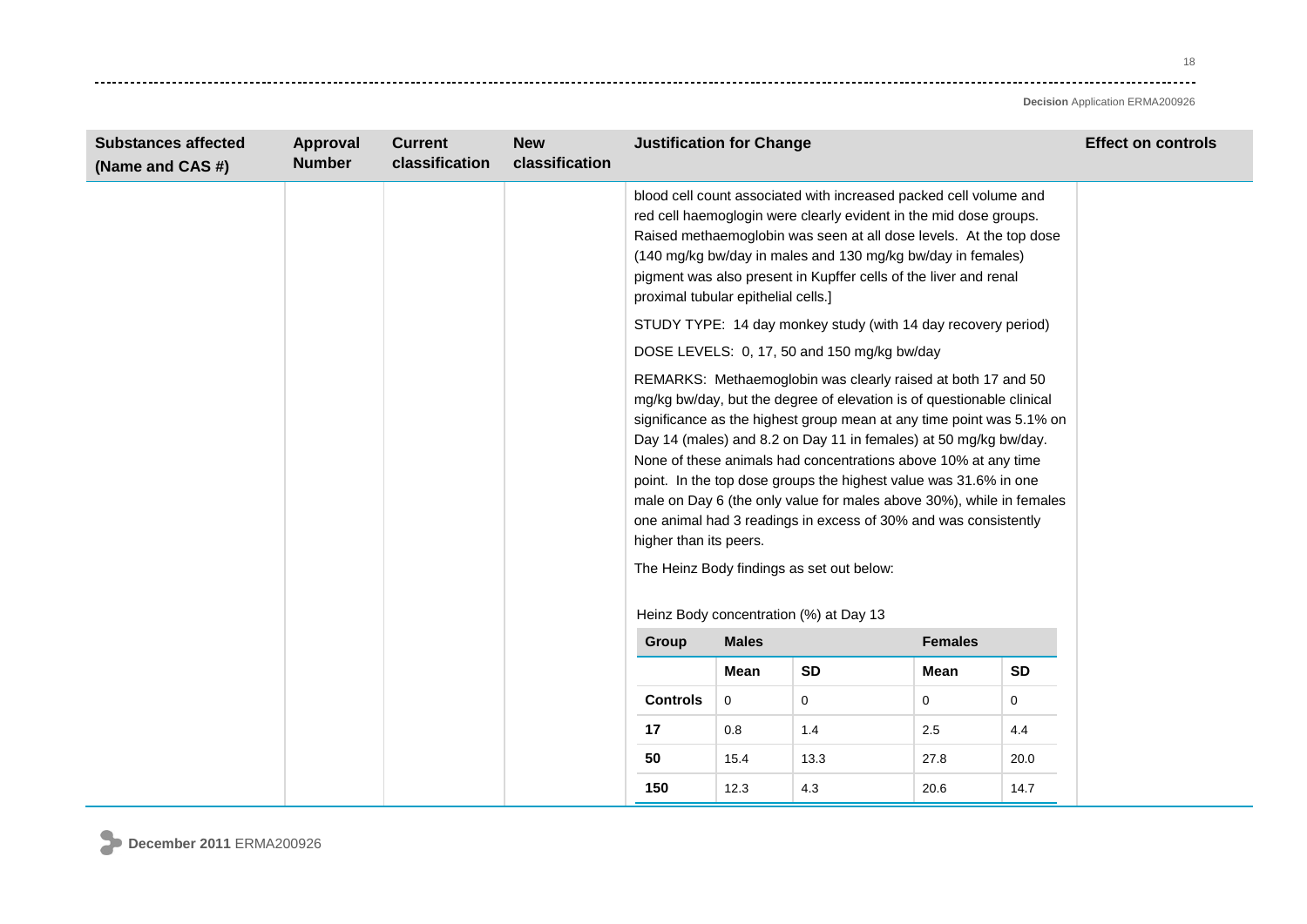---------

| <b>Substances affected</b><br>(Name and CAS #) | Approval<br><b>Number</b> | <b>Current</b><br>classification | <b>New</b><br>classification | <b>Justification for Change</b>                                                                                                                                                                                                                                                                                                                                                                                                                                                                                                           | <b>Effect on controls</b> |
|------------------------------------------------|---------------------------|----------------------------------|------------------------------|-------------------------------------------------------------------------------------------------------------------------------------------------------------------------------------------------------------------------------------------------------------------------------------------------------------------------------------------------------------------------------------------------------------------------------------------------------------------------------------------------------------------------------------------|---------------------------|
|                                                |                           |                                  |                              | While the increase at 17 mg/kg bw/day is relatively small, an increase<br>in Heinz Body formation occurred at this dose in respectively, 2 males<br>and 3 females.                                                                                                                                                                                                                                                                                                                                                                        |                           |
|                                                |                           |                                  |                              | NOAEL: Not established                                                                                                                                                                                                                                                                                                                                                                                                                                                                                                                    |                           |
|                                                |                           |                                  |                              | LOAEL: 17 mg/kg bw/day based on raised methaemoglobin<br>concentrations, clinical haematology primarily increased Heinz Bodies<br>and clinical chemistry.                                                                                                                                                                                                                                                                                                                                                                                 |                           |
|                                                |                           |                                  |                              | Conclusion: The data set for repeat dose toxicity for PAPP is sparse,<br>but the 14 day studies with 14 day recovery period in rat and monkey,<br>while not guideline studies, provide sufficient data for classification.                                                                                                                                                                                                                                                                                                                |                           |
|                                                |                           |                                  |                              | 17 mg/kg bw/day is considered to be a LOAEL in the monkey study<br>based on the Heinz Body formation in associated with increased<br>methaemoglobin.                                                                                                                                                                                                                                                                                                                                                                                      |                           |
|                                                |                           |                                  |                              | The haematology data suggest an effect of PAPP on erythropoiesis<br>aside from oxidative damage and haemolysis.                                                                                                                                                                                                                                                                                                                                                                                                                           |                           |
|                                                |                           |                                  |                              | In both these studies, the study authors attribute the findings to<br>pharmacological activity of the substance (in the context of use of the<br>substances to prevent toxicity in humans this was seen as a beneficial<br>effect). Since the methaemoglobin response may not be rapidly<br>reversible, and there is known human genetic variability in<br>susceptibility, this end point should be considered of toxicological<br>significance, particularly because it occurred in association with Heinz<br>Body formation in monkeys. |                           |
|                                                |                           |                                  |                              | In comparison to the table in the User Guide (ERMA 2008, p17-9) this<br>value is an appropriate trigger for 6.9A (taking into account the 14 day<br>exposure period).                                                                                                                                                                                                                                                                                                                                                                     |                           |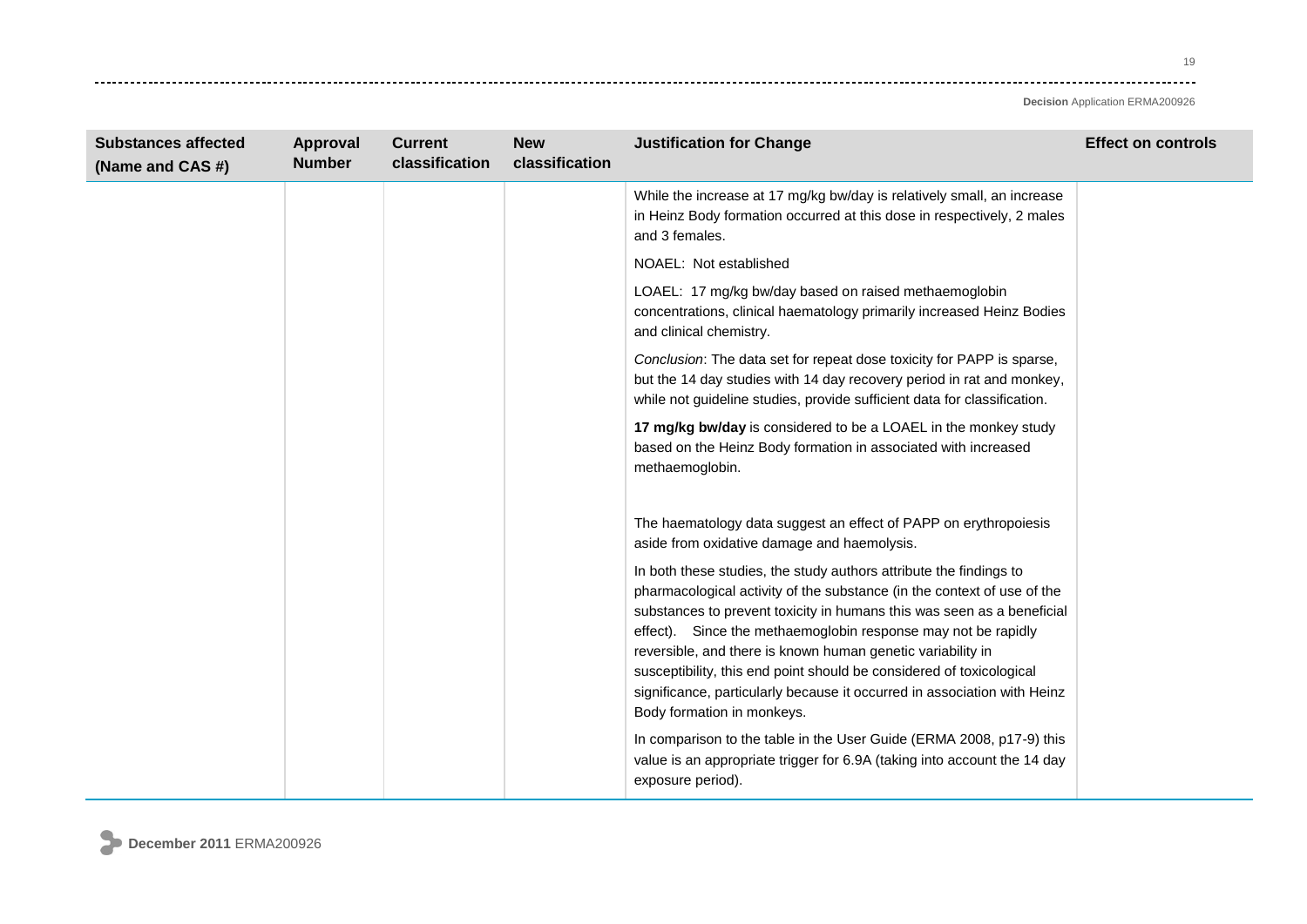20 وتوادي

| <b>Substances affected</b><br>(Name and CAS #)                   | Approval<br><b>Number</b> | <b>Current</b><br>classification | <b>New</b><br>classification   | <b>Justification for Change</b>                                                                                                                                                                                                   | <b>Effect on controls</b>                                                                                                    |
|------------------------------------------------------------------|---------------------------|----------------------------------|--------------------------------|-----------------------------------------------------------------------------------------------------------------------------------------------------------------------------------------------------------------------------------|------------------------------------------------------------------------------------------------------------------------------|
|                                                                  |                           |                                  |                                | Recommend that the classifications be changed to 6.1B, 6.9A (oral for<br>single and repeat exposure).                                                                                                                             |                                                                                                                              |
| Water dispersible granule<br>containing 500 g/kg<br>azoxystrobin | HSR000616                 | 6.1D, 6.4A,<br>9.1A              | 6.1D, 6.4A,<br>6.9B 9.1A, 9.2C | Add 6.9B, 9.2C<br>9.2C classification<br>Based on an EC50 value of 28.3 mg/kg dry soil, Azoxystrobin is<br>classified as 9.2C.<br>This substance has >25% azoxystrobin so should be classified as<br>9.2C.<br>6.9B classification | No change to control<br>codes. However,<br>changes to labelling and<br>safety data sheet<br>information will be<br>required. |
|                                                                  |                           |                                  |                                | Azoxystrobin has also been classified as a 6.9B based on the<br>following data:                                                                                                                                                   |                                                                                                                              |
|                                                                  |                           |                                  |                                | TYPE OF STUDY: 90-day subchronic toxicity study<br>SPECIES: Dog                                                                                                                                                                   |                                                                                                                              |
|                                                                  |                           |                                  |                                | STRAIN: Beagle                                                                                                                                                                                                                    |                                                                                                                              |
|                                                                  |                           |                                  |                                | NO. ANIMALS/SEX/GROUP: 4 males, 4 females                                                                                                                                                                                         |                                                                                                                              |
|                                                                  |                           |                                  |                                | TEST SUBSTANCE: Azoxystrobin                                                                                                                                                                                                      |                                                                                                                              |
|                                                                  |                           |                                  |                                | DOSE LEVELS: 0, 10, 50, 250 mg/kg bw/day                                                                                                                                                                                          |                                                                                                                              |
|                                                                  |                           |                                  |                                | ROUTE: Oral                                                                                                                                                                                                                       |                                                                                                                              |
|                                                                  |                           |                                  |                                | GLP: No data                                                                                                                                                                                                                      |                                                                                                                              |
|                                                                  |                           |                                  |                                | TEST GUIDELINES: OECD 408                                                                                                                                                                                                         |                                                                                                                              |
|                                                                  |                           |                                  |                                | <b>REMARK:</b>                                                                                                                                                                                                                    |                                                                                                                              |
|                                                                  |                           |                                  |                                | 250 mg/kg bw/day: Increase in liquid stool, decrease in food<br>consumption, increase in platelet count were observed no both males<br>and females                                                                                |                                                                                                                              |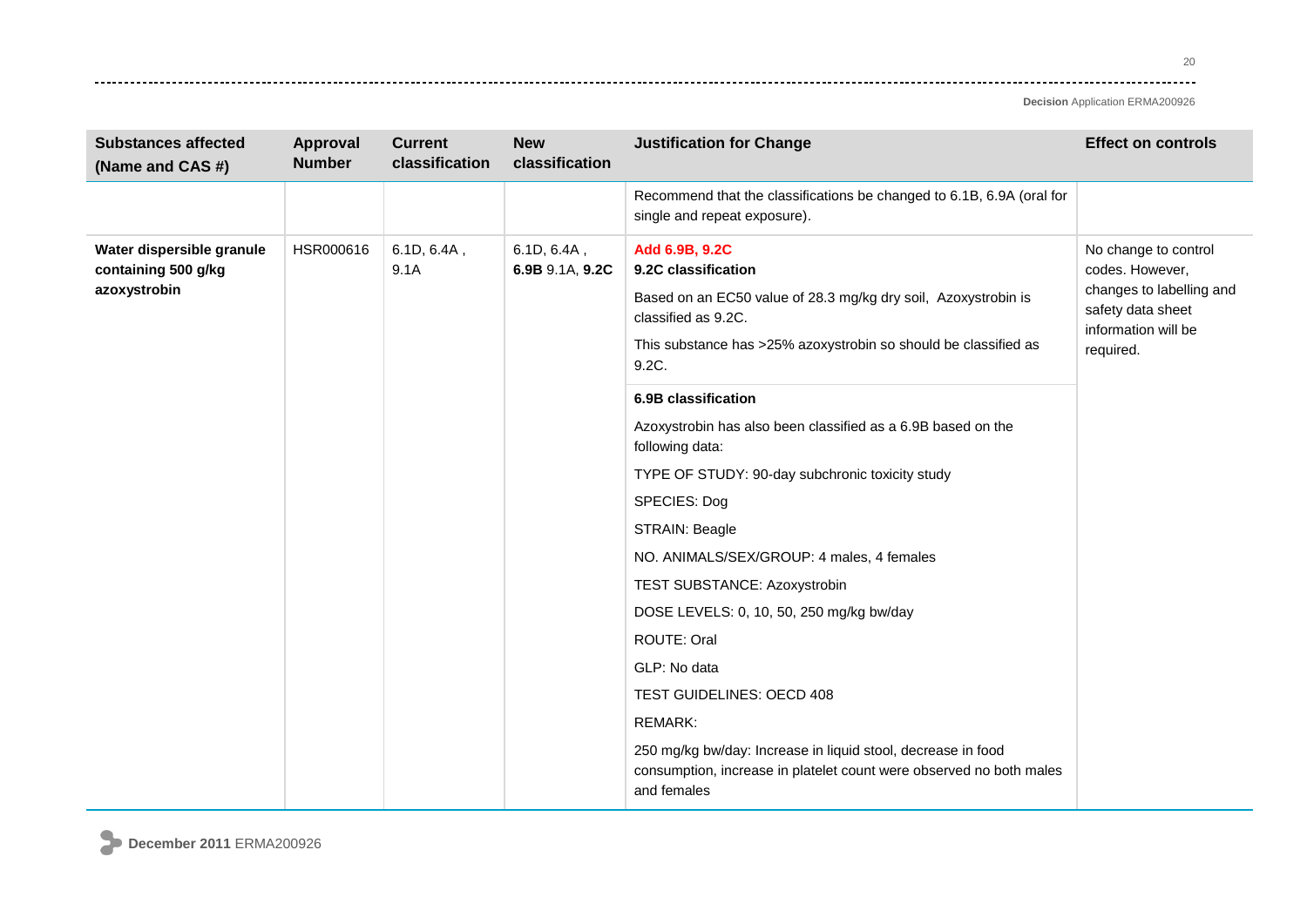21 -------

| <b>Substances affected</b><br>(Name and CAS #)      | Approval<br><b>Number</b> | <b>Current</b><br>classification | <b>New</b><br>classification | <b>Justification for Change</b>                                                                                                                                                                                                                                                                                                                                                                                                                                            | <b>Effect on controls</b>                                                                            |
|-----------------------------------------------------|---------------------------|----------------------------------|------------------------------|----------------------------------------------------------------------------------------------------------------------------------------------------------------------------------------------------------------------------------------------------------------------------------------------------------------------------------------------------------------------------------------------------------------------------------------------------------------------------|------------------------------------------------------------------------------------------------------|
|                                                     |                           |                                  |                              | 50 mg/kg bw/day: Salivation, regurgitation and vomiting in males and<br>suppression of body weight gain in females                                                                                                                                                                                                                                                                                                                                                         |                                                                                                      |
|                                                     |                           |                                  |                              | 10 mg/kg bw/day: No toxicological finding                                                                                                                                                                                                                                                                                                                                                                                                                                  |                                                                                                      |
|                                                     |                           |                                  |                              | LOAEL: 50 mg/kg bw/day                                                                                                                                                                                                                                                                                                                                                                                                                                                     |                                                                                                      |
|                                                     |                           |                                  |                              | NOAEL: 10 mg/kgbw/day                                                                                                                                                                                                                                                                                                                                                                                                                                                      |                                                                                                      |
|                                                     |                           |                                  |                              | REFERENCE SOURCE: Review report for the active substance<br>azoxystrobin Finalised in the Standing Committee on Plant Health at<br>its meeting on 22.4.1998 in view of the inclusion of azoxystrobin in<br>Annex I of Directive 91/414/EEC. [EC New Active substances<br><b>Reviewsl</b><br>RELIABILITY (KLIMISCH SCORE): 2<br>This substance has >1% azoxystrobin therefore should be classified<br>as 6.9B.<br>Recommend that the classifications 6.9B and 9.2C be added |                                                                                                      |
|                                                     |                           |                                  |                              |                                                                                                                                                                                                                                                                                                                                                                                                                                                                            |                                                                                                      |
| Benzene, C10-13-alkyl<br>derivs.<br>CAS: 67774-74-7 | HSR003725                 | 6.8B                             |                              | Remove 6.8B<br>The EU Risk Assessment report for C10-13-alkyl derivatives of<br>benzene (CAS Number: 67774-74-7) states the following with<br>regards to the reproductive and developmental toxicity of this<br>substance:                                                                                                                                                                                                                                                 | All controls will be<br>removed as this<br>substance no longer<br>triggers a HSNO<br>classification. |
|                                                     |                           |                                  |                              | Reproductive toxicity:<br>In the reproductive toxicity study groups of 30 rats/sex/group were<br>given doses of 0, 5, 50 and 500 mg/kg/d. F0 animals received a 10-<br>weeks premating treatment period and were then mated to produce a<br>single litter; F1 animals were dosed for 11 weeks before mating to                                                                                                                                                             | The substance is non-<br>hazardous under HSNO<br>and no longer requires an<br>approval.              |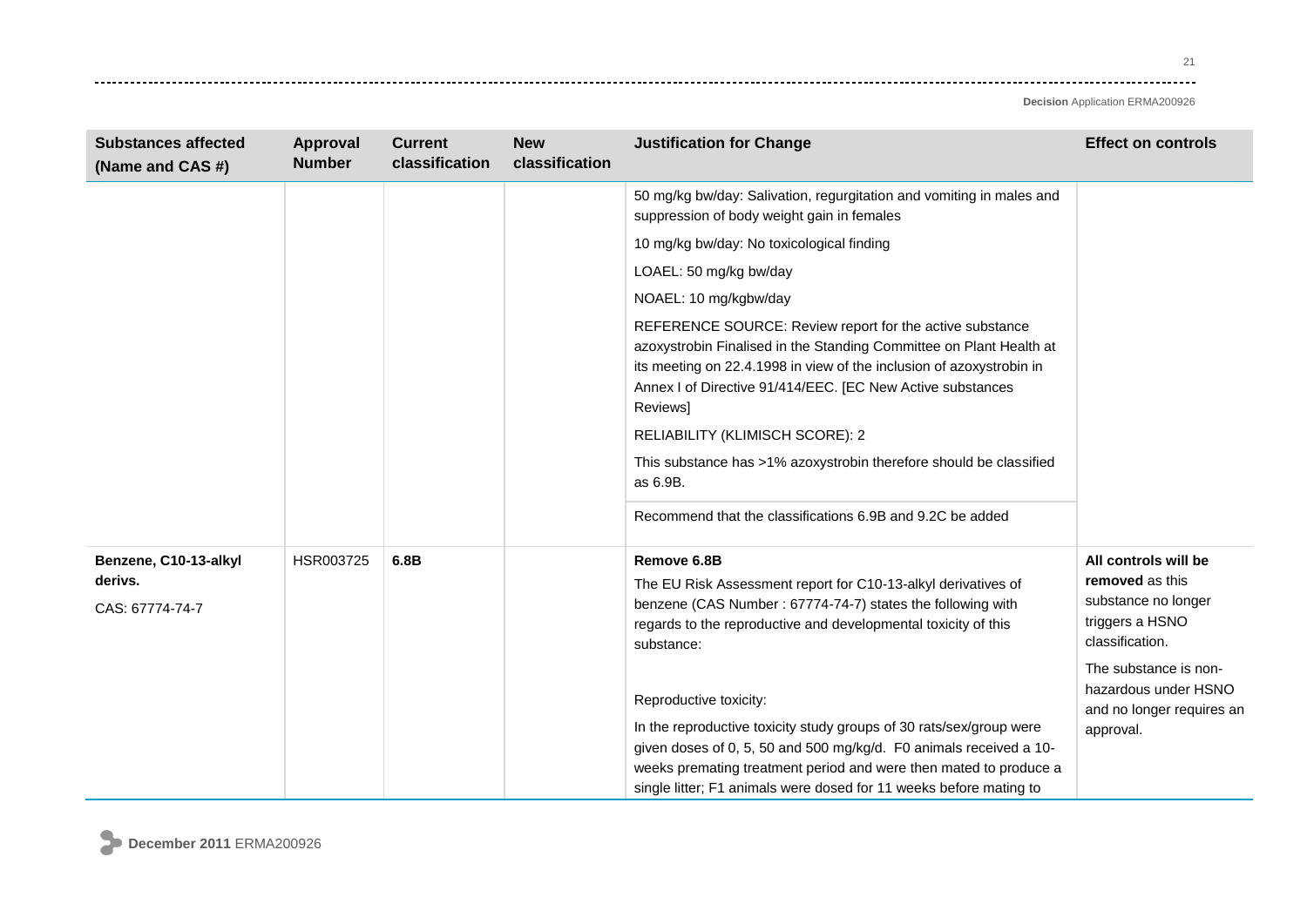22 وتوادي

| <b>Substances affected</b><br>(Name and CAS #) | Approval<br><b>Number</b> | <b>Current</b><br>classification | <b>New</b><br>classification | <b>Justification for Change</b>                                                                                                                                                                                                                                                                                                                            | <b>Effect on controls</b> |
|------------------------------------------------|---------------------------|----------------------------------|------------------------------|------------------------------------------------------------------------------------------------------------------------------------------------------------------------------------------------------------------------------------------------------------------------------------------------------------------------------------------------------------|---------------------------|
|                                                |                           |                                  |                              | produce a single litter.                                                                                                                                                                                                                                                                                                                                   |                           |
|                                                |                           |                                  |                              | At 500 mg/kg/d decreases in weight gains during premating and early<br>lactation were found in F0 females and during premating and<br>gestation, respectively for males and females in both generations.<br>Decreases were also found in litter size, pup viability at birth, survival,<br>through day 4 of postnatal life, and weights on days 14 and 21. |                           |
|                                                |                           |                                  |                              | At 50 mg/kg/d only a reduction in F1 of pup weight gain at day 7 was<br>observed but this effect had returned to normal at day 14 and 21.<br>This temporary reduction in pup weight only occurred in one<br>generation, i.e. F1, and was thus not consistent across generations.                                                                           |                           |
|                                                |                           |                                  |                              | Adult and weaned pups received a gross post-mortem examination.<br>Histopathology studies were conducted on reproductive tissues,<br>tissues with gross lesions, and the pituitary gland taken from each<br>adult in the control and high dose groups.                                                                                                     |                           |
|                                                |                           |                                  |                              | No adverse effects of treatment were evident from the gross post-<br>mortem and histopathological evaluations.                                                                                                                                                                                                                                             |                           |
|                                                |                           |                                  |                              | The significant findings only at 500 mg/kg/d (for F0 and F1 litters) and<br>the nonconsistent effects of treatment at lower dose, show that the<br>NOAEL for reproductive toxicity is 50 mg/kg/d for both parental and<br>neonatal animals.                                                                                                                |                           |
|                                                |                           |                                  |                              | Developmental toxicity:                                                                                                                                                                                                                                                                                                                                    |                           |
|                                                |                           |                                  |                              | In this study groups of 24 mated females were given doses of 0, 125,<br>500 and 2000 mg/kg/day from day 6 to 15 of gestation. Dams were<br>terminated at gestation day 20 and fetuses were examined for<br>external soft tissues and skeletal defects.                                                                                                     |                           |
|                                                |                           |                                  |                              | The only effect noted at 125 mg/kg/d was a slight decrease in<br>maternal weight gain, which was not significant. The decreases in<br>maternal weight gain were significant at 500 and 2000 mg/kg/d;                                                                                                                                                       |                           |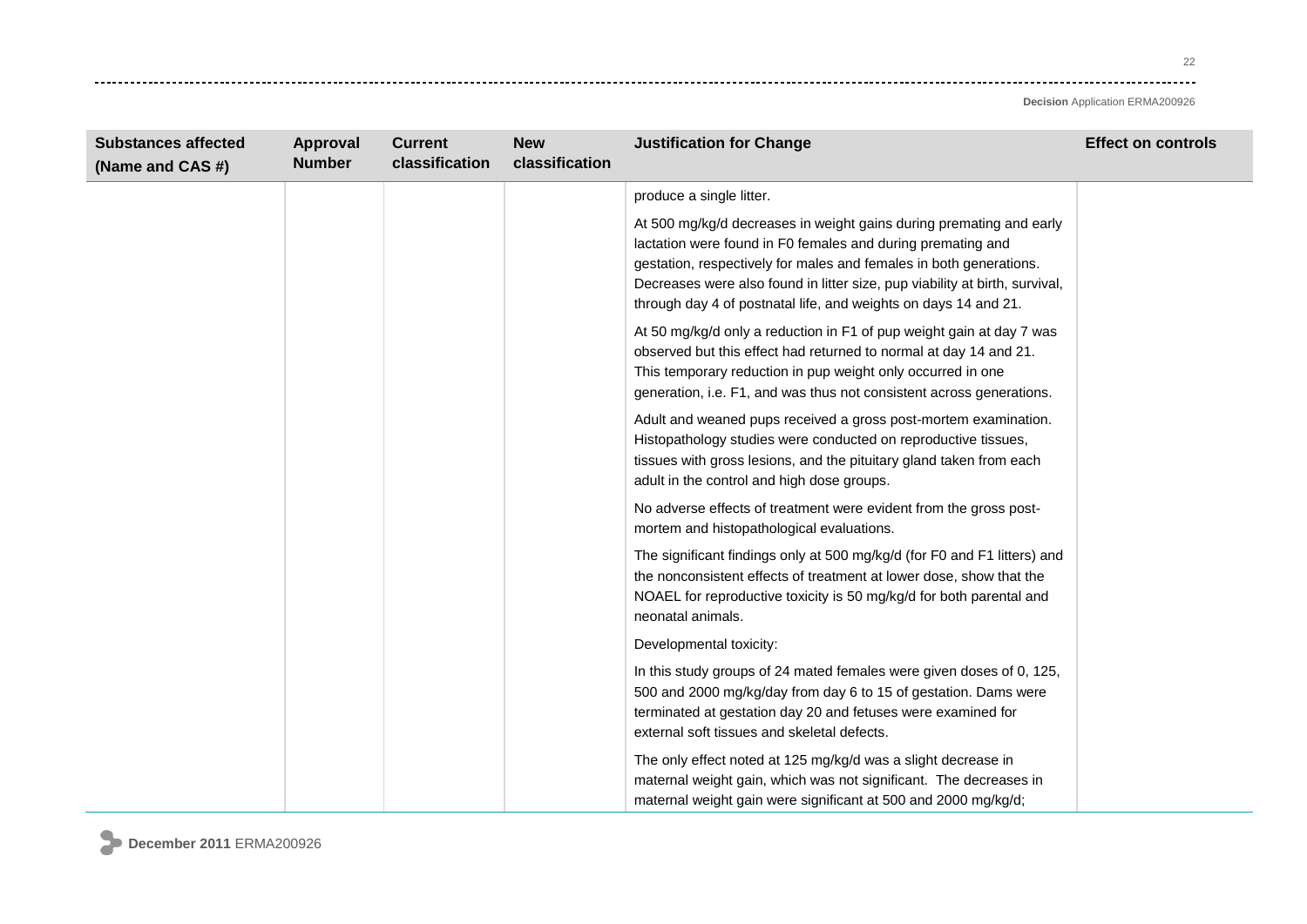23 وتوادي

| <b>Substances affected</b><br>(Name and CAS #) | Approval<br><b>Number</b>                                                                                                                 | <b>Current</b><br>classification                                                                                                                                                                                                                                                                                                                                                                              | <b>New</b><br>classification                                         | <b>Justification for Change</b>                                                                                                                                                                                                                                                                                                                                         | <b>Effect on controls</b> |
|------------------------------------------------|-------------------------------------------------------------------------------------------------------------------------------------------|---------------------------------------------------------------------------------------------------------------------------------------------------------------------------------------------------------------------------------------------------------------------------------------------------------------------------------------------------------------------------------------------------------------|----------------------------------------------------------------------|-------------------------------------------------------------------------------------------------------------------------------------------------------------------------------------------------------------------------------------------------------------------------------------------------------------------------------------------------------------------------|---------------------------|
|                                                |                                                                                                                                           |                                                                                                                                                                                                                                                                                                                                                                                                               |                                                                      | however, compensatory increases in weight gain occurred during the<br>post-treatment period.                                                                                                                                                                                                                                                                            |                           |
|                                                |                                                                                                                                           |                                                                                                                                                                                                                                                                                                                                                                                                               |                                                                      | Ossification variations and delayed ossification increased significantly<br>at 2000 mg/kg/day (79.7% of fetuses with variations and delayed<br>ossification and 57.3% in the control group) and were above control<br>level at 500 mg/kg/d. There were no significant differences between<br>control and treated groups in the number of fetuses with<br>malformations. |                           |
|                                                |                                                                                                                                           |                                                                                                                                                                                                                                                                                                                                                                                                               |                                                                      | The substance should not be considered as a developmental toxicant<br>since an increased incidence of ossification variations and delayed<br>ossification only at dose levels causing maternal toxicity cannot be<br>considered as specific effects on prenatal development.                                                                                            |                           |
|                                                |                                                                                                                                           |                                                                                                                                                                                                                                                                                                                                                                                                               |                                                                      | <b>Comments and Recommendations:</b>                                                                                                                                                                                                                                                                                                                                    |                           |
|                                                |                                                                                                                                           | We concur with the conclusions of the EU assessment and note that<br>effects on ossification only occurred at doses that induced significant<br>decrease in maternal bodyweight gain. These effects are not<br>considered to be specific reproductive or developmental toxicity but<br>rather a nonspecific result of maternal toxicity. It is therefore<br>proposed that the 6.8B classification is removed. |                                                                      |                                                                                                                                                                                                                                                                                                                                                                         |                           |
| <b>Benzotriazole</b>                           | HSR003532                                                                                                                                 | 6.1B, 6.3A,                                                                                                                                                                                                                                                                                                                                                                                                   | 6.1D, 9.1D                                                           | <b>Remove 6.3A,6.4A</b>                                                                                                                                                                                                                                                                                                                                                 | Controls to remove        |
| CAS: 95-14-7                                   | 6.4A, 9.1D<br>changed from 6.1B to 6.1D<br>6.1 Acute Inhalation Classification:<br>New data: $LC_{50} = 1910$ mg/m <sup>3</sup> /3 hours. |                                                                                                                                                                                                                                                                                                                                                                                                               | Change 6.1B (inhalation) to 6.1D (inhalation, overall classification | based on the removal of<br>6.3A and 6.4A, and the<br>change from 6.1B to<br>6.1D                                                                                                                                                                                                                                                                                        |                           |
|                                                |                                                                                                                                           |                                                                                                                                                                                                                                                                                                                                                                                                               |                                                                      | Data quality was poor (Klimisch score 3) given that the MMAD and                                                                                                                                                                                                                                                                                                        | AH1, PG2, T3, T6, TR1.    |
|                                                |                                                                                                                                           |                                                                                                                                                                                                                                                                                                                                                                                                               |                                                                      | GSD of the inhaled aerosol was not measured.                                                                                                                                                                                                                                                                                                                            | Remove variation code     |
|                                                |                                                                                                                                           |                                                                                                                                                                                                                                                                                                                                                                                                               |                                                                      | However, current data is also poor (second source i.e. Klimisch Score<br>4), so this is something of an improvement. No other publicly-                                                                                                                                                                                                                                 | 9<br>Add PS4              |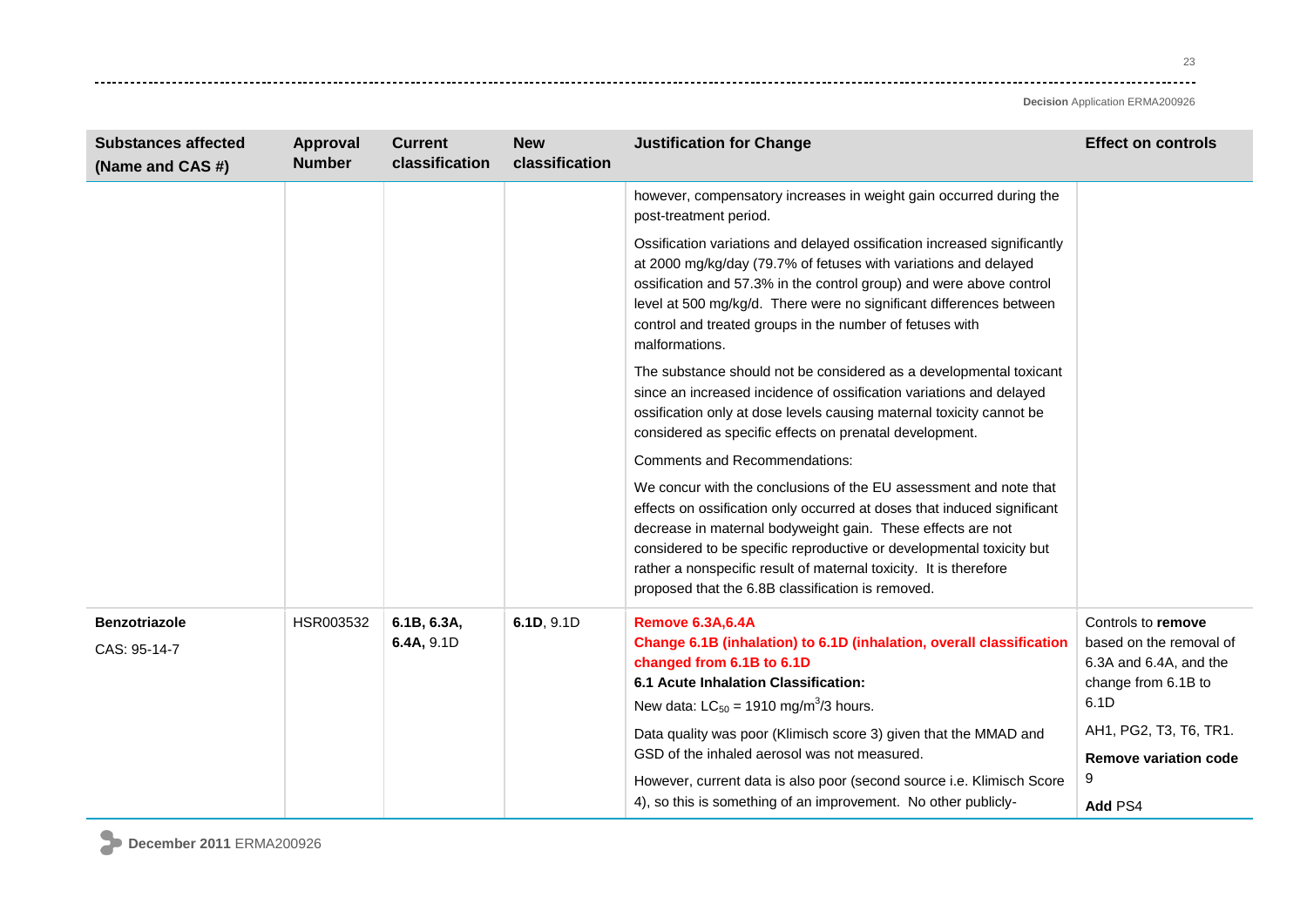| <b>Substances affected</b><br>(Name and CAS #)            | Approval<br><b>Number</b> | <b>Current</b><br>classification | <b>New</b><br>classification | <b>Justification for Change</b>                                                                                                                                                                                                                                                                                                                                                                                                                                                                                                                                                                                                                                                                                           | <b>Effect on controls</b>                                        |
|-----------------------------------------------------------|---------------------------|----------------------------------|------------------------------|---------------------------------------------------------------------------------------------------------------------------------------------------------------------------------------------------------------------------------------------------------------------------------------------------------------------------------------------------------------------------------------------------------------------------------------------------------------------------------------------------------------------------------------------------------------------------------------------------------------------------------------------------------------------------------------------------------------------------|------------------------------------------------------------------|
|                                                           |                           |                                  |                              | available data appears to be available.                                                                                                                                                                                                                                                                                                                                                                                                                                                                                                                                                                                                                                                                                   |                                                                  |
| 1H-Benzotriazole, >10 - 24%<br>in a non hazardous diluent | HSR005624                 | 6.1E, 6.4A                       | 6.1E                         | Therefore, using Haber's law to adjust to a 4 hour exposure:<br>$LC_{50} = \frac{3}{4} x 1910 = 1432.5 mg/m^3/4 hours$<br>1 m <sup>3</sup> = 1000 L<br>Therefore:<br>$LC_{50} = \frac{1432.5}{1000} = 1.4325mg/L/4 hours$<br>Accordingly, the substance is classified as 6.1D (inhalation) but with<br>low reliability regarding the classification                                                                                                                                                                                                                                                                                                                                                                       | Controls to remove<br>based on removal of 6.4A<br>P <sub>3</sub> |
|                                                           |                           |                                  |                              | 6.1 Acute Dermal Classification:<br>Based upon poor quality data (Klimisch score 3 due to absence of a<br>critical control group), the rabbit dermal $LD_{50} > 2000$ mg/kg BW.<br>Accordingly, given that the submitted data is impossible to interpret<br>because of the lack of a control group, the current 6.1D (dermal)<br>classification is retained, but with a low reliability regarding the<br>classification.<br>6.3 Skin Irritation Classification:<br>Based upon high quality data (OECD 404, Klimisch score 1) the<br>substance is not a skin corrosive or irritant (erythema and oedema<br>$scores = 0$ ).<br>Accordingly the substance should not be classified for skin irritancy<br>(high reliability). |                                                                  |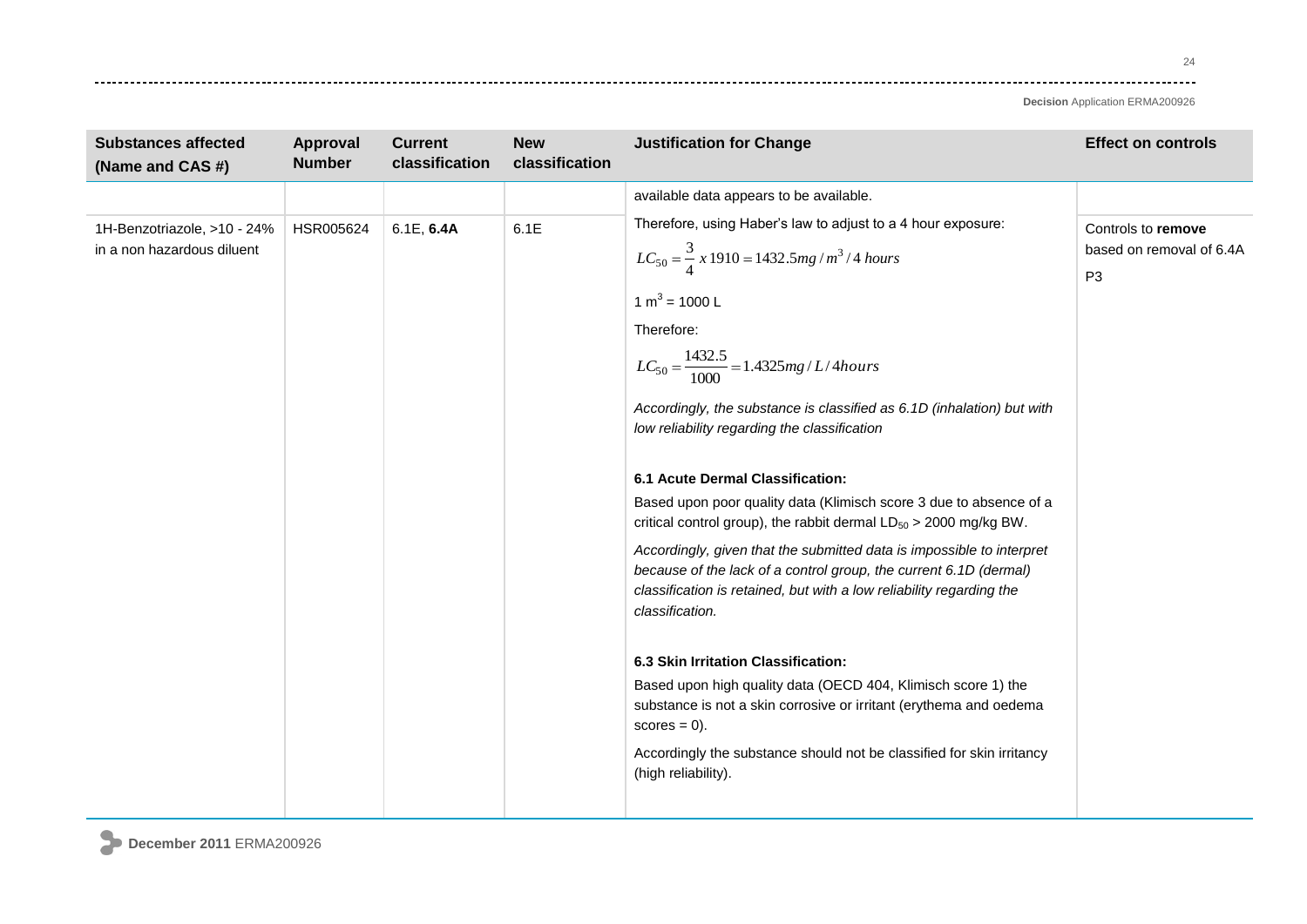25 وتوادي

| <b>Substances affected</b><br>(Name and CAS #)                                               | Approval<br><b>Number</b> | <b>Current</b><br>classification | <b>New</b><br>classification     | <b>Justification for Change</b><br><b>Effect on controls</b>                                                                                                                                                                                                                                                                     |
|----------------------------------------------------------------------------------------------|---------------------------|----------------------------------|----------------------------------|----------------------------------------------------------------------------------------------------------------------------------------------------------------------------------------------------------------------------------------------------------------------------------------------------------------------------------|
|                                                                                              |                           |                                  |                                  | 6.4 Eye Irritation Classification:<br>Based upon high quality data (OECD 405, Klimisch score 1)<br>substance does not meet the criteria for 6.4 classification (high<br>reliability). Draize scores are tabulated and averaged below:                                                                                            |
|                                                                                              |                           |                                  |                                  | Scores <sup>a</sup> observed after:<br>1 <sub>h</sub><br>24 h<br>72 h<br>48 h<br>7 days                                                                                                                                                                                                                                          |
|                                                                                              |                           |                                  |                                  | cornea<br>1, 1, 1<br>0, 0, 0<br>1,1,1<br>1, 0, 1<br>0, 0, 0<br>opacity<br>1,1,0<br>1,0,0<br>1,0,0<br>0,0,0<br>0, 0, 0<br>iris<br>conjunctivae<br>1,1,1<br>1, 1, 2<br>2,1,2<br>1,0,1<br>0, 0, 0<br>redness<br>2,2,3<br>1,2,1<br>1,0,0<br>0,0,0<br>0, 0, 0<br>chemosis<br>2,2,2<br>2,2,0<br>1,0,0<br>0,0,0<br>0, 0, 0<br>discharge |
|                                                                                              |                           |                                  |                                  | <sup>a</sup> Figures are irritation scores per animal. Grades for scoring range from 0-2 for iris, 0-3 for<br>conjunctival redness and from 0-4 for corneal opacity and conjunctival chemosis and<br>discharge.<br>$MeanCornealOpacity = \frac{1+1+1+1+1}{9} = 0.56$                                                             |
|                                                                                              |                           |                                  |                                  | $MeanIris = \frac{1+1}{9} = 0.22$<br>$Mean\text{Re}\,dness = \frac{1+1+2+2+1+2+1+1}{9} = 1.22$                                                                                                                                                                                                                                   |
|                                                                                              |                           |                                  |                                  | MeanChemosis= $\frac{1+2+1+1}{9}$ = 0.44                                                                                                                                                                                                                                                                                         |
| Calcium hypochlorite,<br>hydrated, with not less<br>than 5.5% but not more<br>than 16% water | HSR006978                 | See justification<br>for details | See justification<br>for details | Reference: UN Recommendations on the Transport of Dangerous<br>Controls for this<br>Goods- Model Regulations 16th Revised Edition<br>substance will be the<br>same as the current<br>approval for HSR001317.                                                                                                                     |
| CAS: 7778-54-3                                                                               |                           |                                  |                                  | There are currently 4 substances that have HSNO approval with CAS<br>http://www.epa.govt.nz/s<br>7778-54-3                                                                                                                                                                                                                       |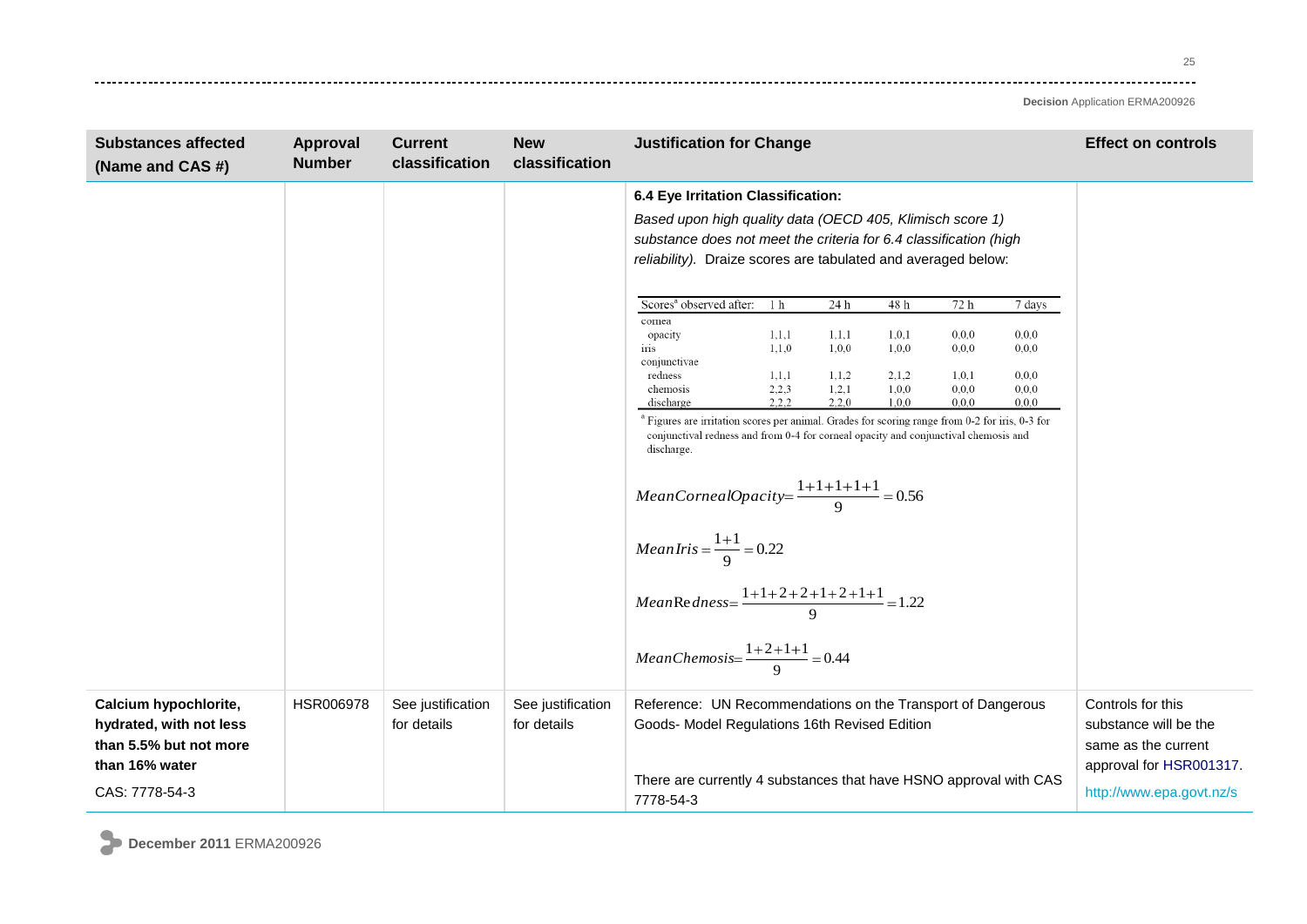26 ----

| <b>Substances affected</b><br>(Name and CAS #)                                         | Approval<br><b>Number</b> | <b>Current</b><br>classification | <b>New</b><br>classification     | <b>Justification for Change</b> |                                                                                                                                   |                                                                               |     |                    | <b>Effect on controls</b>                    |
|----------------------------------------------------------------------------------------|---------------------------|----------------------------------|----------------------------------|---------------------------------|-----------------------------------------------------------------------------------------------------------------------------------|-------------------------------------------------------------------------------|-----|--------------------|----------------------------------------------|
| Hypochlorous acid,<br>calcium salt (dry), $>$ 39%                                      | HSR001317                 | See justification<br>for details | See justification<br>for details |                                 | <b>CAS</b><br>number                                                                                                              | <b>Substance name</b>                                                         |     | Approval<br>number | earch-<br>databases/Pages/control            |
| available chlorine<br>CAS: 7778-54-3                                                   |                           |                                  |                                  | A                               | 7778-54-3                                                                                                                         | Calcium hypochlorite, hydrated, with<br>not less than 5.5% but not more than  |     | HSR006978          | details.aspx?Substancel<br>D=1767&AppID=3279 |
| Hypochlorous acid,                                                                     | HSR007373                 | See justification                | See justification                |                                 |                                                                                                                                   | 16% water                                                                     |     |                    |                                              |
| calcium salt (dry), $>$ 39%<br>available chlorine, >26% in<br>a non hazardous diluents |                           | for details                      | for details                      | B                               | 7778-54-3                                                                                                                         | Hypochlorous acid, calcium salt (dry),<br>> 39% available chlorine            |     | HSR001317          |                                              |
| CAS: 7778-54-3                                                                         |                           |                                  | See justification                | C                               | 7778-54-3                                                                                                                         | Hypochlorous acid, calcium salt (dry),<br>> 39% available chlorine, >26% in a |     | HSR007373          |                                              |
| Hypochlorous acid,                                                                     | HSR001452                 | See justification                |                                  |                                 |                                                                                                                                   | non hazardous diluent                                                         |     |                    |                                              |
| calcium salt (dry), 10 - 39%<br>available chlorine                                     |                           | for details                      | for details                      | D                               | 7778-54-3                                                                                                                         | Hypochlorous acid, calcium salt (dry),<br>10 - 39% available chlorine         |     | HSR001452          |                                              |
| CAS: 7778-54-3                                                                         |                           |                                  |                                  |                                 |                                                                                                                                   |                                                                               |     |                    |                                              |
|                                                                                        |                           |                                  |                                  |                                 | <b>Current HSNO classifications</b>                                                                                               |                                                                               |     |                    |                                              |
|                                                                                        |                           |                                  |                                  |                                 |                                                                                                                                   | A. HSR006978: 5.1.1B, 6.1D 8.1A, 8.2C, 8.3A, 9.1A, 9.2A, 9.3C                 |     |                    |                                              |
|                                                                                        |                           |                                  |                                  |                                 |                                                                                                                                   | B. HSR006978: 5.1.1B, 6.1D 8.1A, 8.2C, 8.3A, 9.1A, 9.2A, 9.3C                 |     |                    |                                              |
|                                                                                        |                           |                                  |                                  |                                 |                                                                                                                                   | C. HSR001317: 5.1.1B, 6.1D 8.1A, 8.2B, 8.3A, 9.1A, 9.2A, 9.3C                 |     |                    |                                              |
|                                                                                        |                           |                                  |                                  |                                 | D. HSR007373: 5.1.1B, 6.1D, 8.1A, 8.2B, 8.3A, 9.1A, 9.2A, 9.3C                                                                    |                                                                               |     |                    |                                              |
|                                                                                        |                           |                                  |                                  |                                 | E. HSR001452: 5.1.1C, 6.1D, 8.1A, 8.2C, 8.3A, 9.1A, 9.2A, 9.3C                                                                    |                                                                               |     |                    |                                              |
|                                                                                        |                           |                                  |                                  |                                 | Rev 15 of the UN Recommendations on the Transport of Dangerous<br>Goods- Model Regulations has 5 entries for calcium hypochlorite |                                                                               |     |                    |                                              |
|                                                                                        |                           |                                  |                                  |                                 | <b>UN</b><br>Name and description<br><b>Class</b><br><b>Number</b>                                                                |                                                                               |     |                    |                                              |
|                                                                                        |                           |                                  |                                  |                                 |                                                                                                                                   | CALCIUM HYPOCHLORITE, DRY                                                     | 5.1 | 1748               |                                              |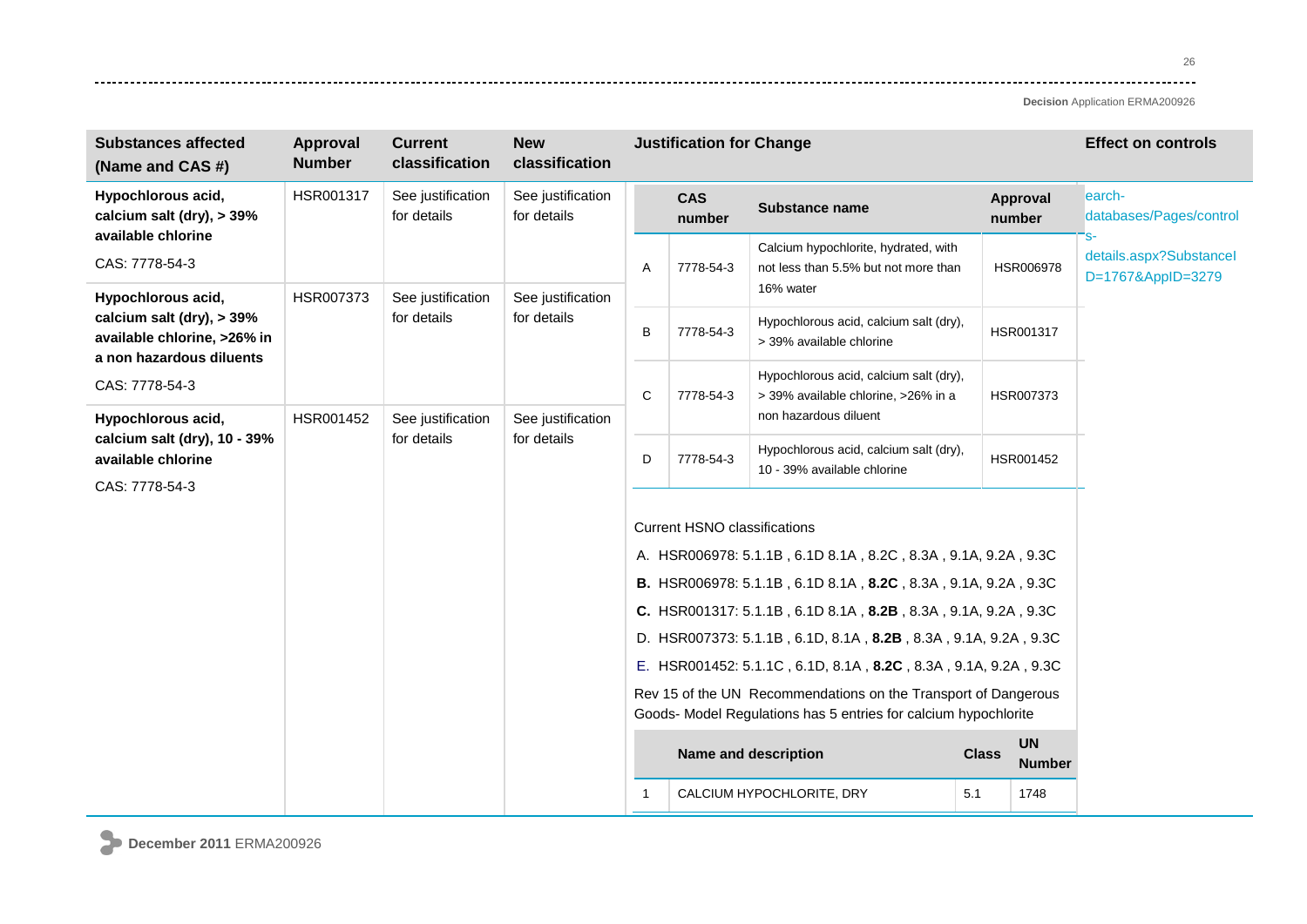---------

| <b>Substances affected</b><br>(Name and CAS #) | Approval<br><b>Number</b> | <b>Current</b><br>classification | <b>New</b><br>classification | <b>Justification for Change</b> |                                                                                                                                                                                                                                                  |              |                            | <b>Effect on controls</b> |
|------------------------------------------------|---------------------------|----------------------------------|------------------------------|---------------------------------|--------------------------------------------------------------------------------------------------------------------------------------------------------------------------------------------------------------------------------------------------|--------------|----------------------------|---------------------------|
|                                                |                           |                                  |                              | $\overline{2}$                  | CALCIUM HYPOCHLORITE, HYDRATED with<br>not less than 5.5% but not more than 16% water                                                                                                                                                            | 5.1          | 2880                       |                           |
|                                                |                           |                                  |                              | 3                               | CALCIUM HYPOCHLORITE, HYDRATED<br>MIXTURE with not less than 5.5% but not more<br>than 16% water                                                                                                                                                 | 5.1          | 2880                       |                           |
|                                                |                           |                                  |                              | 4                               | CALCIUM HYPOCHLORITE<br>MIXTURE, DRY with more than 39%<br>available chlorine (8.8% available<br>oxygen)                                                                                                                                         | 5.1          | 1748                       |                           |
|                                                |                           |                                  |                              | 5                               | CALCIUM HYPOCHLORITE<br>MIXTURE, DRY with more than 10%<br>but not more than 39% available<br>chlorine                                                                                                                                           | 5.1          | 2208                       |                           |
|                                                |                           |                                  |                              |                                 | Rev 16 of the UN Recommendations on the Transport of Dangerous<br>Goods- Model Regulations added another 4 entries and has 9 entries<br>for calcium hypochlorite. The addition of the extra 4 entries introduced<br>a new sub risk of corrosive. |              |                            |                           |
|                                                |                           |                                  |                              |                                 | Name and description                                                                                                                                                                                                                             | <b>Class</b> | <b>UN</b><br><b>Number</b> |                           |
|                                                |                           |                                  |                              |                                 | CALCIUM HYPOCHLORITE, DRY or<br>CALCIUM HYPOCHLORITE                                                                                                                                                                                             | 5.1<br>PG II | 1748                       |                           |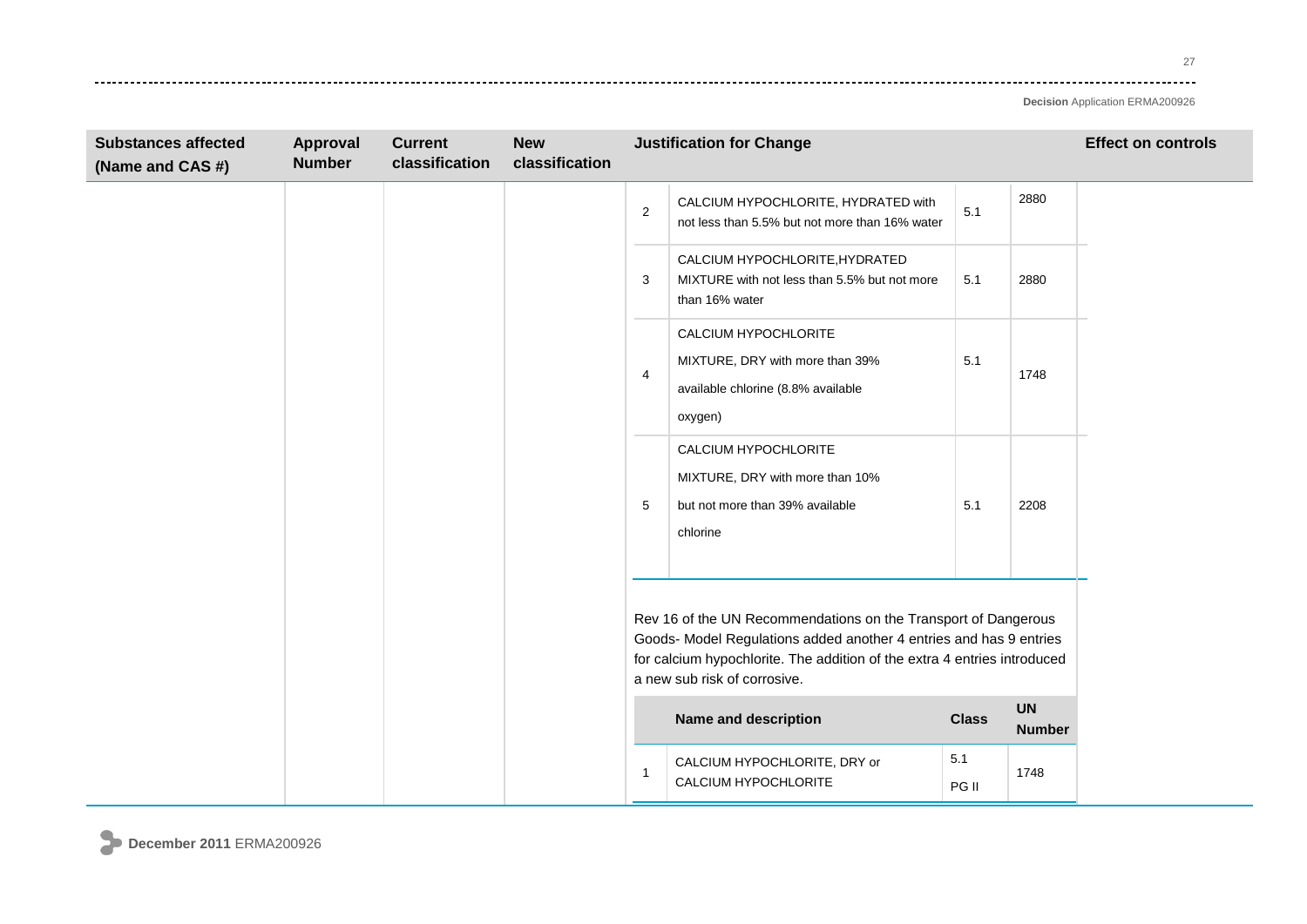28 وتوادي

| <b>Substances affected</b><br>(Name and CAS #) | Approval<br><b>Number</b> | <b>Current</b><br>classification | <b>New</b><br>classification | <b>Justification for Change</b> |                                                                                                                                                                                                 |                      |      | <b>Effect on controls</b> |
|------------------------------------------------|---------------------------|----------------------------------|------------------------------|---------------------------------|-------------------------------------------------------------------------------------------------------------------------------------------------------------------------------------------------|----------------------|------|---------------------------|
|                                                |                           |                                  |                              |                                 | MIXTURE, DRY with more than 39%<br>available chlorine (8.8% available<br>oxygen)                                                                                                                |                      |      |                           |
|                                                |                           |                                  |                              | 2                               | CALCIUM HYPOCHLORITE, DRY or<br>CALCIUM HYPOCHLORITE<br>MIXTURE, DRY with more than 39%<br>available chlorine (8.8% available<br>oxygen)                                                        | 5.1<br>PG III        | 1748 |                           |
|                                                |                           |                                  |                              | 3                               | CALCIUM HYPOCHLORITE MIXTURE, DRY<br>with more than 10% but not more than 39%<br>available chlorine                                                                                             | 5.1<br>PGIII         | 2208 |                           |
|                                                |                           |                                  |                              | 4                               | CALCIUM HYPOCHLORITE, HYDRATED with<br>not less than 5.5% but not more than 16%<br>water or CALCIUM<br>HYPOCHLORITE, HYDRATED MIXTURE with<br>not less than 5.5% but not more than 16%<br>water | 5.1<br>PG II         | 2880 |                           |
|                                                |                           |                                  |                              | 5                               | CALCIUM HYPOCHLORITE, HYDRATED with<br>not less than 5.5% but not more than 16%<br>water or CALCIUM<br>HYPOCHLORITE, HYDRATED MIXTURE with<br>not less than 5.5% but not more than 16%<br>water | 5.1<br>PG III        | 2880 |                           |
|                                                |                           |                                  |                              | 6                               | CALCIUM HYPOCHLORITE, DRY,<br>CORROSIVE with more than 39% available                                                                                                                            | 5.1<br><b>SUBSID</b> | 3485 |                           |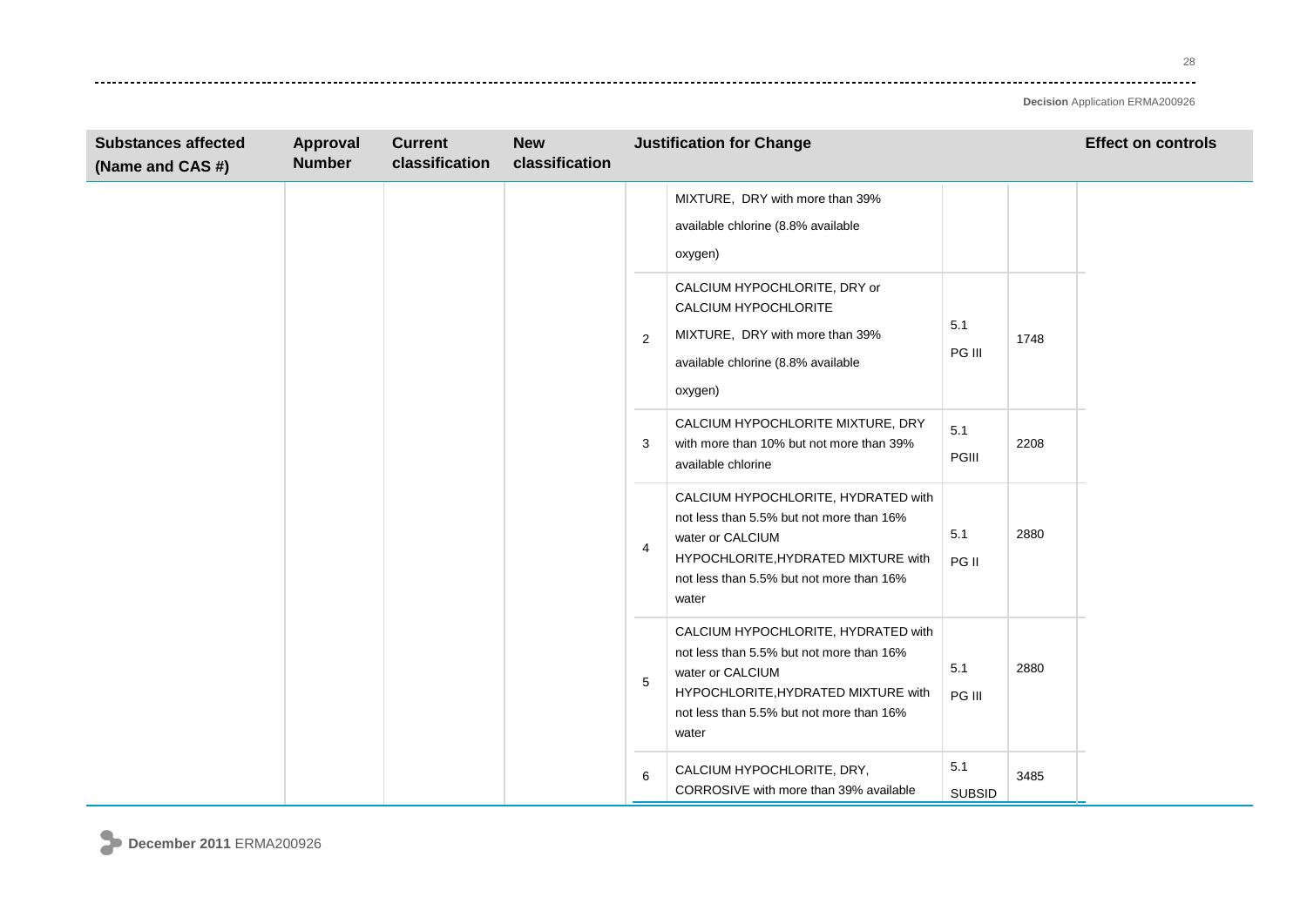29 وتوادي

| <b>Substances affected</b><br>(Name and CAS #) | Approval<br><b>Number</b> | <b>Current</b><br>classification | <b>New</b><br>classification | <b>Justification for Change</b> |                                                                                                                                                                                                                                                   |                                                           |      | <b>Effect on controls</b> |
|------------------------------------------------|---------------------------|----------------------------------|------------------------------|---------------------------------|---------------------------------------------------------------------------------------------------------------------------------------------------------------------------------------------------------------------------------------------------|-----------------------------------------------------------|------|---------------------------|
|                                                |                           |                                  |                              |                                 | chlorine (8.8% available oxygen) or CALCIUM<br>HYPOCHLORITE MIXTURE, DRY,<br>CORROSIVE with more than 39% available<br>chlorine (8.8% available oxygen)                                                                                           | ARY<br>RISK <sub>8</sub><br>PGII                          |      |                           |
|                                                |                           |                                  |                              | $\overline{7}$                  | CALCIUM HYPOCHLORITE MIXTURE, DRY<br>, CORROSIVE with more than 10% but not<br>more than 39% available chlorine                                                                                                                                   | 5.1<br><b>SUBSID</b><br>ARY<br>RISK <sub>8</sub><br>PGIII | 3486 |                           |
|                                                |                           |                                  |                              | 8                               | CALCIUM HYPOCHLORITE, HYDRATED,<br>CORROSIVE with not less than 5.5% but not<br>more than 16% water or CALCIUM<br>HYPOCHLORITE, HYDRATED MIXTURE,<br>CORROSIVE with not less than 5.5% but not<br>more than 16% water                             | 5.1<br><b>SUBSID</b><br>ARY<br>RISK <sub>8</sub><br>PGII  | 3487 |                           |
|                                                |                           |                                  |                              | 9                               | CALCIUM HYPOCHLORITE, HYDRATED,<br>CORROSIVE with not less than 5.5% but not<br>more than 16% water or CALCIUM<br>HYPOCHLORITE, HYDRATED MIXTURE,<br>CORROSIVE with not less than 5.5% but not<br>more than 16% water                             | 5.1<br><b>SUBSID</b><br>ARY<br>RISK <sub>8</sub><br>PGIII | 3487 |                           |
|                                                |                           |                                  |                              |                                 | The 4 HSNO approvals do not currently match up to the UN<br>classifications. All the HSNO approvals have corrosive classifications<br>but the names do not reflect this.<br>The dilution approval HSR007373 is obsolete as this is covered by the |                                                           |      |                           |
|                                                |                           |                                  |                              |                                 | "mixture" from the UNRTDG description.                                                                                                                                                                                                            |                                                           |      |                           |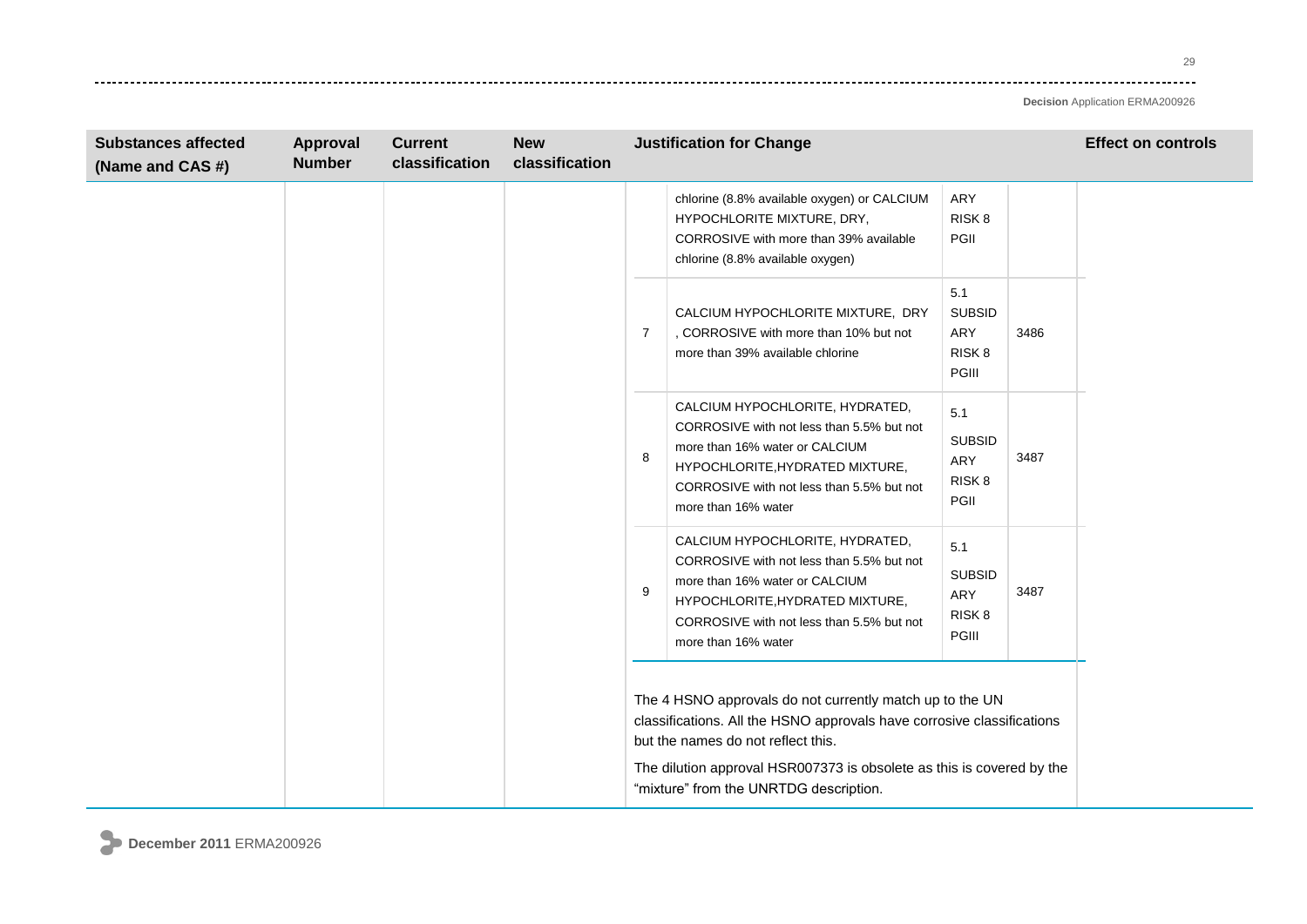| <b>Substances affected</b><br>(Name and CAS #)                                                                                | Approval<br><b>Number</b> | <b>Current</b><br>classification | <b>New</b><br>classification    | <b>Justification for Change</b>                                                                                                                                                                                                                                                                                                                                                                                                                                                                                                                                                                                                                                                                                                                                                                                                      | <b>Effect on controls</b>                                                                                                                                                                                                                                                                                                                            |
|-------------------------------------------------------------------------------------------------------------------------------|---------------------------|----------------------------------|---------------------------------|--------------------------------------------------------------------------------------------------------------------------------------------------------------------------------------------------------------------------------------------------------------------------------------------------------------------------------------------------------------------------------------------------------------------------------------------------------------------------------------------------------------------------------------------------------------------------------------------------------------------------------------------------------------------------------------------------------------------------------------------------------------------------------------------------------------------------------------|------------------------------------------------------------------------------------------------------------------------------------------------------------------------------------------------------------------------------------------------------------------------------------------------------------------------------------------------------|
|                                                                                                                               |                           |                                  |                                 | It is recommended to removal al the current approvals for calcium<br>hypochlorite and replace the approvals with one approval for the<br>chemical calcium hypochlorite with the following classifications:<br>5.1.1B, 6.1D, 8.1A, 8.2B, 8.3A, 9.1A, 9.2A, 9.3C. This would be<br>consistent with the classification given under the EU Classification,<br>Labeling, Packaging (CLP) Regulation which is based on the UN GHS<br>classification system. It would also be consistent with the classification<br>given under Australian workplace chemicals regulation.<br>Mixture rules from HSNO guidance material or the UN GHS can be<br>used to determine the classification of the various dilutions and forms.<br>These dilutions can be approved under appropriate group standards.                                              |                                                                                                                                                                                                                                                                                                                                                      |
| 6-Nonenamide, N-[(4-<br>hydroxy-3-<br>methoxyphenyl)methyl]-8-<br>methyl-, (6E)-<br>(synonym Capsaicin)<br>CAS: CAS: 404-86-4 | HSR007288                 | 6.3A, 6.4A                       | 6.1C(oral),<br>6.3A, 6.4A, 9.3B | Add 6.1C, 9.3B<br>Capsaicin is currently approved with 6.3A (skin irritant) and 6.4A (eye<br>irritant) classifications. The substance was approved as part of the<br>single component project. Therefore, data was not rigorously sought.<br>The mice LD50 value of 47.2 mg/kg from the Hazardous Substances<br>Data Bank indicates that the substance must be classified as 6.1B.<br>Additional LD50 values from other material safety data sheets for<br>male mice were $60 - 75$ and $122 - 294$ mg/kg depending on the<br>carrier solution. This will classify the substance as 6.1C.<br>For rats, the LD50 values were determined to be 148.1 mg/kg and<br>162.1 mg/kg for female and male rats, respectively. These values<br>were used in the Opinion of the EU Scientific Committee on Food on<br>Capsaicin (2002) document. | Controls to add based on<br>addition of 6.1C and 9.3B<br>D5, E1*, E2, E4, E6,<br>EM11, EM12, EM13,<br>EM7, 111, 117, 118, 120,<br>129, 130, 18, PG3, T3, T8<br>Note the default controls<br>AH1 and TR1 have not<br>been assigned in line<br>with variations applied in<br>the Hazardous<br>substances (Chemicals)<br>Transfer Notice 2006<br>(GN72) |
|                                                                                                                               |                           |                                  |                                 | There is no corresponding primary information for all the LD50 values.                                                                                                                                                                                                                                                                                                                                                                                                                                                                                                                                                                                                                                                                                                                                                               | *add variation code 11                                                                                                                                                                                                                                                                                                                               |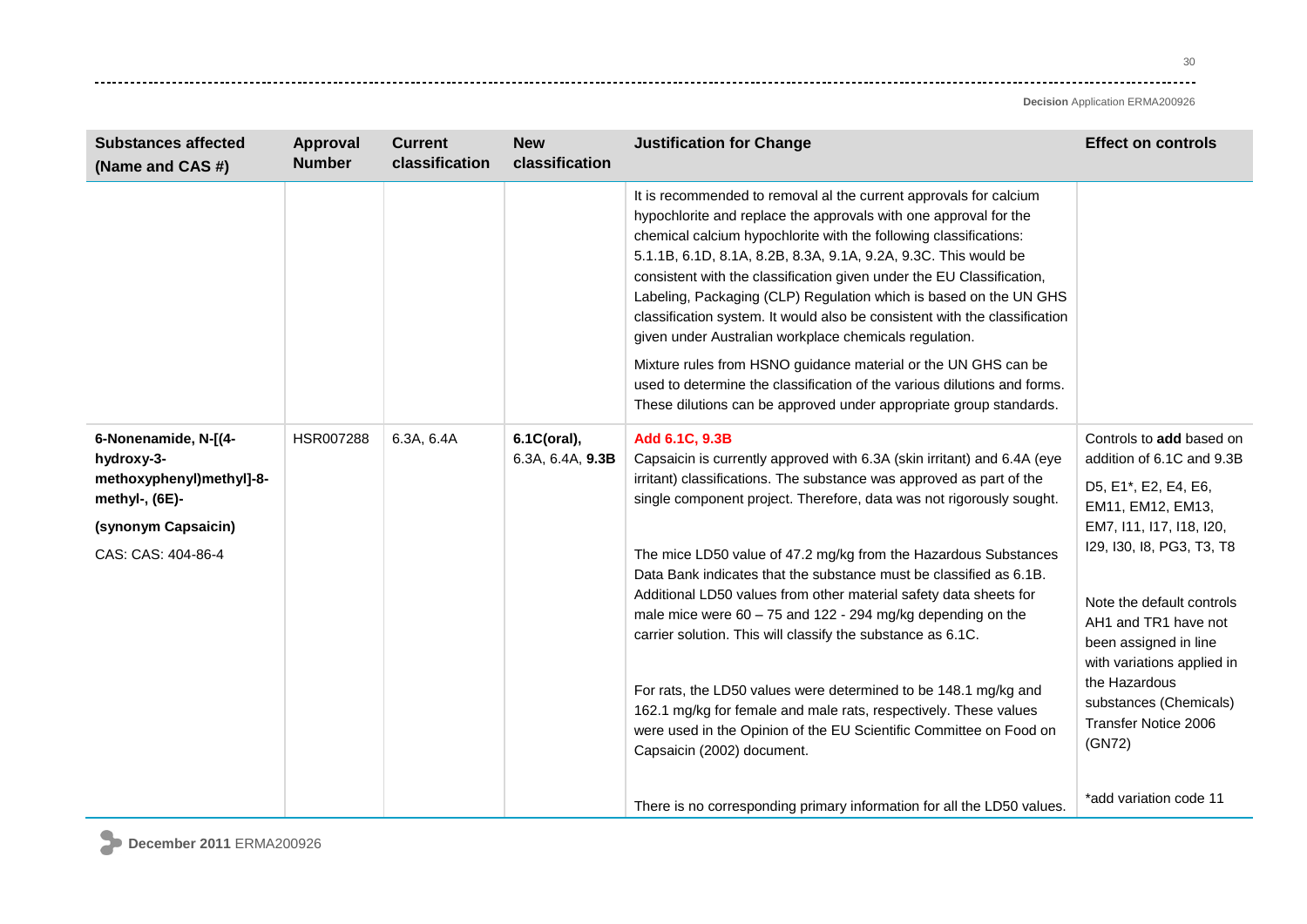| <b>Substances affected</b><br>(Name and CAS #)                                 | <b>Approval</b><br><b>Number</b> | <b>Current</b><br>classification                                                                      | <b>New</b><br>classification                                                                                                                             | <b>Justification for Change</b>                                                                                                                                                                                                                                                                                                                                                                                                                                                                                                                                                                                               |                                                                                                                                                               |                                                      | <b>Effect on controls</b>                                                                                                    |
|--------------------------------------------------------------------------------|----------------------------------|-------------------------------------------------------------------------------------------------------|----------------------------------------------------------------------------------------------------------------------------------------------------------|-------------------------------------------------------------------------------------------------------------------------------------------------------------------------------------------------------------------------------------------------------------------------------------------------------------------------------------------------------------------------------------------------------------------------------------------------------------------------------------------------------------------------------------------------------------------------------------------------------------------------------|---------------------------------------------------------------------------------------------------------------------------------------------------------------|------------------------------------------------------|------------------------------------------------------------------------------------------------------------------------------|
|                                                                                |                                  |                                                                                                       |                                                                                                                                                          | However, it is noted that the majority of the LD50 values for rats and<br>mice were within 60 - 294 mg/kg. Based on the weight of evidence, it<br>is proposed that capsaicin is classified as 6.1C (oral) using the LD50<br>of 60 mg/kg for mice as the key data. If the substance is classified as<br>6.1C, then it will also be classified as 9.3B.<br>References: Apropriate data listed under Animal Toxicity Studies:<br>http://toxnet.nlm.nih.gov/cgi-<br>bin/sis/search/r?dbs+hsdb:@term+@rn+@rel+404-86-4<br>NPIC Capsaicin Technical Fact Sheet<br>EU Opinion of the Scientific Committee on Food on Capsaicin, 2002 | from the Hazardous<br>substances (Chemicals)<br>Transfer Notice 2006<br>(GN72)                                                                                |                                                      |                                                                                                                              |
| <b>Chloropicrin</b><br>CAS: 76-06-2                                            | HSR002939                        | 6.1A(inhalation),<br>6.1C(oral),<br>6.3A, 6.5A,<br>6.9A, 8.3A,<br>9.1A, 9.2A, 9.3B                    | 6.1A(inhalation),<br>6.1B(oral,<br>dermal), 8.2C,<br>6.5B, 6.5A,<br>6.9A, 8.3A,<br>9.1A<br>9.1A(algae),<br>9.2B, 9.3A                                    | <b>Add 6.5B</b><br>Change 6.3A to 8.2C, 9.2A to 9.2B, 9.3B to 9.3A<br><b>Current data and</b><br>current<br>classification<br>6.1 Acute toxicity                                                                                                                                                                                                                                                                                                                                                                                                                                                                              | New data to<br>support a<br>different<br>classification                                                                                                       | <b>Decision</b>                                      | No change to control<br>codes. However,<br>changes to labelling and<br>safety data sheet<br>information will be<br>required. |
| Liquid containing 615 g/kg<br>1,3-dichloropropene and 345<br>g/kg chloropicrin | HSR001640                        | 3.1B, 6.1A<br>(inhalation),<br>6.3A, 6.4A,<br>6.5A, 6.5B,<br>6.6B, 6.7B,<br>6.9A, 9.1A,<br>9.2A, 9.3B | 3.1B, 6.1A<br>(inhalation),<br>6.1B (oral),<br>6.1C (dermal),<br>8.2C, 6.5A,<br>6.5B, 6.6B,<br>6.7B, 6.9A,<br>8.3A, 9.1A, 9.1A<br>(algae), 9.2B,<br>9.3A | <b>SPECIES: Rat</b><br>ROUTE: Oral<br><b>ENDPOINT: LD50</b><br><b>VALUE: 250</b><br>mg/kg<br><b>REFERENCE</b><br>SOURCE: [NTP]<br>Current<br>Classification:                                                                                                                                                                                                                                                                                                                                                                                                                                                                  | <b>SPECIES: Rat</b><br>ROUTE: Oral<br><b>ENDPOINT:</b><br>$LD_{50}$<br><b>VALUE: 37.5</b><br>mg/kg bw.*<br><b>REFERENCE</b><br><b>SOURCE: US</b><br>EPA Human | Change<br>classification from<br>6.1C to 6.1B (oral) | No change to control<br>codes. However,<br>changes to labelling and<br>safety data sheet<br>information will be<br>required. |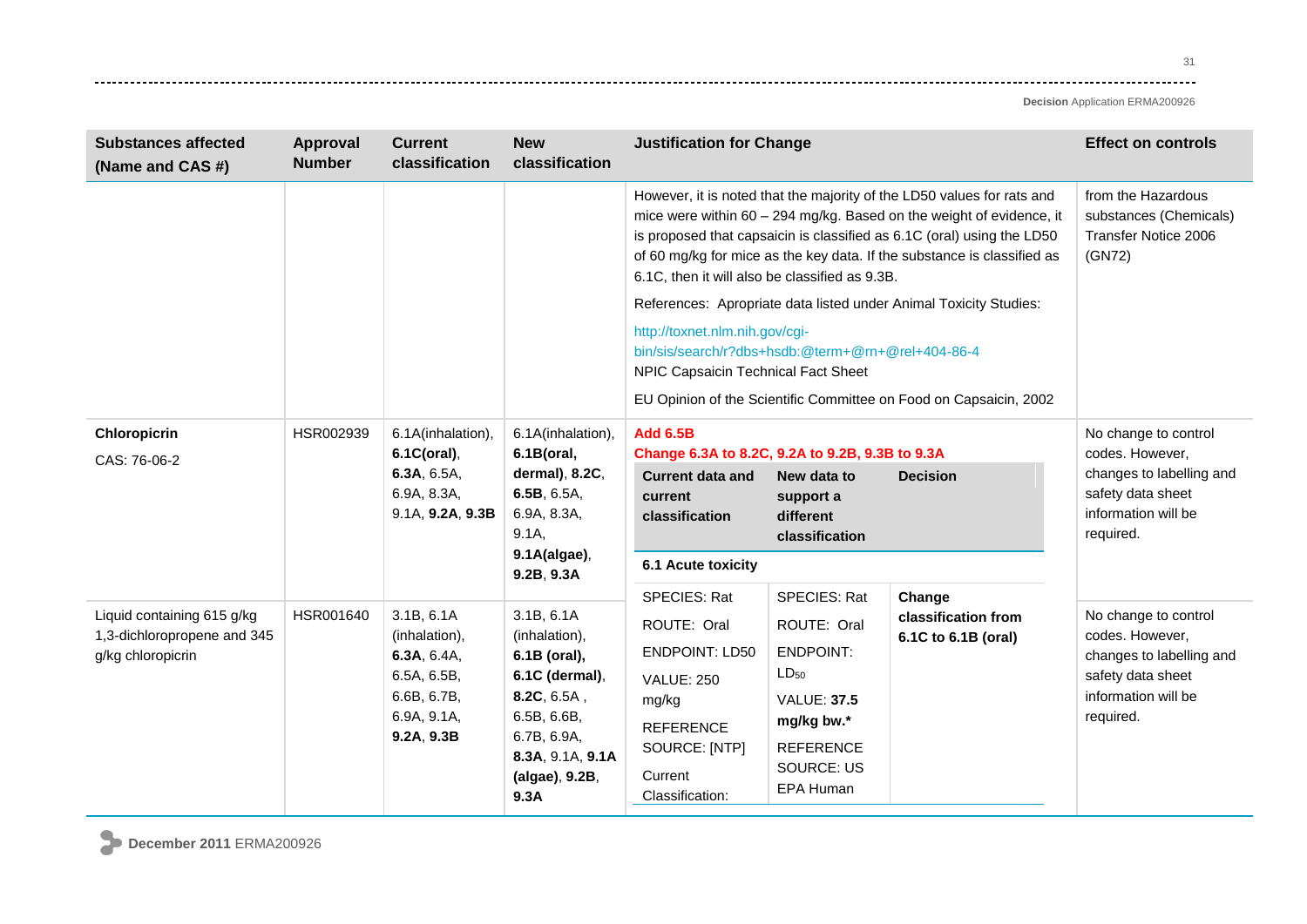---------

| <b>Substances affected</b><br>(Name and CAS #)                                                                                                                                                                                                 | <b>Approval</b><br><b>Number</b> | <b>Current</b><br>classification                                            | <b>New</b><br>classification                                                                                                | <b>Justification for Change</b>                                                                                                                                     |                                                                                                                                                       |                                                | <b>Effect on controls</b>                                                                                                    |
|------------------------------------------------------------------------------------------------------------------------------------------------------------------------------------------------------------------------------------------------|----------------------------------|-----------------------------------------------------------------------------|-----------------------------------------------------------------------------------------------------------------------------|---------------------------------------------------------------------------------------------------------------------------------------------------------------------|-------------------------------------------------------------------------------------------------------------------------------------------------------|------------------------------------------------|------------------------------------------------------------------------------------------------------------------------------|
| Liquid containing 990 g/kg<br>chloropicrin                                                                                                                                                                                                     | HSR001641                        | 6.1A<br>(inhalation),<br>6.3A, 6.5A,<br>6.9A, 8.3A,<br>9.1A, 9.2A, 9.3B     | 6.1A<br>(inhalation),<br>6.1B oral,<br>dermal), 8.2C,<br>6.5A, 6.5B,<br>6.9A, 8.3A,<br>9.1A, 9.1A<br>(algae), 9.2B,<br>9.3A | 6.1C (oral)                                                                                                                                                         | <b>Health Risk</b><br>Assessment<br>Chloropicrin,<br>Office of<br>Pesticide<br>Programs,<br><b>Health Effects</b><br>Division, 18<br><b>June 2008</b> |                                                | No change to control<br>codes. However,<br>changes to labelling and<br>safety data sheet<br>information will be<br>required. |
| 6.1A<br>Pic Plus Fumigant<br>HSR100063<br>6.1A<br>(inhalation),<br>(inhalation),<br>6.1C (oral),<br>6.1B (oral,<br>$6.3A$ , $6.5A$ ,<br>dermal), 8.2C,<br>6.9A, 8.3A,<br>6.5A, 6.5B,<br>9.1A, 9.2A,<br>6.9A, 8.3A,<br>9.1A, 9.2B, 9.3A<br>9.3B |                                  | (MRID<br>05014376<br>(1976)<br><b>RELIABILITY</b><br>(KLIMISCH<br>SCORE): 2 |                                                                                                                             | No change to control<br>codes. However,<br>changes to labelling and<br>safety data sheet<br>information will be<br>required.                                        |                                                                                                                                                       |                                                |                                                                                                                              |
|                                                                                                                                                                                                                                                |                                  |                                                                             |                                                                                                                             | 6.3/8.2 Skin irritation corrosion<br>REMARK: May<br>result in severe<br>skin irritation,<br>difficulty breathing,<br>headache, and<br>cyanosis.<br><b>REFERENCE</b> | US EPA<br>assigned<br>chloropicrin to<br>Toxicity<br>Category 1.<br>Corrosive.<br><b>TEST</b>                                                         | Change<br>classification from<br>6.3A to 8.2C. |                                                                                                                              |
|                                                                                                                                                                                                                                                |                                  |                                                                             |                                                                                                                             | SOURCE:<br>[Rumack BH:<br>POISINDEX(R)<br>Information<br>System.<br>Micromedex, Inc.,                                                                               | <b>GUIDELINE:</b><br>879.2500<br>REFERENCE:<br>US EPA Human<br><b>Health Risk</b>                                                                     |                                                |                                                                                                                              |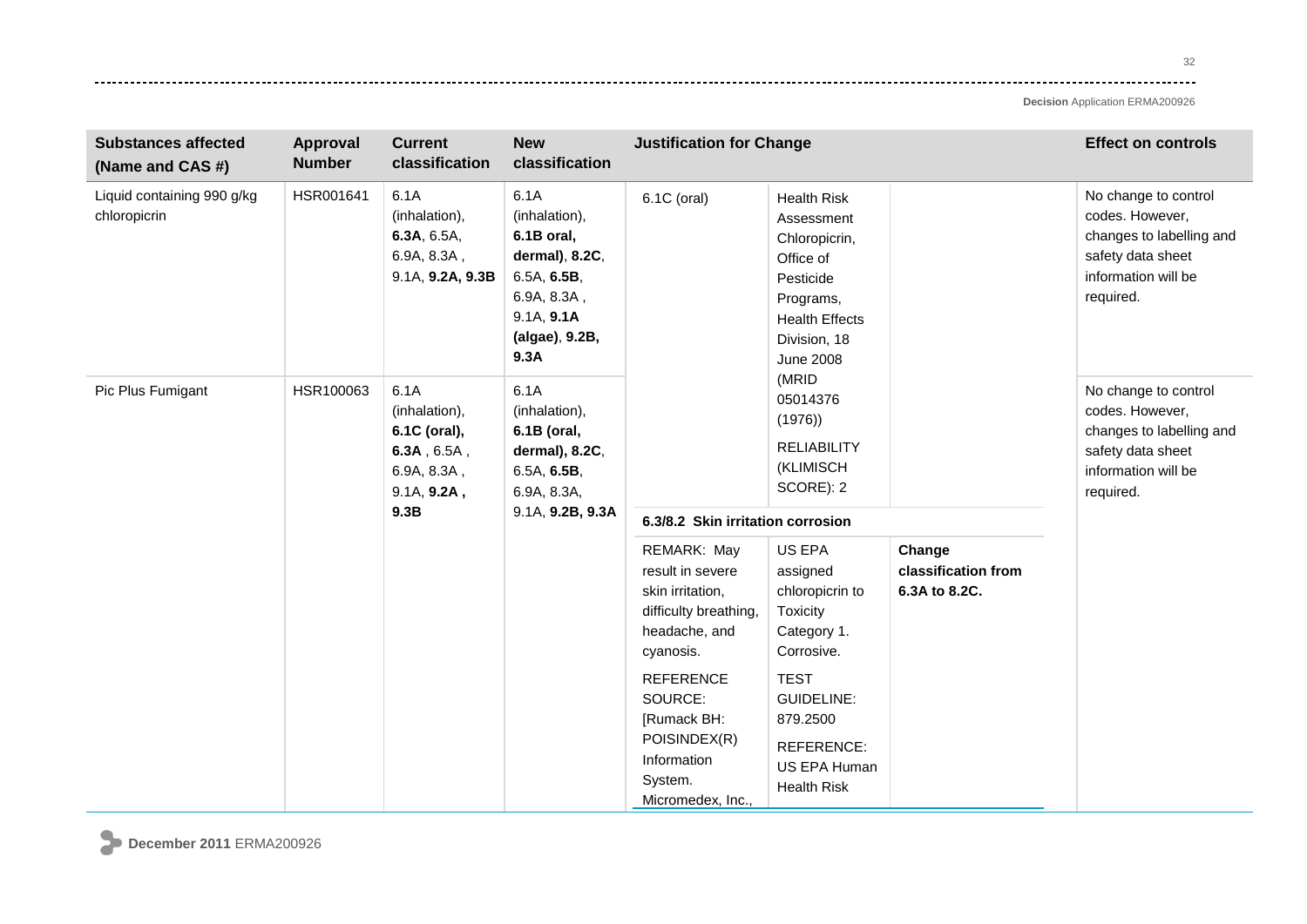33 وتوادي

| <b>Substances affected</b><br>(Name and CAS #) | Approval<br><b>Number</b> | <b>Current</b><br>classification | <b>New</b><br>classification | <b>Justification for Change</b>                                                                                                                                                                                                                                                                                                        |                                                                                                                                                                |                                             | <b>Effect on controls</b> |
|------------------------------------------------|---------------------------|----------------------------------|------------------------------|----------------------------------------------------------------------------------------------------------------------------------------------------------------------------------------------------------------------------------------------------------------------------------------------------------------------------------------|----------------------------------------------------------------------------------------------------------------------------------------------------------------|---------------------------------------------|---------------------------|
|                                                |                           |                                  |                              | Englewood, CO,<br>2001; CCIS<br>Volume 110,<br>edition exp<br>November, 2001.<br>Hall AH & Rumack<br><b>BH</b><br>(Eds):TOMES(R)<br>Information<br>System.<br>Micromedex, Inc.,<br>Englewood, CO,<br>2001; CCIS<br>Volume 110,<br>edition exp<br>November, 2001.]<br>**PEER<br>REVIEWED**<br>[HSDB]<br>Current<br>classification 6.3A. | Assessment<br>Chloropicrin,<br>Office of<br>Pesticide<br>Programs,<br><b>Health Effects</b><br>Division, 18<br><b>June 2008</b><br>(MRID<br>05014376<br>(1976) |                                             |                           |
|                                                |                           |                                  |                              | <b>Contact sensitizer</b>                                                                                                                                                                                                                                                                                                              |                                                                                                                                                                |                                             |                           |
|                                                |                           |                                  |                              | Chemical safety<br>data sheet<br>published by the<br>Consejo<br>Interamericano de<br>Seguridad, 33<br>Park Place,                                                                                                                                                                                                                      | Chloropicrin is<br>classified 6.5A<br>based on human<br>data:<br>SPECIES:<br>Human                                                                             | Change<br>classification from<br>ND to 6.5B |                           |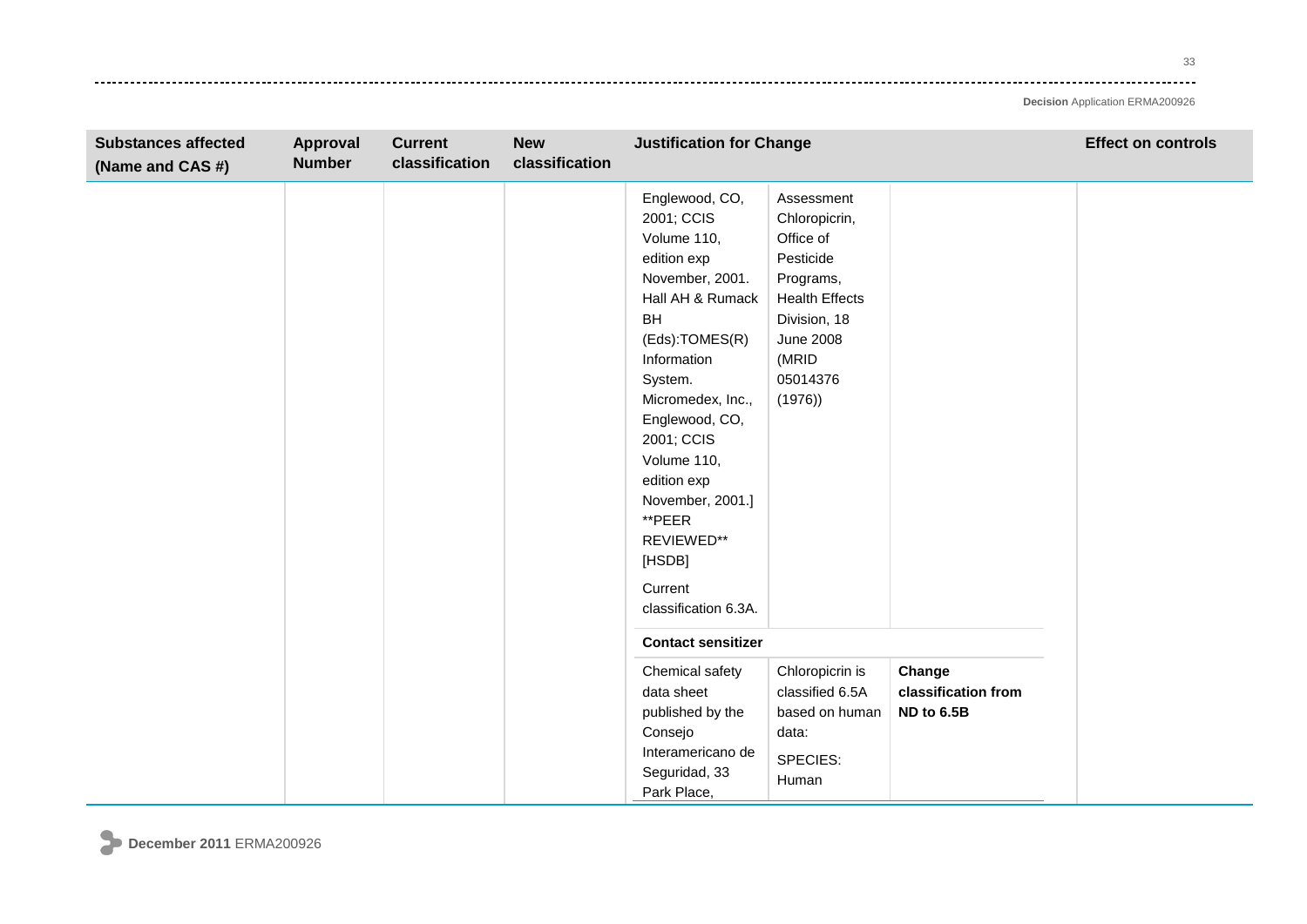-------

| <b>Substances affected</b><br>(Name and CAS #) | Approval<br><b>Number</b> | <b>Current</b><br>classification | <b>New</b><br>classification | <b>Justification for Change</b>                                                                                                                                                                                                                                                                                                           |                                                                                                                                                                                                                                                                                                                                                                                                                                                          | <b>Effect on controls</b> |
|------------------------------------------------|---------------------------|----------------------------------|------------------------------|-------------------------------------------------------------------------------------------------------------------------------------------------------------------------------------------------------------------------------------------------------------------------------------------------------------------------------------------|----------------------------------------------------------------------------------------------------------------------------------------------------------------------------------------------------------------------------------------------------------------------------------------------------------------------------------------------------------------------------------------------------------------------------------------------------------|---------------------------|
|                                                |                           |                                  |                              | Englewood, NJ<br>07631, USA.<br>Health hazards:<br>delayed effects;<br>sensitisation;<br>severe irritation of<br>the eyes, skin and<br>respiratory tract;<br>respiratory<br>diseases<br>(pulmonary<br>oedema). (Noticias<br>de Seguridad Mar.<br>1993, Vol.55,<br>No.3. 4p. Insert.)<br>[TOXLINE]<br>Currently no 6.5B<br>classification. | RESULT:<br>Inhalation may<br>also product<br>anaemia, weak<br>and irregular<br>heart and<br>recurrent<br>asthma attacks.<br>REFERENCE<br>SOURCE:<br>International<br>Labour Office.<br>Encyclopedia of<br>Occupational<br>Health and<br>Safety. Volumes<br>I and II. New<br>York: McGraw-<br>Hill Book Co.,<br>1971.<br>294[HSDB]<br><b>RELIABILITY</b><br>(KLIMISCH<br>SCORE): 2<br>SPECIES:<br>Human<br>RESULT:<br>Health hazards:<br>delayed effects; |                           |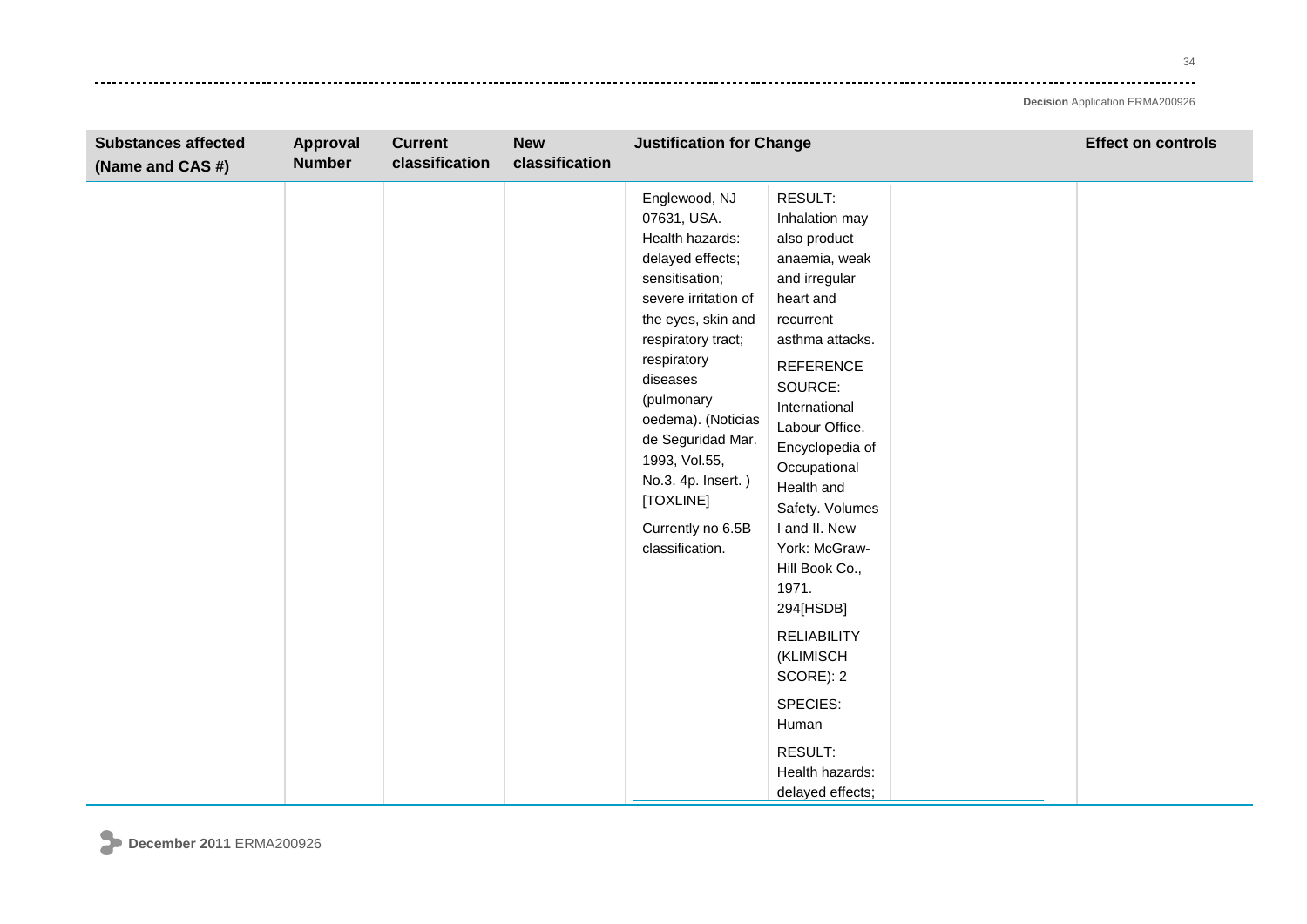35 ----

| <b>Substances affected</b><br>(Name and CAS #) | Approval<br><b>Number</b> | <b>Current</b><br>classification | <b>New</b><br>classification | <b>Justification for Change</b>                                                                                                         | <b>Effect on controls</b> |
|------------------------------------------------|---------------------------|----------------------------------|------------------------------|-----------------------------------------------------------------------------------------------------------------------------------------|---------------------------|
|                                                |                           |                                  |                              | sensitisation;<br>severe irritation<br>of the eyes, skin<br>and respiratory<br>tract; respiratory<br>diseases<br>(pulmonary<br>oedema). |                           |
|                                                |                           |                                  |                              | <b>REFERENCE</b><br>SOURCE:<br>Noticias de<br>Seguridad Mar.<br>1993, Vol.55,<br>No.3. 4p.<br>Chemical safety<br>data sheet             |                           |
|                                                |                           |                                  |                              | published by the<br>Consejo<br>Interamericano<br>de Seguridad,<br>33 Park Place,<br>Englewood, NJ<br>07631, USA.<br>[TOXLINE]           |                           |
|                                                |                           |                                  |                              | <b>RELIABILITY</b><br>(KLIMISCH<br>SCORE): 2<br>Despite the lack<br>of data on                                                          |                           |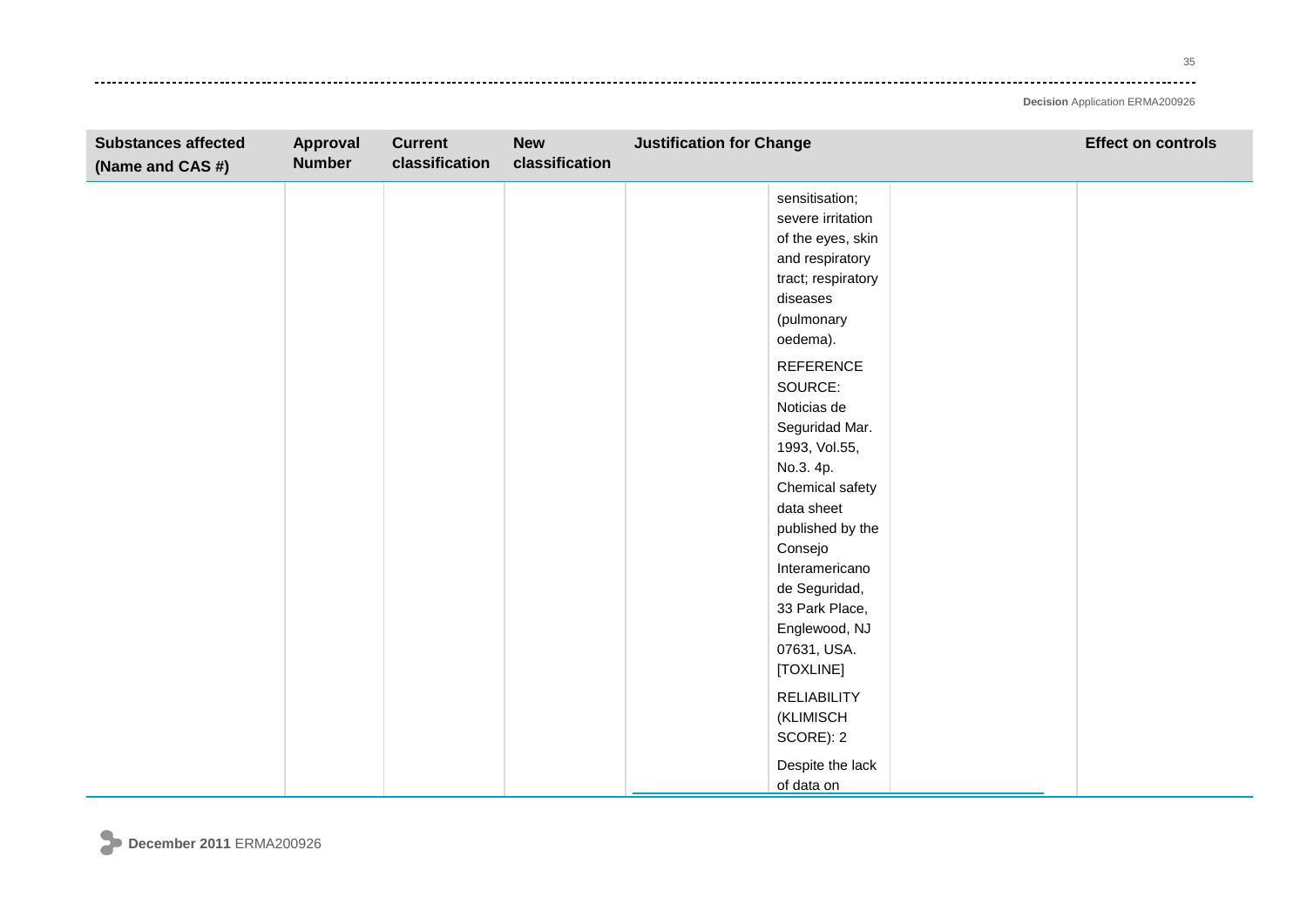36 ----

| <b>Substances affected</b><br>(Name and CAS #) | Approval<br><b>Number</b> | <b>Current</b><br>classification | <b>New</b><br>classification | <b>Justification for Change</b>  |                                                                                                                                                           |                                                         | <b>Effect on controls</b> |
|------------------------------------------------|---------------------------|----------------------------------|------------------------------|----------------------------------|-----------------------------------------------------------------------------------------------------------------------------------------------------------|---------------------------------------------------------|---------------------------|
|                                                |                           |                                  |                              |                                  | contact<br>sensitization a<br>substance which<br>triggers 6.5A,<br>must also be a<br>contact<br>sensitizer, so<br>the 6.5B<br>classification is<br>added. |                                                         |                           |
|                                                |                           |                                  |                              | <b>Ecotoxicity</b>               |                                                                                                                                                           |                                                         |                           |
|                                                |                           |                                  |                              | <b>Current</b><br>classification | New data to<br>support a<br>different<br>classification                                                                                                   | <b>Decision</b>                                         |                           |
|                                                |                           |                                  |                              | Aquatic ecotoxicity              |                                                                                                                                                           |                                                         |                           |
|                                                |                           |                                  |                              | No data                          | SPECIES:selenast<br>rum capricornutum<br>TYPE OF<br>EXPOSURE:                                                                                             | <b>Change classification</b><br>from ND to 9.1A (algal) |                           |
|                                                |                           |                                  |                              |                                  | DURATION: 72 hr                                                                                                                                           |                                                         |                           |
|                                                |                           |                                  |                              |                                  | ENDPOINT:<br>ErC50                                                                                                                                        |                                                         |                           |
|                                                |                           |                                  |                              |                                  | VALUE: 0.00016<br>mg/L                                                                                                                                    |                                                         |                           |
|                                                |                           |                                  |                              |                                  | REFERENCE                                                                                                                                                 |                                                         |                           |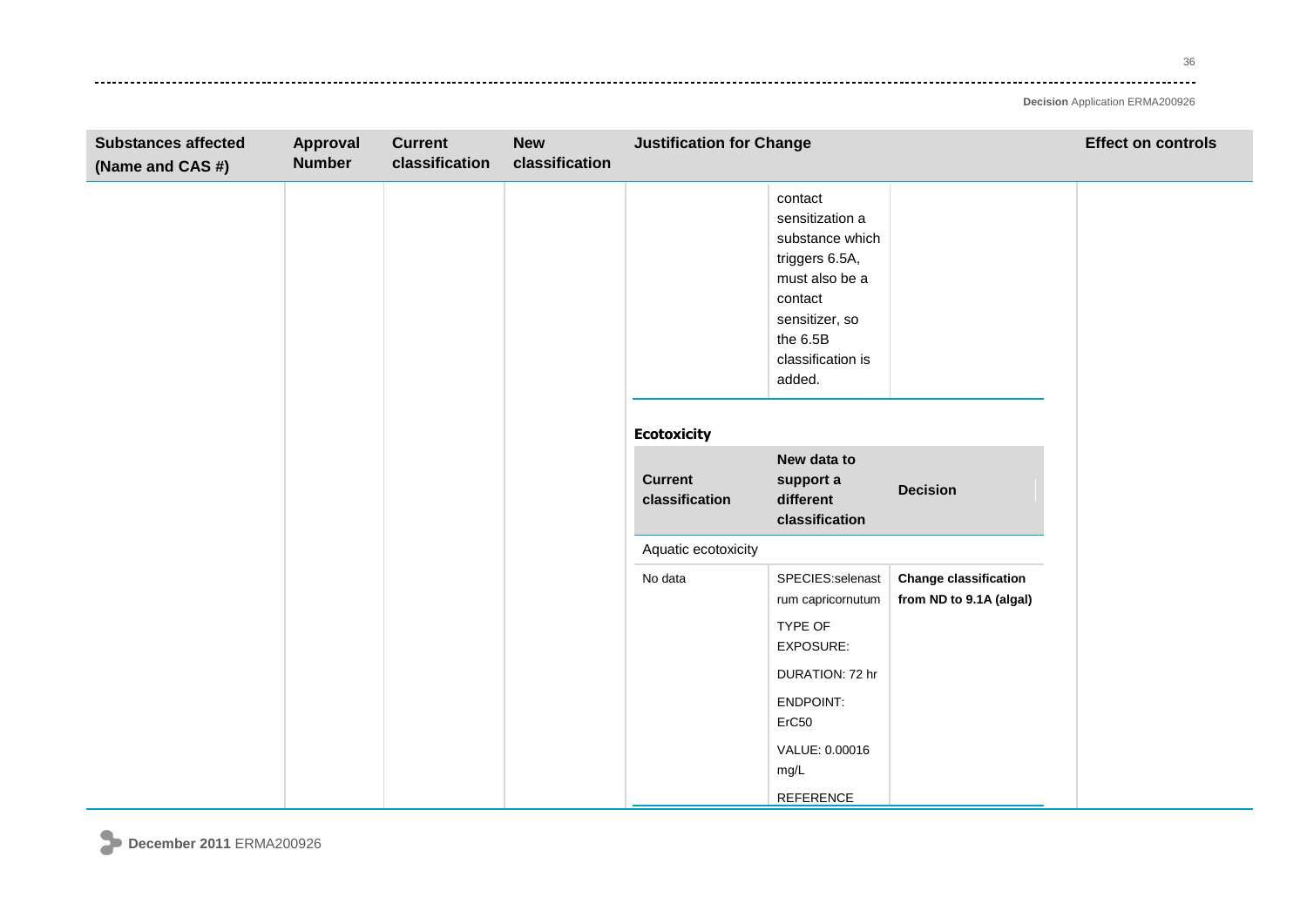37  $\frac{1}{2} \frac{1}{2} \frac{1}{2} \frac{1}{2} \frac{1}{2} \frac{1}{2} \frac{1}{2} \frac{1}{2} \frac{1}{2} \frac{1}{2} \frac{1}{2} \frac{1}{2} \frac{1}{2} \frac{1}{2} \frac{1}{2} \frac{1}{2} \frac{1}{2} \frac{1}{2} \frac{1}{2} \frac{1}{2} \frac{1}{2} \frac{1}{2} \frac{1}{2} \frac{1}{2} \frac{1}{2} \frac{1}{2} \frac{1}{2} \frac{1}{2} \frac{1}{2} \frac{1}{2} \frac{1}{2} \frac{$ 

| <b>Substances affected</b><br>(Name and CAS #) | Approval<br><b>Number</b> | <b>Current</b><br>classification | <b>New</b><br>classification | <b>Justification for Change</b>                                                                                                                                           |                                                                                                                                                                                                 |                                                   | <b>Effect on controls</b> |
|------------------------------------------------|---------------------------|----------------------------------|------------------------------|---------------------------------------------------------------------------------------------------------------------------------------------------------------------------|-------------------------------------------------------------------------------------------------------------------------------------------------------------------------------------------------|---------------------------------------------------|---------------------------|
|                                                |                           |                                  |                              |                                                                                                                                                                           | SOURCE:EFS EU<br>DAR chloropicrin<br>2006                                                                                                                                                       |                                                   |                           |
|                                                |                           |                                  |                              | Soil ecotoxicity                                                                                                                                                          |                                                                                                                                                                                                 |                                                   |                           |
|                                                |                           |                                  |                              | REMARK:<br>Chloropicrin kills<br>earthworms.<br><b>REFERENCE</b><br>SOURCE:<br>[EDWARD CA;<br>NATURE (LONDON)<br>281 (5730): 339<br>(1979)]**PEER<br>REVIEWED**<br>[HSDB] | species:<br>earthworm<br>duration<br>exposure 14 d<br>endpoint $LC50 =$<br>75.5 mg/kg<br>(EC50=7.55)<br>mg/kg, UG<br>conversion<br>factor 10)<br>source: EFSA<br>EU DAR<br>chloropicrin<br>2006 | <b>Change classification</b><br>from 9.2A to 9.2B |                           |
|                                                |                           |                                  |                              | <b>Terrestrial vertebrates</b>                                                                                                                                            |                                                                                                                                                                                                 |                                                   |                           |
|                                                |                           |                                  |                              | SPECIES: Rat                                                                                                                                                              | SPECIES: Rat                                                                                                                                                                                    | <b>Change classification</b><br>from 9.3B to 9.3A |                           |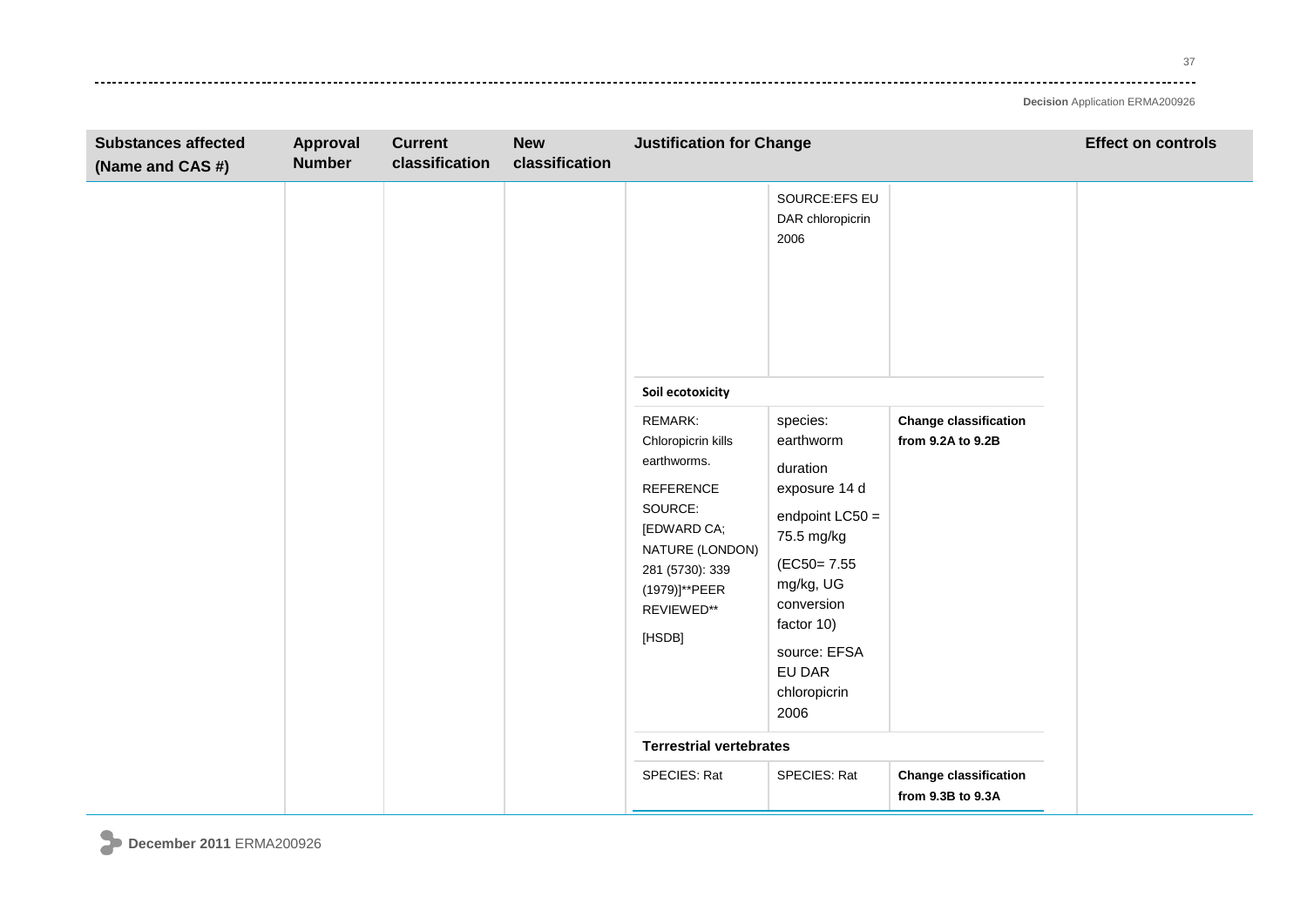. . . . . . . . . .

**Decision** Application ERMA200926

| <b>Substances affected</b><br>(Name and CAS #) | Approval<br><b>Number</b> | <b>Current</b><br>classification | <b>New</b><br>classification | <b>Justification for Change</b>                                                |                                                                                                                                                                                                                                                                                                                                       |                                                                                                                                                                                                                                                                                                                                                                                                                                        | <b>Effect on controls</b>                                                                                                                                                                          |
|------------------------------------------------|---------------------------|----------------------------------|------------------------------|--------------------------------------------------------------------------------|---------------------------------------------------------------------------------------------------------------------------------------------------------------------------------------------------------------------------------------------------------------------------------------------------------------------------------------|----------------------------------------------------------------------------------------------------------------------------------------------------------------------------------------------------------------------------------------------------------------------------------------------------------------------------------------------------------------------------------------------------------------------------------------|----------------------------------------------------------------------------------------------------------------------------------------------------------------------------------------------------|
|                                                |                           |                                  |                              | <b>ENDPOINT: LD50</b><br>VALUE: 250 mg/kg<br><b>REFERENCE</b><br>SOURCE: [NTP] | ENDPOINT: LD <sub>50</sub><br><b>VALUE: 37.5</b><br>mg/kg bw.*<br><b>REFERENCE</b><br><b>SOURCE: US</b><br>EPA Human<br><b>Health Risk</b><br>Assessment<br>Chloropicrin,<br>Office of Pesticide<br>Programs, Health<br>Effects Division,<br>18 June 2008<br>(MRID 05014376<br>(1976)<br><b>RELIABILITY</b><br>(KLIMISCH<br>SCORE): 2 |                                                                                                                                                                                                                                                                                                                                                                                                                                        |                                                                                                                                                                                                    |
| Cyclohexyldimethylamine<br>CAS: 98-94-2        | HSR003584                 | 6.1D                             | 3.1C, .6.1D,<br>8.2B, 8.3A   | Add 3.1C, 8.2B and 8.3A<br>equivalent to a 3.1C classification.                |                                                                                                                                                                                                                                                                                                                                       | N,N-Dimethyl-cyclohexylamine has a specific UN number 2264 Class<br>8 Sub risk 3 packing group II, with risk phrases R10, R20/21/22, R34.<br>Class 8 packing group II is equivalent to an HSNO 8.2B classification.<br>SDS provided assign a flashpoint of 41°C to this substance, this is<br>The UN number sub risk 3 also supports the assignment of a 3.1C<br>classification. In the "Precedence of Hazards" table, a class 3 takes | Controls to add based on<br>the addition of 3.1C, 8.2B<br>and 8.3A<br>D2, EM10, EM2, EM9,<br>F1, F11, F12, F14, F16,<br>F2, F3, F5, F6, GN35A,<br>110, 113, 12, 125, 122, 15,<br>P14, P5, PG2, T3. |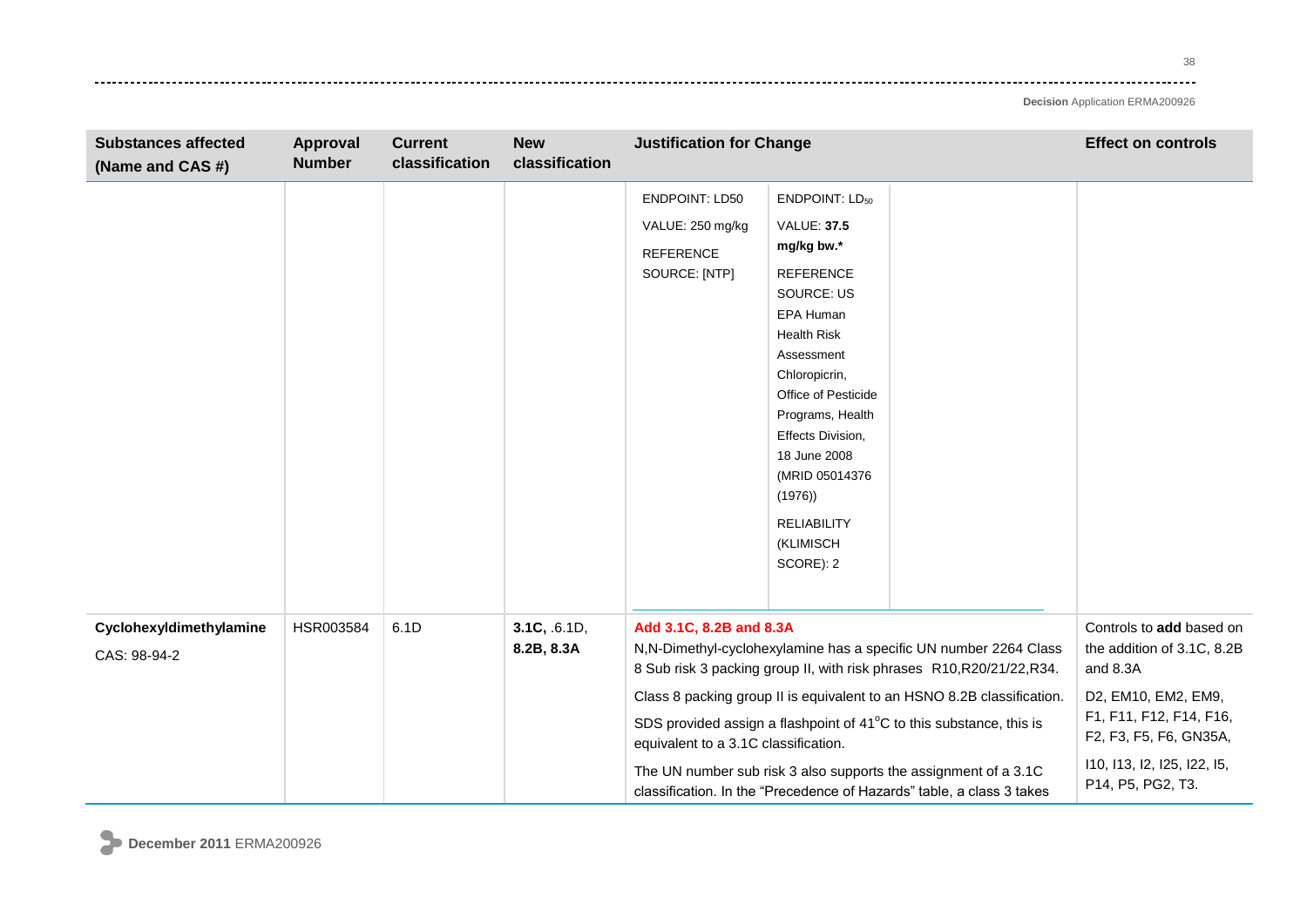39 وتوادي

| <b>Substances affected</b><br>(Name and CAS #) | Approval<br><b>Number</b> | <b>Current</b><br>classification                                                             | <b>New</b><br><b>classification</b>                                                  | <b>Justification for Change</b>                                                                                                                                                                                                                                                                                                                                                                                                                                                                                                                                                                                    | <b>Effect on controls</b>                                                                                           |
|------------------------------------------------|---------------------------|----------------------------------------------------------------------------------------------|--------------------------------------------------------------------------------------|--------------------------------------------------------------------------------------------------------------------------------------------------------------------------------------------------------------------------------------------------------------------------------------------------------------------------------------------------------------------------------------------------------------------------------------------------------------------------------------------------------------------------------------------------------------------------------------------------------------------|---------------------------------------------------------------------------------------------------------------------|
|                                                |                           |                                                                                              |                                                                                      | precedence over a class 8 if they are both the same packing group.<br>Because 3 is the sub risk for this UN number it must be of a lower<br>packing group therefore is a PG III for flammability.                                                                                                                                                                                                                                                                                                                                                                                                                  | Schedule 9 Hazardous<br>Substances (Dangerous<br>Goods and Scheduled<br>Toxic Substances)<br>Transfer Notice (GN35) |
| Ethanol, 2-butoxy-<br>CAS: 111-76-2            | HSR001154                 | $3.1D$ ,<br>$6.1C$ (dermal),<br><b>6.1D</b> (inhalation),<br>6.1D(oral), 6.3B,<br>6.4A, 9.3B | $3.1D$ ,<br>$6.1E$ (dermal),<br>6.1D(inhalation),<br>6.1D(oral), 6.3B,<br>6.4A, 9.3C | 6.1C (dermal) changed to 6.1E and Change 9.3B to 9.3C.<br>2-butoxyethanol or ethanol, 2-butoxy-is approved under HSNO with<br>the following acute toxicity and terrestrial vertebrate ecotoxicity<br>classification:<br>• 6.1D (oral) rabbit $LD_{50}$ of 300 mg/kg bw.<br>6.1C (dermal) guinea pig $LD_{50}$ of 210 mg/kg bw<br>6.1D (Inhalation) rat $LC_{50}$ of 2.21 mg/L.<br>9.3B<br>$\bullet$<br>Studies have shown that intravascular hemolysis (the breakdown of<br>red blood cells and the release of hemoglobin) is the major effect of<br>EGBE in rats, mice and rabbits. This is mediated by its major | Controls to remove<br>based on the change<br>from $9.3B$ to $9.3C$<br>13, 123.                                      |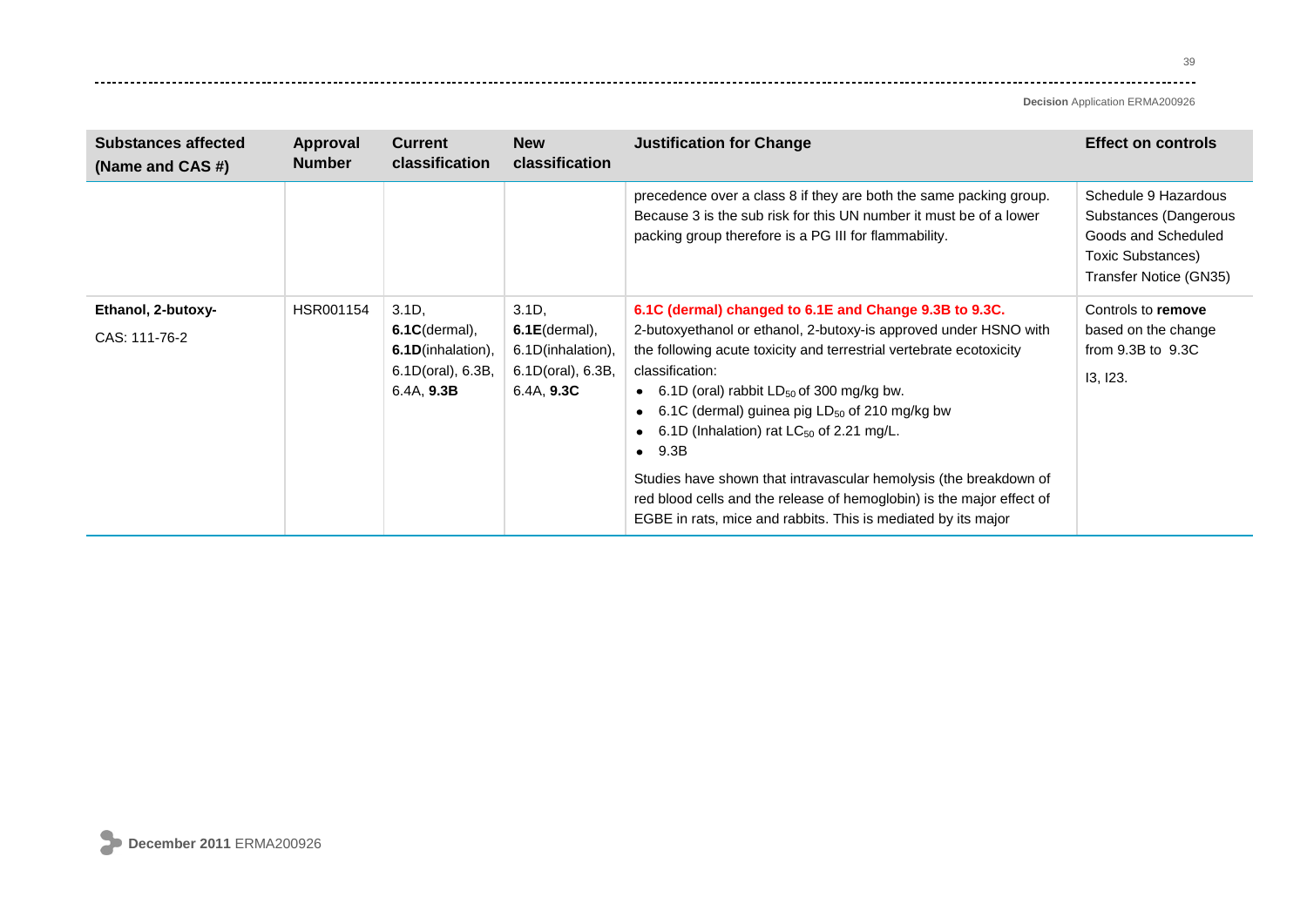40  $\sim$   $\sim$   $\sim$   $\sim$ 

| <b>Substances affected</b><br>(Name and CAS #)                                           | Approval<br><b>Number</b> | <b>Current</b><br>classification                                                  | <b>New</b><br>classification                                                      | <b>Justification for Change</b>                                                                                                                                                                                                                                                                                                                                                                                                                                                                                                                                                                                                                                                         | <b>Effect on controls</b> |
|------------------------------------------------------------------------------------------|---------------------------|-----------------------------------------------------------------------------------|-----------------------------------------------------------------------------------|-----------------------------------------------------------------------------------------------------------------------------------------------------------------------------------------------------------------------------------------------------------------------------------------------------------------------------------------------------------------------------------------------------------------------------------------------------------------------------------------------------------------------------------------------------------------------------------------------------------------------------------------------------------------------------------------|---------------------------|
| Ethylene glycol monobutyl<br>ether, >25% in a non<br>hazardous diluents<br>CAS: 111-76-2 | HSR006399                 | 3.1D,<br>$6.1C$ (dermal),<br>6.1D(inhalation),<br>6.1D(oral), 6.3B,<br>6.4A, 9.3B | 3.1D,<br>$6.1E$ (dermal),<br>6.1D(inhalation),<br>6.1D(oral), 6.3B,<br>6.4A, 9.3C | metabolite; 2-butoxyacetic acid. Also it was noted that humans and<br>guinea pigs are less sensitive to the hemolytic effects of EGBE than<br>are typical laboratory species such as mice, rats or rabbits. This has<br>been demonstrated in several laboratory studies and through<br>the use of in vitro studies using either whole blood or washed<br>erythrocytes. These studies have been used in the assessment of 2-<br>butoxyethanol for other regulators like NICNAS and US EPA.                                                                                                                                                                                               |                           |
|                                                                                          |                           |                                                                                   |                                                                                   | Based on the above findings, it is considered prudent that the guinea<br>pig acute toxicity data will be more representative of the expected<br>human response than any other laboratory species.                                                                                                                                                                                                                                                                                                                                                                                                                                                                                       |                           |
|                                                                                          |                           |                                                                                   |                                                                                   | Therefore, guinea pig acute toxicity data on the three routes of<br>exposure (if available) must be used for the acute toxicity<br>classification of 2-butoxyethanol.                                                                                                                                                                                                                                                                                                                                                                                                                                                                                                                   |                           |
|                                                                                          |                           |                                                                                   |                                                                                   | 6.1 (oral) and 9.3 (terrestrial vertebrate ecotoxicity): $LD_{50}$ (guinea<br>pig) = 1414 mg/kg (Shepard 1994 (a)). Other guinea pig $LD_{50}$<br>values have been cited in the open literature ranging from 950 -<br>1400 mg/kg but the LD <sub>50</sub> of 1414 mg/kg is considered appropriate<br>as it is the most recent data.                                                                                                                                                                                                                                                                                                                                                     |                           |
|                                                                                          |                           |                                                                                   |                                                                                   | 6.1 (dermal): There is a wide variability in the dermal $LD_{50}$ values<br>for guinea pigs ranging from 210 - 2000 mg/kg. According to<br>open literature, these are old studies using non-standard<br>methods. Also most of the LD50 values were closer to the<br>estimated value of 2000 mg/kg rather than the 210 mg/kg. This is<br>consistent with a recent acute dermal toxicity study (Shepard<br>1994 (b)) which showed no deaths in guinea pig at the single limit<br>dose of 2000 mg/kg. Based on the weight of evidence, the LD <sub>50</sub> of<br>> 2000 mg/kg is considered appropriate to be used in the<br>classification of 2-butoxyethanol for acute dermal toxicity. |                           |
|                                                                                          |                           |                                                                                   |                                                                                   | 6.1 (inhalation): 4 hour nose only LC <sub>50</sub> in Fischer 344 rats is 450<br>٠                                                                                                                                                                                                                                                                                                                                                                                                                                                                                                                                                                                                     |                           |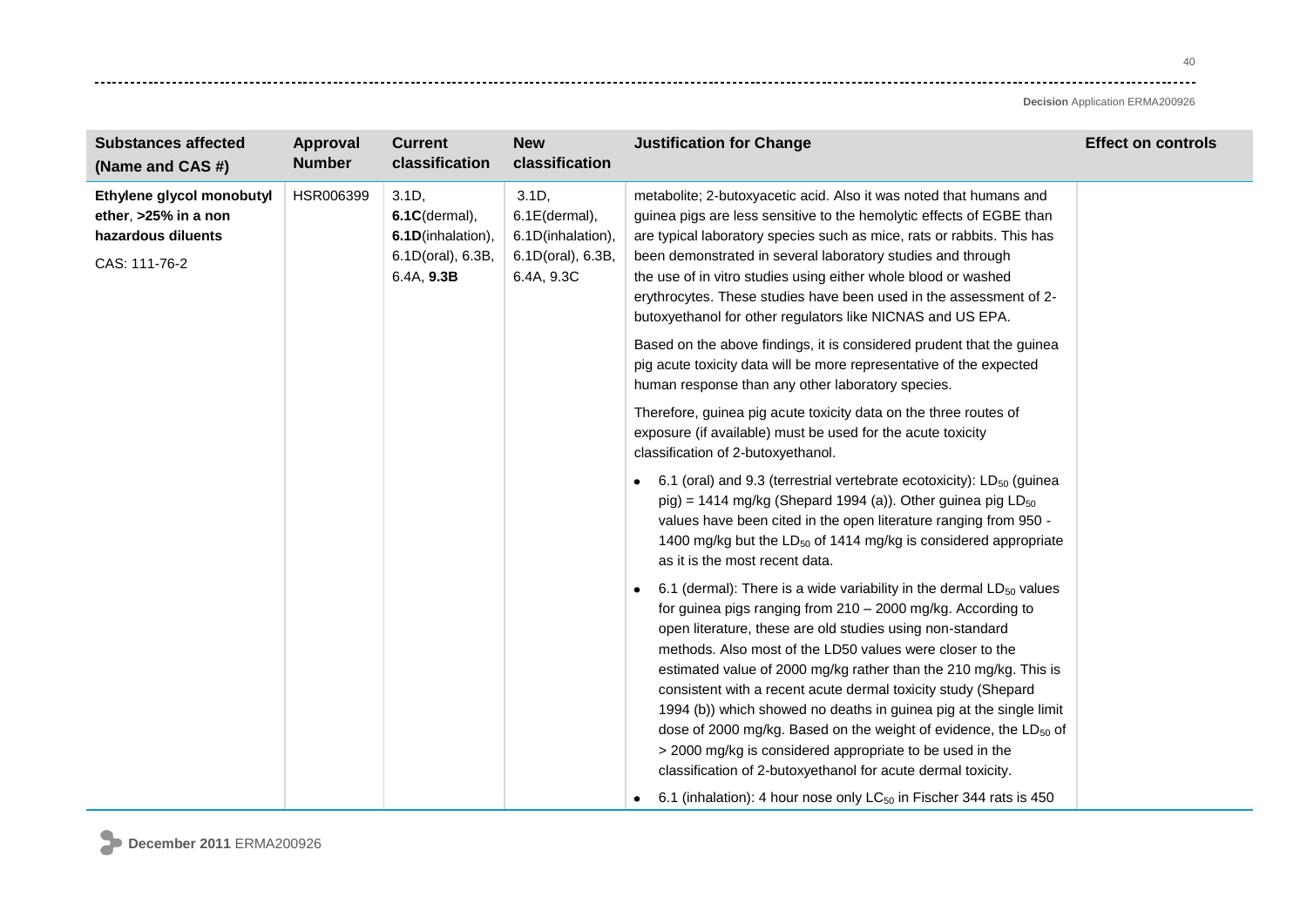. . . . . . .

| <b>Substances affected</b><br>(Name and CAS #) | Approval<br><b>Number</b> | <b>Current</b><br>classification               | <b>New</b><br>classification                            | <b>Justification for Change</b>                                                                                                                                                                                                                                                                                                                                          | <b>Effect on controls</b>                                                                                                    |
|------------------------------------------------|---------------------------|------------------------------------------------|---------------------------------------------------------|--------------------------------------------------------------------------------------------------------------------------------------------------------------------------------------------------------------------------------------------------------------------------------------------------------------------------------------------------------------------------|------------------------------------------------------------------------------------------------------------------------------|
|                                                |                           |                                                |                                                         | $ppm = 2.174$ mg/L - thus 6.1D inhalation                                                                                                                                                                                                                                                                                                                                |                                                                                                                              |
|                                                |                           |                                                |                                                         | . Since the vapour pressure of the substance is 100 Pa,<br>approximately a tenth of that of water, it is more appropriate to<br>classify the substance as a mist, which would give 6.1D.                                                                                                                                                                                 |                                                                                                                              |
|                                                |                           |                                                |                                                         | From these LD50, LC50 values and physical properties of 2-<br>butoxyethanol, it will be classified as                                                                                                                                                                                                                                                                    |                                                                                                                              |
|                                                |                           |                                                |                                                         | 6.1D (oral);<br>$\bullet$                                                                                                                                                                                                                                                                                                                                                |                                                                                                                              |
|                                                |                           |                                                |                                                         | 6.1E (dermal); and<br>$\bullet$                                                                                                                                                                                                                                                                                                                                          |                                                                                                                              |
|                                                |                           |                                                |                                                         | $6.1D$ (inhalation) $_{\text{mist}}$<br>$\bullet$                                                                                                                                                                                                                                                                                                                        |                                                                                                                              |
|                                                |                           |                                                |                                                         | 9.3C<br>٠                                                                                                                                                                                                                                                                                                                                                                |                                                                                                                              |
|                                                |                           |                                                |                                                         | http://www.nicnas.gov.au/publications/car/pec/pec6/pec_6_full_report<br>_pdf.pdf<br>http://ec.europa.eu/health/ph_risk/committees/04_scher/docs/scher_o<br>$_0$ 87.pdf<br>http://ecb.jrc.ec.europa.eu/DOCUMENTS/Existing-<br>Chemicals/RISK_ASSESSMENT/REPORT/egbereport408.pdf                                                                                          |                                                                                                                              |
| Lidocaine<br>CAS: 137-58-6                     | HSR003762                 | 6.1C, 6.3A,<br>6.4A, 6.6B,<br>6.7B, 6.9B, 9.3B | 6.1C, 6.3A,<br>6.4A, 6.5B,<br>6.6B, 6.7B,<br>6.9B, 9.3B | Add 6.5B.<br>Based on the following references, lidocaine should be classified as a<br>contact sensitizer in humans.<br>1: Yuen WY, Schuttelaar ML, Barkema LW, Coenraads PJ. Bullous<br>allergic contact dermatitis to lidocaine. Contact Dermatitis. 2009<br>Nov;61(5):300-1. PubMed PMID: 19878248.<br>2: Thyssen JP, Engkilde K, Menné T, Johansen JD. Prevalence of | No change to control<br>codes. However,<br>changes to labelling and<br>safety data sheet<br>information will be<br>required. |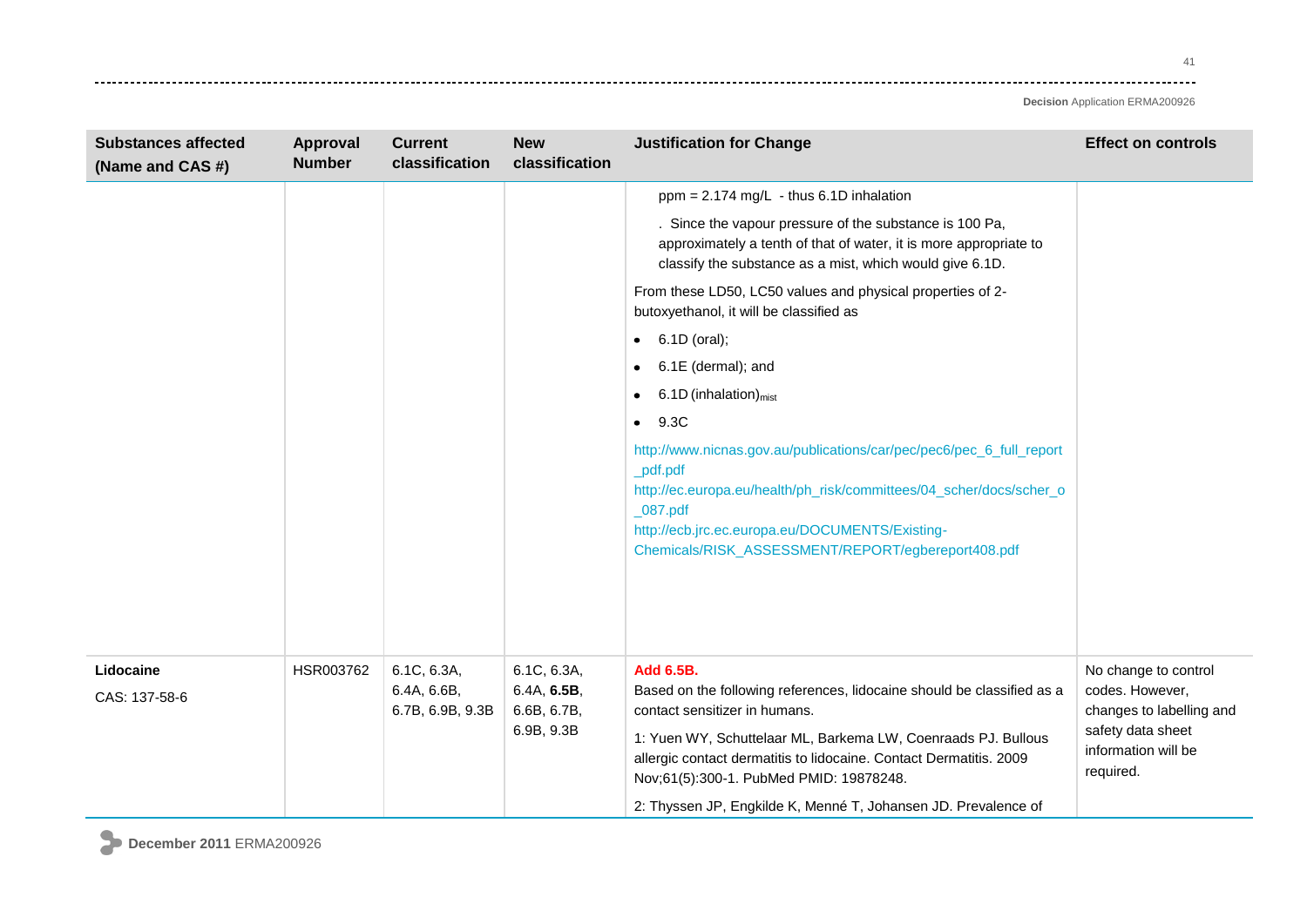| <b>Substances affected</b><br>(Name and CAS #) | <b>Approval</b><br><b>Number</b> | <b>Current</b><br>classification | <b>New</b><br>classification | <b>Justification for Change</b>                                                                                                                                                                                                                                                                                                                              | <b>Effect on controls</b> |
|------------------------------------------------|----------------------------------|----------------------------------|------------------------------|--------------------------------------------------------------------------------------------------------------------------------------------------------------------------------------------------------------------------------------------------------------------------------------------------------------------------------------------------------------|---------------------------|
|                                                |                                  |                                  |                              | benzocaine and lidocaine patch test sensitivity in Denmark: temporal<br>trends and relevance. Contact Dermatitis. 2011 Jan 13. doi:<br>10.1111/j.1600-0536.2010.01858.x. [Epub ahead of print] PubMed<br>PMID: 21226720.                                                                                                                                     |                           |
|                                                |                                  |                                  |                              | 3: Jussi L, Lammintausta K. Sources of sensitization, cross-reactions,<br>and occupational sensitization to topical anaesthetics among general<br>dermatology patients. Contact Dermatitis. 2009 Mar;60(3):150-4.<br>PubMed PMID: 19260912.                                                                                                                  |                           |
|                                                |                                  |                                  |                              | 4: Timmermans MW, Bruynzeel DP, Rustemeyer T. Allergic contact<br>dermatitis from EMLA cream: concomitant sensitization to both local<br>anesthetics lidocaine and prilocaine. J Dtsch Dermatol Ges. 2009<br>Mar; 7(3): 237-8. Epub 2008 Nov 26. English, German. PubMed PMID:<br>19054423.                                                                  |                           |
|                                                |                                  |                                  |                              | 5: Gunson TH, Greig DE. Allergic contact dermatitis to all three<br>classes of local anaesthetic. Contact Dermatitis. 2008 Aug;59(2):126-<br>7. PubMed PMID: 18759887.                                                                                                                                                                                       |                           |
|                                                |                                  |                                  |                              | 6: Gómez-de la Fuente E, Rosado A, Alvarez JG, Vicente FJ. [Allergic<br>contact dermatitis from lidocaine in ear drops]. Actas Dermosifiliogr.<br>2008 Jun;99(5):407-10. Spanish. PubMed PMID: 18501174.                                                                                                                                                     |                           |
|                                                |                                  |                                  |                              | 7: Warshaw EM, Schram SE, Belsito DV, DeLeo VA, Fowler JF Jr,<br>Maibach HI, MarksJG Jr, Mathias CG, Pratt MD, Rietschel RL,<br>Sasseville D, Storrs FJ, Taylor JS, Zug KA. Patch-test reactions to<br>topical anesthetics: retrospective analysis of cross-sectional data,<br>2001 to 2004. Dermatitis. 2008 Mar-Apr; 19(2):81-5. PubMed PMID:<br>18413108. |                           |
|                                                |                                  |                                  |                              | 8: Amado A, Sood A, Taylor JS. Contact allergy to lidocaine: a report<br>of sixteen cases. Dermatitis. 2007 Dec;18(4):215-20. PubMed PMID:<br>18021602.                                                                                                                                                                                                      |                           |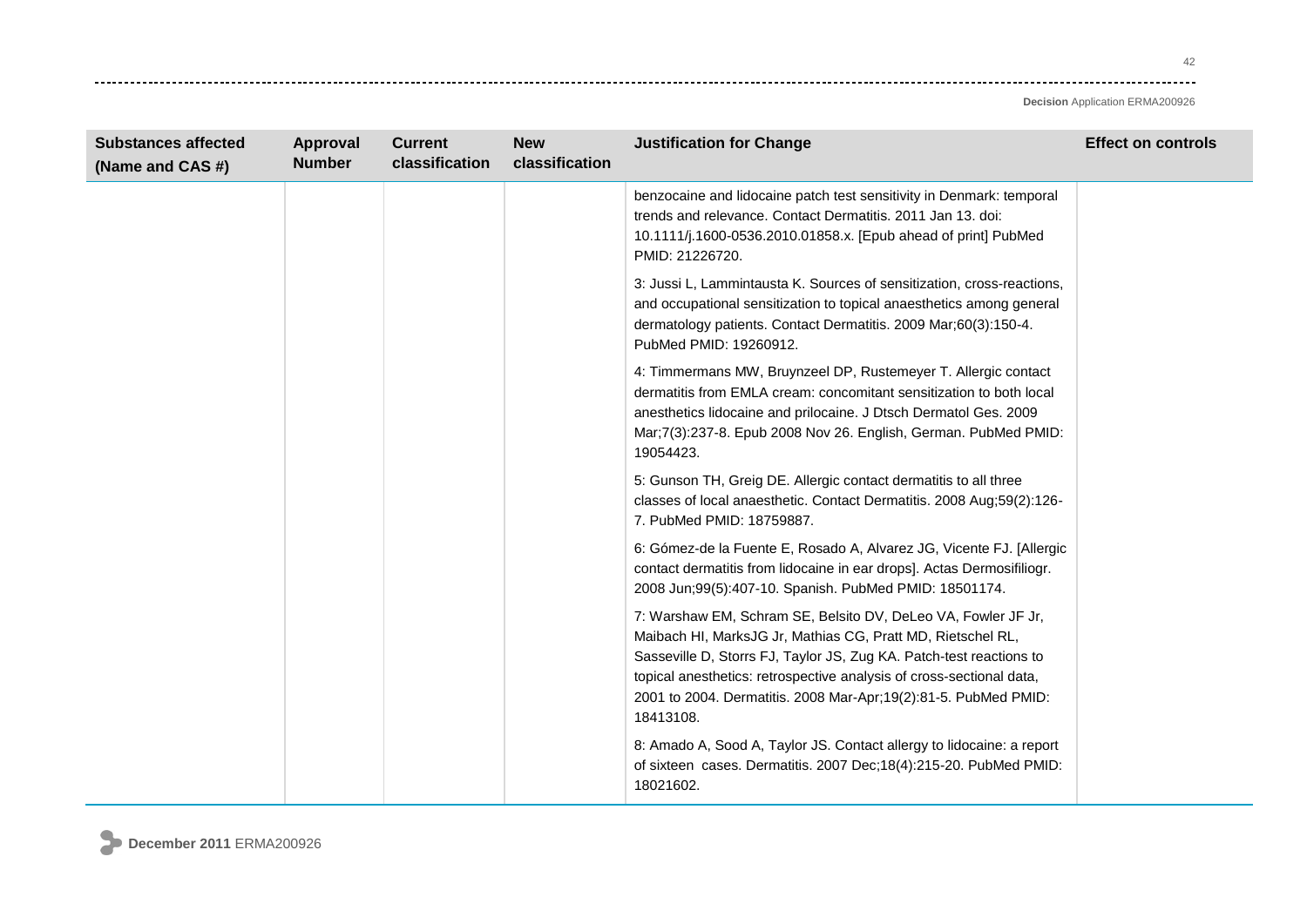-------

| <b>Substances affected</b><br>(Name and CAS #) | Approval<br><b>Number</b> | <b>Current</b><br>classification | <b>New</b><br>classification | <b>Justification for Change</b>                                                                                                                                                                                                        | <b>Effect on controls</b> |
|------------------------------------------------|---------------------------|----------------------------------|------------------------------|----------------------------------------------------------------------------------------------------------------------------------------------------------------------------------------------------------------------------------------|---------------------------|
|                                                |                           |                                  |                              | 9: Hall V, Cheng J, Klemawesch P, Guarderas J. Lidocaine sensitivity<br>in a patient with multiple skin cancers. Dermatitis. 2006 Jun;17(2):91-<br>2. PubMed PMID: 16956460.                                                           |                           |
|                                                |                           |                                  |                              | 10: Jovanović M, Karadaglić D, Brkić S. Contact urticaria and allergic<br>contact dermatitis to lidocaine in a patient sensitive to benzocaine and<br>propolis. Contact Dermatitis. 2006 Feb;54(2):124-6. PubMed PMID:<br>16487290.    |                           |
|                                                |                           |                                  |                              | 11: Sanchez-Morillas L, Martinez JJ, Martos MR, Gomez-Tembleque<br>P, Andres ER. Delayed-type hypersensitivity to mepivacaine with<br>cross-reaction to lidocaine. Contact Dermatitis. 2005 Dec;53(6):352-3.<br>PubMed PMID: 16364127. |                           |
|                                                |                           |                                  |                              | 12: Kaufmann JM, Hale EK, Ashinoff RA, Cohen DE. Cutaneous<br>lidocaine allergy confirmed by patch testing. J Drugs Dermatol. 2002<br>Sep;1(2):192-4. PubMed PMID: 12847744.                                                           |                           |
|                                                |                           |                                  |                              | 13: Mackley CL, Marks JG Jr, Anderson BE. Delayed-type<br>hypersensitivity to lidocaine. Arch Dermatol. 2003 Mar;139(3):343-6.<br>PubMed PMID: 12622627.                                                                               |                           |
|                                                |                           |                                  |                              | 14: Redfern DC. Contact sensitivity to multiple local anesthetics. J<br>Allergy Clin Immunol. 1999 Oct;104(4 Pt 1):890-1. PubMed PMID:<br>10518839.                                                                                    |                           |
|                                                |                           |                                  |                              | 15: Bircher AJ, Surber C. Allergic contact dermatitis from acylamide<br>local anesthetics. Contact Dermatitis. 1999 May;40(5):292-3. PubMed<br>PMID: 10344496.                                                                         |                           |
|                                                |                           |                                  |                              | 16: Weightman W, Turner T. Allergic contact dermatitis from<br>lignocaine: report of 29 cases and review of the literature. Contact<br>Dermatitis. 1998 Nov;39(5):265-6. Review. PubMed PMID: 9840272.                                 |                           |
|                                                |                           |                                  |                              | 17: Downs AM, Lear JT, Wallington TB, Sansom JE. Contact<br>sensitivity and systemic reaction to pseudoephedrine and lignocaine.                                                                                                       |                           |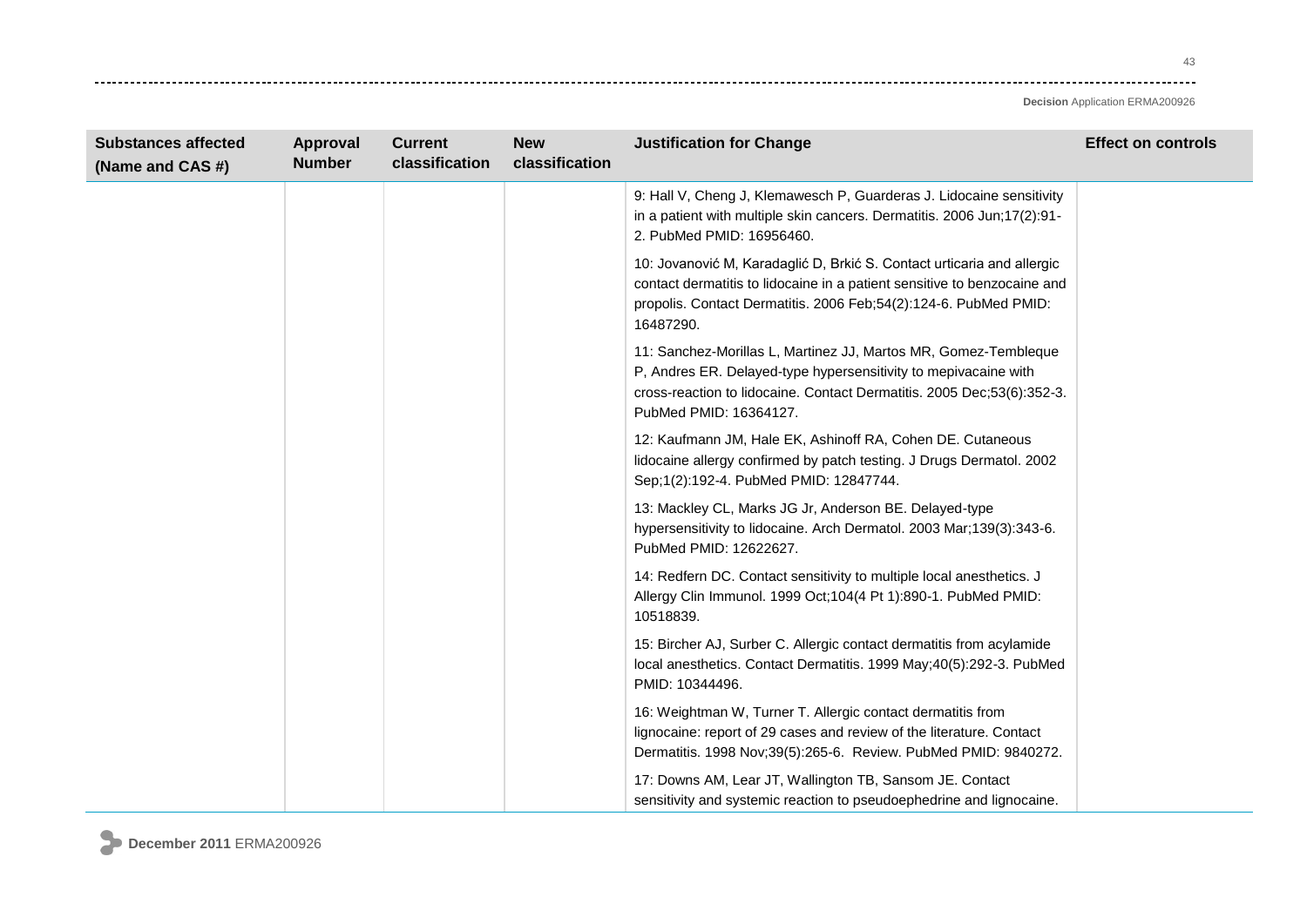| <b>Substances affected</b><br>(Name and CAS #)                                      | <b>Approval</b><br><b>Number</b> | <b>Current</b><br>classification | <b>New</b><br>classification             | <b>Justification for Change</b>                                                                                                                                                                                                                                                                                                                                                       | <b>Effect on controls</b>                                                                                                    |
|-------------------------------------------------------------------------------------|----------------------------------|----------------------------------|------------------------------------------|---------------------------------------------------------------------------------------------------------------------------------------------------------------------------------------------------------------------------------------------------------------------------------------------------------------------------------------------------------------------------------------|------------------------------------------------------------------------------------------------------------------------------|
|                                                                                     |                                  |                                  |                                          | Contact Dermatitis. 1998 Jul;39(1):33. PubMed PMID: 9686978.                                                                                                                                                                                                                                                                                                                          |                                                                                                                              |
|                                                                                     |                                  |                                  |                                          | 18: Kawada A, Hiruma M, Fujioka A, Tajima S, Akiyama M, Ishibashi<br>A. Simultaneous contact sensitivity due to lidocaine and crotamiton.<br>Contact Dermatitis. 1997 Jul;37(1):45. PubMed PMID: 9255495.                                                                                                                                                                             |                                                                                                                              |
|                                                                                     |                                  |                                  |                                          | 19: Bircher AJ, Messmer SL, Surber C, Rufli T. Delayed-type<br>hypersensitivity to subcutaneous lidocaine with tolerance to articaine:<br>confirmation by in vivo and in vitro tests. Contact Dermatitis. 1996<br>Jun;34(6):387-9. PubMed PMID: 8879922.                                                                                                                              |                                                                                                                              |
|                                                                                     |                                  |                                  |                                          | 20: Chandler MJ, Grammer LC, Patterson R. Provocative challenge<br>with local anesthetics in patients with a prior history of reaction. J<br>Allergy Clin Immunol.1987 Jun;79(6):883-6. PubMed PMID: 3584743.                                                                                                                                                                         |                                                                                                                              |
| <b>Magnesium chloride</b><br>CAS: 7786-30-3                                         | HSR002764                        | 6.1E, 6.3A, 6.4A                 | 6.1E, 6.4A                               | <b>Remove 6.3A classification</b><br>SPECIES:Not known<br>RESULT: The substance irritates the eyes and the respiratory tract.<br>REFERENCE SOURCE: ICSC IPCS [INCHEM]<br>Clearly this does not justify a 6.3A classification<br>Recommendation: That the 6.3A classification is removed.                                                                                              | Control to delete based<br>on the removal of 6.3A<br>T <sub>5</sub> .                                                        |
| <b>Malachite green</b><br>CAS: 569-64-2                                             | HSR003692                        | 6.1C, 6.3A,<br>8.3A, 9.1A, 9.3B  | 6.1C, 6.3A,<br>8.3A, 6.8B,<br>9.1A, 9.3B | <b>Add 6.8B</b><br>There is some limited evidence that Malachite Green has the ability to<br>cause developmental effects without maternal toxicity and is classed<br>as such by other major worldwide regulators (EU and US EPA). This<br>was based on a single rabbit study which showed effects whereas a<br>rat study showed no developmental effects. In addition the validity of | No change to control<br>codes. However,<br>changes to labelling and<br>safety data sheet<br>information will be<br>required. |
| Liquid containing 0.015 -<br>0.07% acriflavine, 0.05 -<br>0.25% malachite green and | HSR002410                        | 9.1C                             | 6.8B, 9.1C                               | the rabbit study was questioned and considered at best equivocal.<br>US EPA website indicates that Malachite green is being regulated by<br>some Federal agency as causing adverse reproductive effects.                                                                                                                                                                              | Controls to add based on<br>the addition of 6.8B<br>D4, 116, 117, 118, 128, T1,                                              |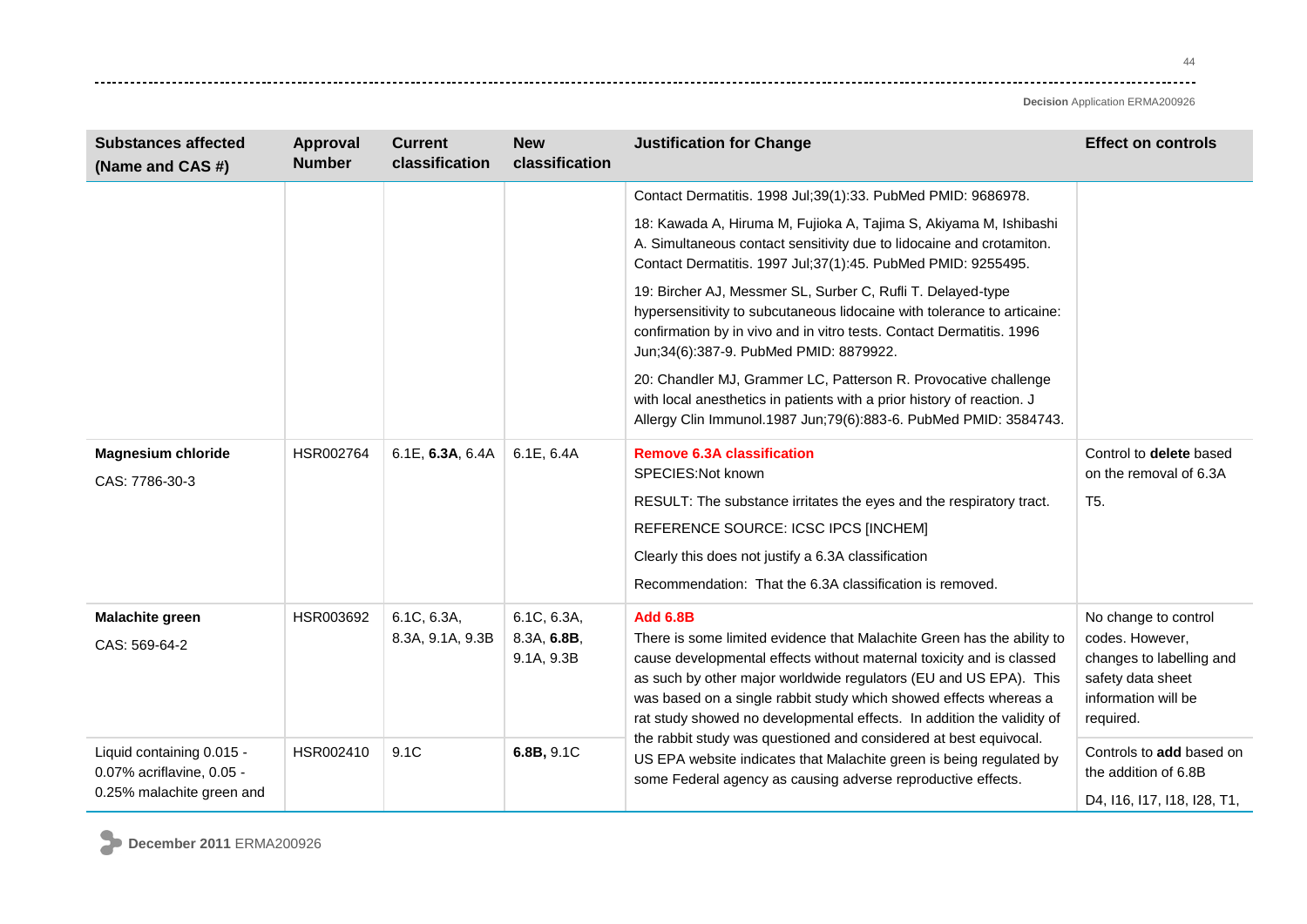| <b>Substances affected</b><br>(Name and CAS #)                                                       | <b>Approval</b><br><b>Number</b> | <b>Current</b><br>classification                           | <b>New</b><br>classification                                  | <b>Justification for Change</b>                                                                                                                                                                                                                                                                                                                                                                                                                                                                                           | <b>Effect on controls</b>                                                                                                                        |
|------------------------------------------------------------------------------------------------------|----------------------------------|------------------------------------------------------------|---------------------------------------------------------------|---------------------------------------------------------------------------------------------------------------------------------------------------------------------------------------------------------------------------------------------------------------------------------------------------------------------------------------------------------------------------------------------------------------------------------------------------------------------------------------------------------------------------|--------------------------------------------------------------------------------------------------------------------------------------------------|
| 0.01 - 0.05% quinine<br>sulphate                                                                     |                                  |                                                            |                                                               | HSNO criteria for 6.8B classification; data from animal studies which<br>indicate evidence of an adverse effect as a result of exposure to the                                                                                                                                                                                                                                                                                                                                                                            | T2, T4, T5                                                                                                                                       |
| Malachite green, >33% in a<br>non hazardous diluent                                                  | HSR006531                        | 6.1C, 6.3A,<br>8.3A, 9.1A,<br>9.3B                         | 6.1C, 6.3A,<br>8.3A, 6.8B,<br>9.1A, 9.3B                      | substance which are not secondary to non-specific consequences and<br>there is not sufficient evidence to give a 6.8A classification. Summary<br>data available via the EU ECB meeting minutes are lacking detail,<br>however considering the support for developmental classification in<br>the EU, the weight of evidence is such that 6.8B classification should<br>be applied                                                                                                                                         | No change to control<br>codes. However,<br>changes to labelling and<br>safety data sheet<br>information will be<br>required.                     |
|                                                                                                      |                                  |                                                            |                                                               | The European Commission, Toxicology and Chemical Substances<br>unit agreed to classify malachite green as R63.                                                                                                                                                                                                                                                                                                                                                                                                            |                                                                                                                                                  |
|                                                                                                      |                                  |                                                            |                                                               | http://ecb.jrc.ec.europa.eu/documents/Classification-<br>Labelling/ADOPTED_SUMMARY_RECORDS/3003r3_sr_CMR0103.p<br>df (see pages 27 and 28)                                                                                                                                                                                                                                                                                                                                                                                |                                                                                                                                                  |
| Metalaxyl<br>CAS: 57837-19-1                                                                         | HSR002862                        | 6.1D, 6.4A,<br>6.5B, 6.9B<br>(oral), 9.1C,<br>9.3C         | 6.1D, 6.4A,<br>6.5B, 6.9A<br>(oral), 9.1C,<br>9.3C            | 6.9B change to 6.9A<br>Currently the classification information states that the key target organ<br>is cardiovascular toxicity. This is based upon the 1982 JMPR<br>assessment which, in turn, derived this conclusion based upon the<br>effect of metalaxyl on cardiac activity in male rats given an<br>intraperitoneal injection of 200, 250 or 300 mg/kg bw. Metalaxyl<br>decreased the heart rate at or near lethal doses. These findings have<br>not been repeated in any of the oral exposure studies which are of | Controls to add based on<br>the addition of 6.9A<br>T <sub>3</sub>                                                                               |
| Emulsifiable concentrate<br>containing 250 g/litre<br>metalaxyl                                      | HSR000663                        | $6.1E$ , $6.3B$ ,<br>$6.4A$ , $6.5B$ ,<br>6.9B, 9.1C,      | $6.1E$ , $6.3B$ ,<br>$6.4A$ , $6.5B$ ,<br>6.9A, 9.1C,         |                                                                                                                                                                                                                                                                                                                                                                                                                                                                                                                           | Note: PG3 has been<br>removed as a default<br>control applying to the                                                                            |
| Emulsifiable concentrate<br>containing 250 g/litre<br>metalaxyl. Also contains<br>methyl pyrrolidone | HSR000664                        | 6.1E, 6.3A,<br>$6.4A$ , $6.5B$ ,<br>$6.8A$ , 6.9B,<br>9.1C | 6.1E, 6.3A,<br>$6.4A$ , $6.5B$ ,<br>$6.8A$ , $6.9A$ ,<br>9.1C | greater relevance in the context of human exposure and the HSNO<br>Act.                                                                                                                                                                                                                                                                                                                                                                                                                                                   | 6.9A. The 6.9A<br>classification is not<br>equivalent to a<br>dangerous good<br>therefore the PG3 is<br>removed to be inline with<br>the UNRTDG. |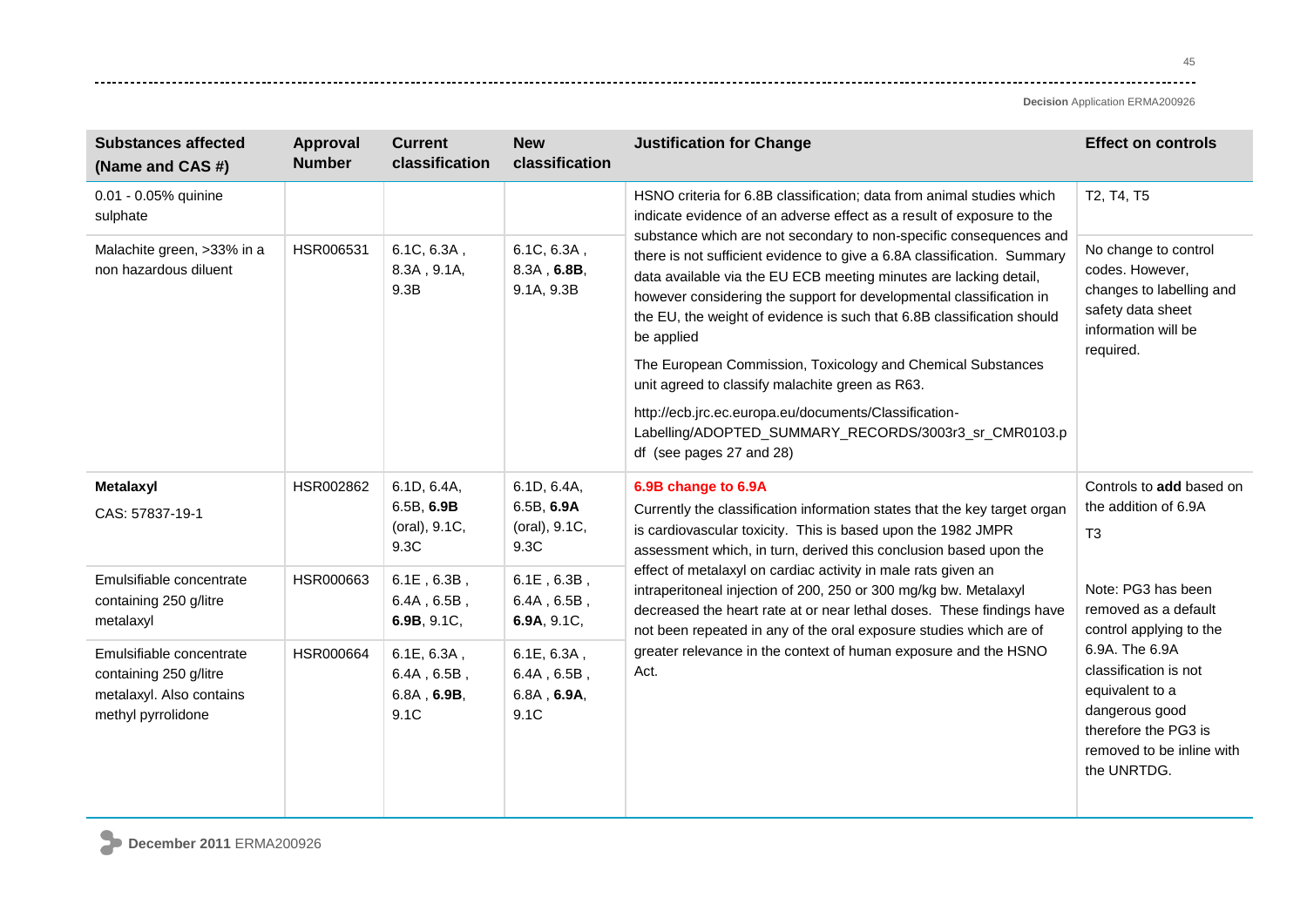**Decision** Application ERMA200926

| <b>Substances affected</b><br>(Name and CAS #) | <b>Approval</b><br><b>Number</b> | <b>Current</b><br>classification                                                                                       | <b>New</b><br>classification                                                                                           | <b>Justification for Change</b>                                                                                                                                                                                                                                                                                                                                                                                                                                                                                                                                                                                                                                                                                                                                                                                                                                                                                                                                                                                                                                              | <b>Effect on controls</b>                                                                                       |
|------------------------------------------------|----------------------------------|------------------------------------------------------------------------------------------------------------------------|------------------------------------------------------------------------------------------------------------------------|------------------------------------------------------------------------------------------------------------------------------------------------------------------------------------------------------------------------------------------------------------------------------------------------------------------------------------------------------------------------------------------------------------------------------------------------------------------------------------------------------------------------------------------------------------------------------------------------------------------------------------------------------------------------------------------------------------------------------------------------------------------------------------------------------------------------------------------------------------------------------------------------------------------------------------------------------------------------------------------------------------------------------------------------------------------------------|-----------------------------------------------------------------------------------------------------------------|
| <b>Helios</b><br>Picasa 350DS                  | HSR100206<br>HSR100459           | $3.1C$ , $6.1D$ ,<br>$6.3A$ , $6.4A$ ,<br>$6.5B$ , $6.8B$ ,<br>6.9B, 9.1C, 9.3C<br>$6.1D, 6.3B$ ,<br>$6.4A$ , $6.5B$ , | $3.1C$ , $6.1D$ ,<br>$6.3A$ , $6.4A$ ,<br>$6.5B$ , $6.8B$ ,<br>6.9A, 9.1C, 9.3C<br>$6.1D, 6.3B$ ,<br>$6.4A$ , $6.5B$ , | Short term toxicity<br>Target / critical effect:<br>7 liver weight with centrilobular hepatocelular hypertrophy (rat)<br>and $\pi$ plasma AP and ALT (dog)<br>Lowest relevant oral NOAEL / NOEL:<br>0.66 mg/kg bw/day (10 ppm); , 90-day rat); 7.25 mg/kg bw and<br>8mg/kg bw in 6 months and 2 year in dog respectively<br>Lowest relevant dermal NOAEL / NOEL:<br>> 1000 mg/kg bw/day; 21-day, rabbit study<br>The key effects are on the liver:                                                                                                                                                                                                                                                                                                                                                                                                                                                                                                                                                                                                                           | Controls to add based on<br>the addition of 6.9A<br>T <sub>3</sub><br>Controls to add based on                  |
|                                                |                                  | 6.9B, 9.1C,<br>9.3C                                                                                                    | 6.9A, 9.1C,<br>9.3C                                                                                                    | Long term toxicity and carcinogenicity<br>Target / critical effect:<br>Liver (increased liver weight and ALT in female rats)<br>Lowest relevant NOAEL:<br>9.43 mg/kg bw/day (250 ppm, 2-year rat study)<br>Carcinogenicity:<br>Not carcinogenic<br>Accordingly, metalaxyl should be classified as 6.9A oral repeat exposure with<br>the key target organ being the liver. The 6.9A classification is justifiable given<br>that all the repeat-dose oral exposure NOAEL is < 10 mg/kg bw/day.<br>This conclusion concurs with the most recent regulatory assessment on this<br>active (EFSA March 2010).<br>EUROPEAN COMMISSION HEALTH & CONSUMERS DIRECTORATE-<br>GENERAL Directorate E - Safety of the food chain Unit E.3 - Chemicals,<br>contaminants and pesticides Metalaxyl SANCO/10476/2010 - rev.1 12 March<br>2010 FINAL Review report for the active substance metalaxyl<br>Finalised in the Standing Committee on the Food Chain and Animal Health at<br>its meeting on 12 March 2010 in view of the inclusion of metalaxyl in Annex I of<br>Directive 91/414/EEC | the addition of 6.9A<br>T <sub>3</sub>                                                                          |
| <b>Methanol</b><br>CAS: 67-56-1                | HSR001186                        | 3.1B, 6.1D<br>(oral), 6.4A,<br>6.8B, 6.9A, 9.3C                                                                        | 3.1B, 6.1C (oral,<br>inhalation,<br>dermal), 6.4A,<br>6.8B, 6.9A, 9.3C                                                 | Change 6.1D to 6.1C<br>Classification: 6.1C (oral), 6.1 C (inhalation), 6.1C (dermal).<br><b>Basis for the Decision:</b><br>Oral acute toxicity: Classification is based upon the clinically-derived                                                                                                                                                                                                                                                                                                                                                                                                                                                                                                                                                                                                                                                                                                                                                                                                                                                                         | No change to control<br>codes. However,<br>changes to labelling and<br>safety data sheet<br>information will be |
| Fuel, $>60\%$ methanol, $<25\%$                | HSR007623                        | 3.1B, 6.1D,                                                                                                            | 3.1B, 6.1C,                                                                                                            | estimate of the average oral lethal dose in humans (0.3 to 1 g/kg bw).                                                                                                                                                                                                                                                                                                                                                                                                                                                                                                                                                                                                                                                                                                                                                                                                                                                                                                                                                                                                       |                                                                                                                 |

**December 2011** ERMA200926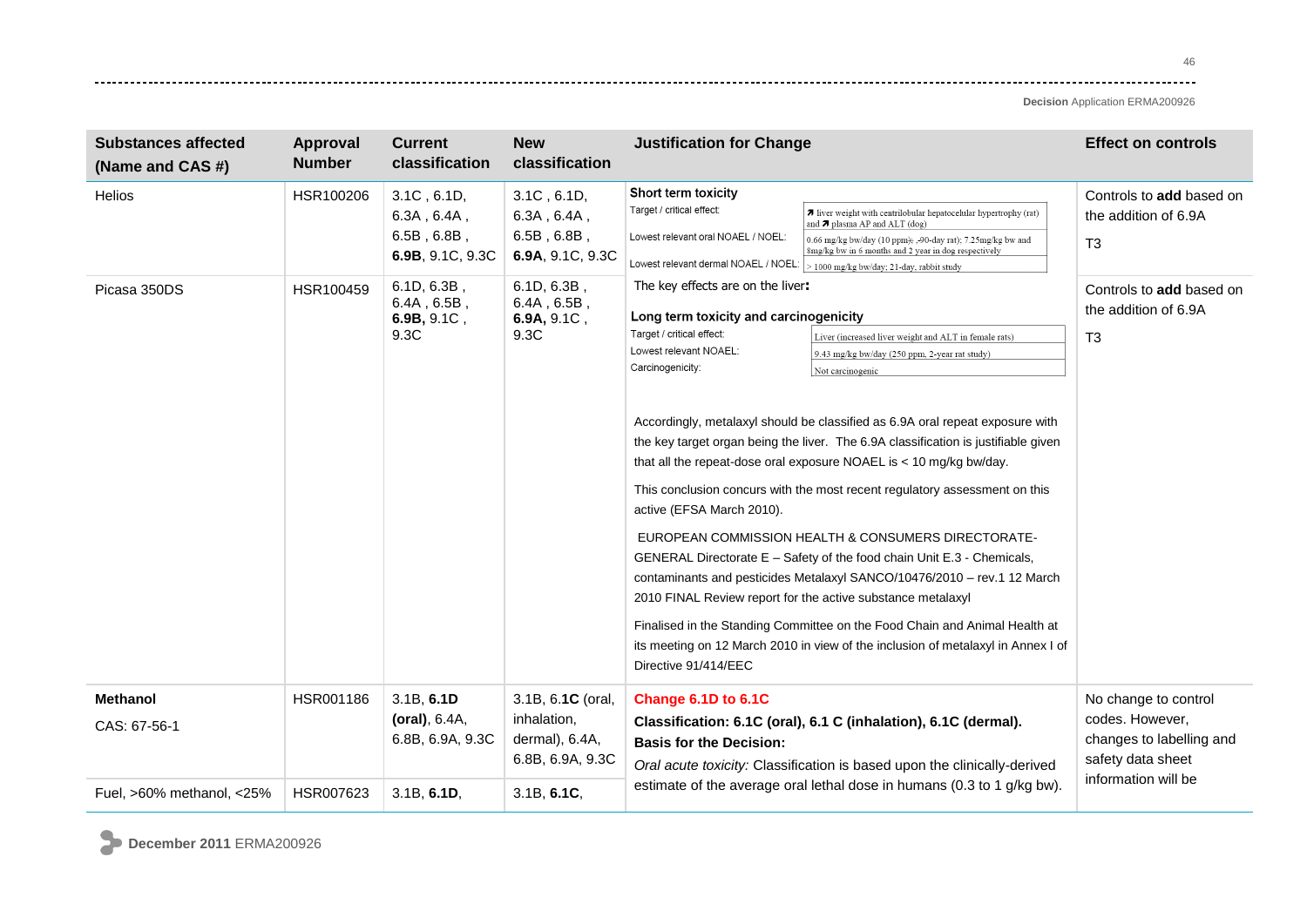| <b>Effect on controls</b>                                                                                                                                                                                                                                                                                                                                                            |
|--------------------------------------------------------------------------------------------------------------------------------------------------------------------------------------------------------------------------------------------------------------------------------------------------------------------------------------------------------------------------------------|
| required.                                                                                                                                                                                                                                                                                                                                                                            |
| the analysis of several hundred well-documented human cases. The<br>requirements of a conservative HSNO classification of 6.1C (upper cut<br>Note the default controls<br>T6 and TR1 have not                                                                                                                                                                                        |
| been assigned in line<br>with variations applied in<br>the Hazardous<br>substances (Dangerous<br>Goods and Scheduled<br><b>Toxic Substances)</b><br>Transfer Notice 2006<br>(GN35) and the<br><b>Hazardous Substances</b><br>(Chemicals) Transfer<br>Notice 2006 (GN72)<br>This means that AH1 is<br>not required for the 6.1C<br>classification only the<br>3.1B where appropriate. |
| Controls to add based on<br>change from 6.1E to                                                                                                                                                                                                                                                                                                                                      |
| Note the default controls                                                                                                                                                                                                                                                                                                                                                            |
|                                                                                                                                                                                                                                                                                                                                                                                      |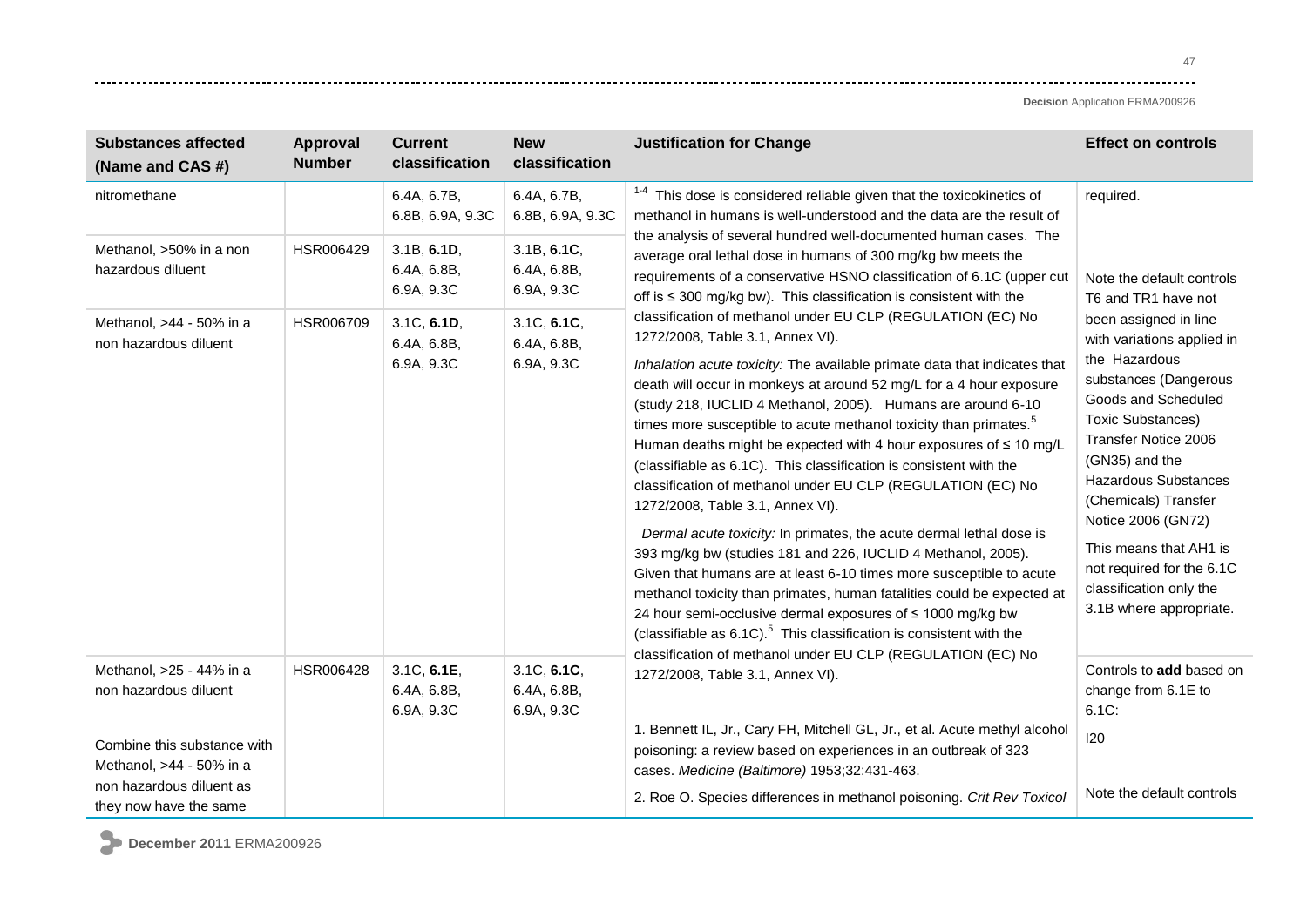| <b>Substances affected</b><br>(Name and CAS #)                                             | Approval<br><b>Number</b> | <b>Current</b><br>classification | <b>New</b><br>classification    | <b>Justification for Change</b>                                                                                                                                                                                                                                                                                                                                                                   | <b>Effect on controls</b>                                                                                                                                                                                                                                                                                                                                                                                  |
|--------------------------------------------------------------------------------------------|---------------------------|----------------------------------|---------------------------------|---------------------------------------------------------------------------------------------------------------------------------------------------------------------------------------------------------------------------------------------------------------------------------------------------------------------------------------------------------------------------------------------------|------------------------------------------------------------------------------------------------------------------------------------------------------------------------------------------------------------------------------------------------------------------------------------------------------------------------------------------------------------------------------------------------------------|
| classification<br>New substance name:<br>Methanol, >25 - 50% in a<br>non hazardous diluent |                           |                                  |                                 | 1982;10:275-286.<br>3. Girault C, Tamion F, Moritz F, et al. Fomepizole (4-methylpyrazole)<br>in fatal methanol poisoning with early CT scan cerebral lesions. J<br>Toxicol Clin Toxicol 1999;37:777- 780.<br>4. Kavet R, Nauss KM. The toxicity of inhaled methanol vapors. Crit<br>Rev Toxicol 1990;21:21-50.<br>5. Fishbein L. Methanol. Environmental Health Criteria:<br>UNEP/ILO/WHO, 1997. | T6 and TR1 have not<br>been assigned in line<br>with variations applied in<br>the Hazardous<br>substances (Dangerous<br>Goods and Scheduled<br><b>Toxic Substances)</b><br>Transfer Notice 2006<br>(GN35) and the<br><b>Hazardous Substances</b><br>(Chemicals) Transfer<br>Notice 2006 (GN72)<br>This means that AH1 is<br>not required for the 6.1C<br>classification only the<br>3.1B where appropriate |
| Methanol, >18 - 25% in a<br>non hazardous diluent                                          | HSR006430                 | 3.1C, 6.1E,<br>6.4A, 6.8B, 6.9A  | 3.1C, 6.1D,<br>6.4A, 6.8B, 6.9A |                                                                                                                                                                                                                                                                                                                                                                                                   | Controls to add based on<br>change from 6.1E to<br>6.1D:<br>120                                                                                                                                                                                                                                                                                                                                            |
| Methanol, >1 - 10% in a non<br>hazardous diluent                                           | HSR006431                 | 6.8B, 6.9B                       | 6.1E, 6.8B, 6.9B                |                                                                                                                                                                                                                                                                                                                                                                                                   | Controls to add based on<br>the addition of 6.1E<br>EM1, EM6, 18, 130, T7                                                                                                                                                                                                                                                                                                                                  |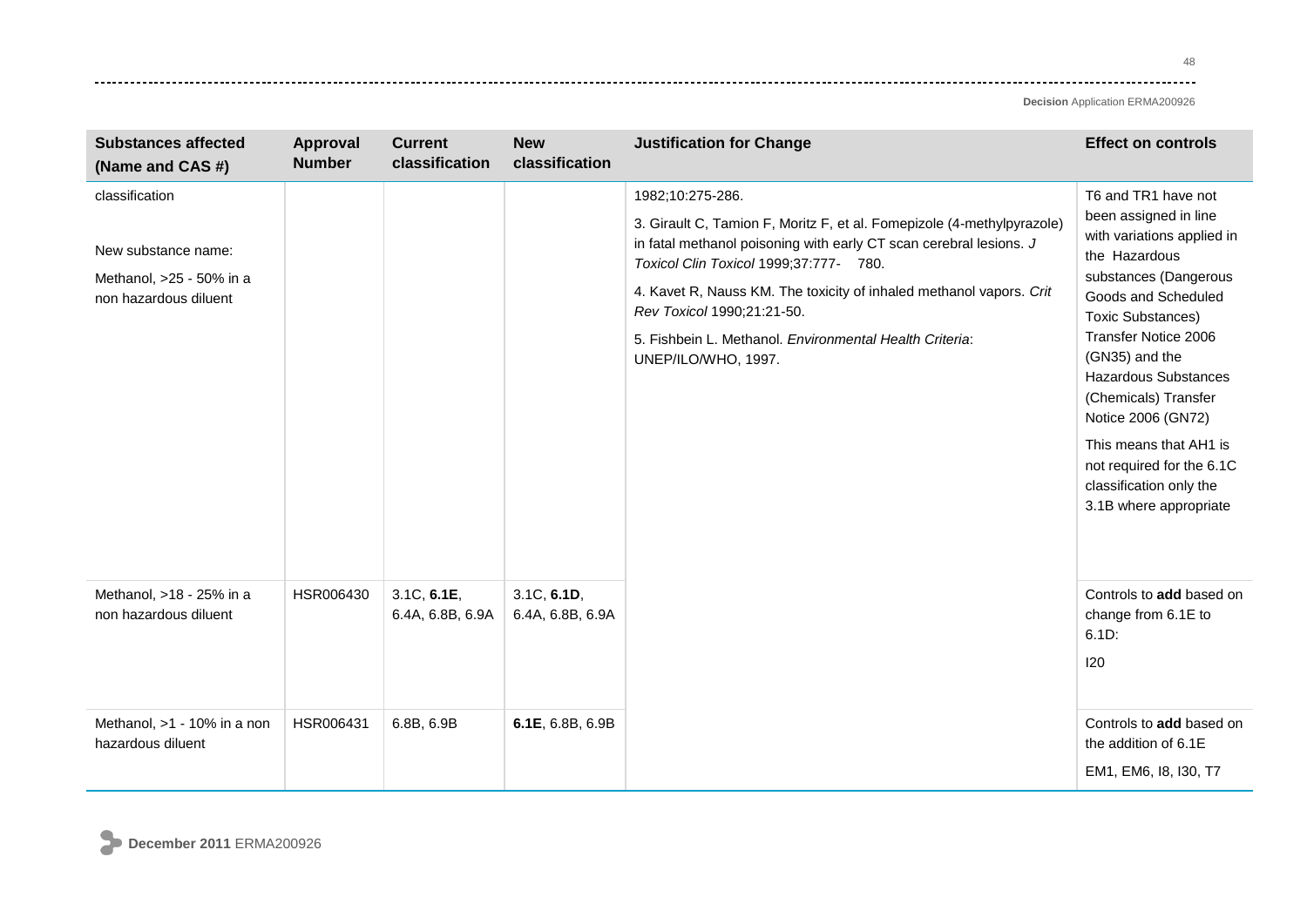**Decision** Application ERMA200926

| <b>Substances affected</b><br>(Name and CAS #)                                                                                    | <b>Approval</b><br><b>Number</b> | <b>Current</b><br>classification              | <b>New</b><br>classification                  | <b>Justification for Change</b>                                                                                                                                                                                                                                                                                                                                                                                                                                                                                                                       | <b>Effect on controls</b>                                                                                                    |
|-----------------------------------------------------------------------------------------------------------------------------------|----------------------------------|-----------------------------------------------|-----------------------------------------------|-------------------------------------------------------------------------------------------------------------------------------------------------------------------------------------------------------------------------------------------------------------------------------------------------------------------------------------------------------------------------------------------------------------------------------------------------------------------------------------------------------------------------------------------------------|------------------------------------------------------------------------------------------------------------------------------|
| Aerosol containing 0.4 -<br>0.8% gentian violet and 3 -<br>7% oxytetracycline<br>hydrochloride (Substance<br>A)                   | HSR002117                        | 6.4A, 9.1A                                    | 6.4A, 9.1B                                    | Changes to mixtures based on the change in the key study data<br>and multiplying factors for the 9.1A classifiction of<br>oxytetracycline hydrochloride.<br>The 9.1A crustacean classification of the active ingredient,<br>oxytetracycline hydrochloride was previously changed from 9.1A (with<br>multiplying factor) to 9.1C but the mixtures affected were not<br>changed. It is the Algae 9.1A (without multiplying factor) classification<br>that now drives the 9.1 classification for substances containing<br>oxytetracycline hydrochloride. | No change to control<br>codes. However,<br>changes to labelling and<br>safety data sheet<br>information will be<br>required. |
| Solid containing 50 - 80<br>g/kg didecyl dimethyl<br>ammonium bromide and<br>80 - 120 g/kg<br>oxytetracycline<br>hydrochloride    | HSR001782                        | 6.1E, 6.5B,<br>8.2B, 8.3A,<br>9.1A            | 6.1E, 6.5B,<br>8.2B, 8.3A,<br>9.1B            |                                                                                                                                                                                                                                                                                                                                                                                                                                                                                                                                                       |                                                                                                                              |
| Aerosol containing 0.4 -<br>0.8% gentian violet and 3 -<br>7% oxytetracycline<br>hydrochloride (Substance<br>B)                   | HSR002149                        | 6.3B, 6.4A, 9.1A                              | 6.3B, 6.4A, 9.1B                              |                                                                                                                                                                                                                                                                                                                                                                                                                                                                                                                                                       |                                                                                                                              |
| Liquid containing 0.2 -<br>0.4% bromhexine<br>hydrochloride, 1 - 3%<br>lignocaine and 3 - 7%<br>oxytetracycline<br>hydrochloride  | HSR002204                        | 6.3A, 6.4A,<br>6.5B, 6.6B, 6.7B<br>6.9B, 9.1A | 6.3A, 6.4A,<br>6.5B, 6.6B, 6.7B<br>6.9B, 9.1B |                                                                                                                                                                                                                                                                                                                                                                                                                                                                                                                                                       |                                                                                                                              |
| Cream containing 1 - 3%<br>neomycin sulphate, 0.8 -<br>1.5% oleandomycin, 1 -<br>2.2% oxytetracycline<br>hydrochloride and 0.02 - | HSR002170                        | $6.5B$ , $6.9B$ ,<br>9.1B                     | 6.5B, 6.9B,<br>9.1C                           |                                                                                                                                                                                                                                                                                                                                                                                                                                                                                                                                                       |                                                                                                                              |

**December 2011** ERMA200926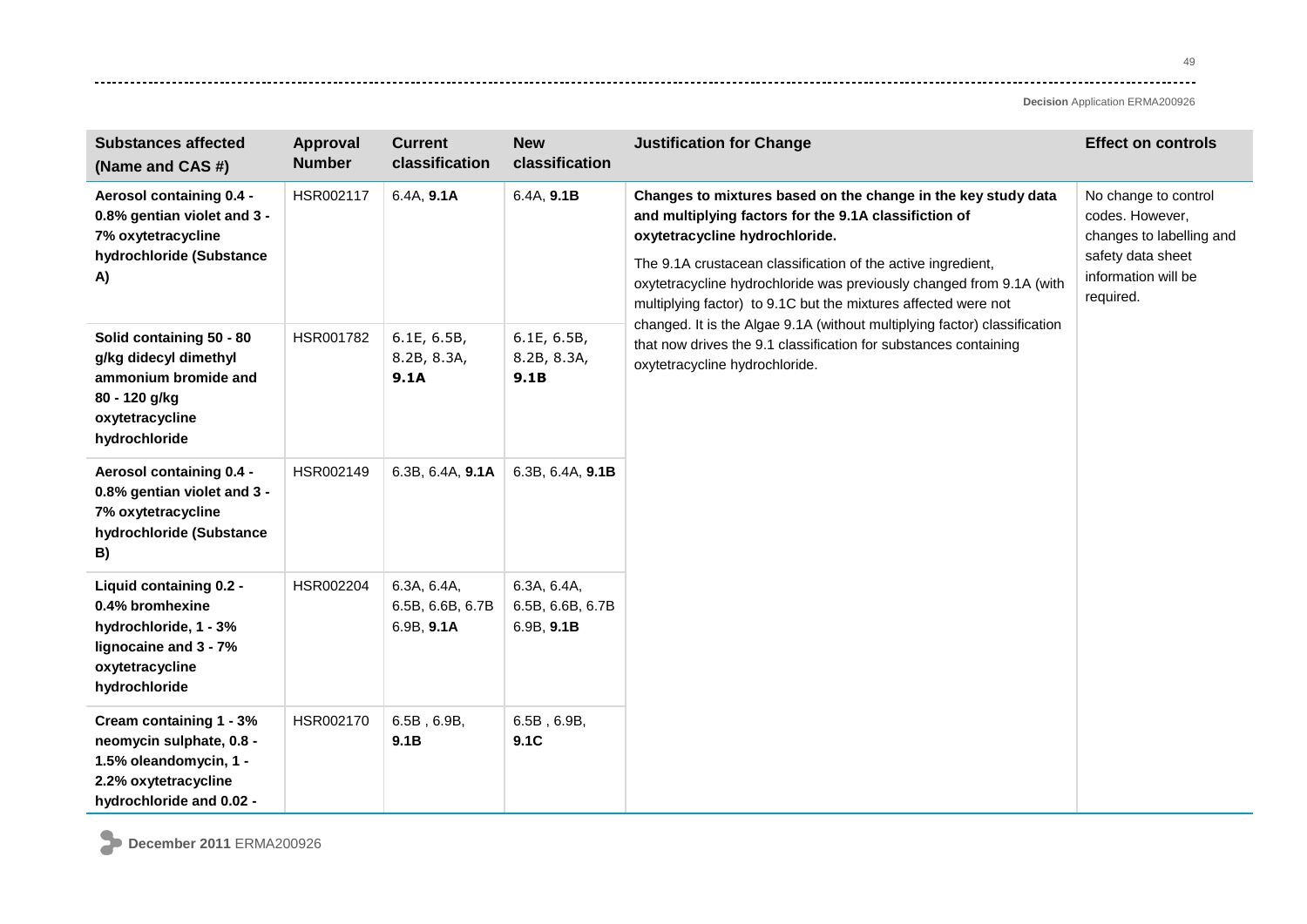| <b>Substances affected</b><br>(Name and CAS #)                     | Approval<br><b>Number</b> | <b>Current</b><br>classification | <b>New</b><br>classification          | <b>Justification for Change</b>                                                                                                                                                                                                                                                                                                                                    | <b>Effect on controls</b>                                                                                                  |
|--------------------------------------------------------------------|---------------------------|----------------------------------|---------------------------------------|--------------------------------------------------------------------------------------------------------------------------------------------------------------------------------------------------------------------------------------------------------------------------------------------------------------------------------------------------------------------|----------------------------------------------------------------------------------------------------------------------------|
| 0.08% prednisolone                                                 |                           |                                  |                                       |                                                                                                                                                                                                                                                                                                                                                                    |                                                                                                                            |
| Soluble concentrate<br>containing 600 - 605 g/litre<br>propamocarb | HSR000481                 | 6.1E, 6.9B, 8.1A,<br>9.2B        | 6.1E, 6.9B, 8.1A,<br>9.1D, 9.2B, 9.3C | <b>Add 9.1D and 9.3C</b><br>Changes to mixture classification based on the addition of 9.1D<br>and 9.3C to the classifiction of propamocarb.<br>The active ingredient propamocarb is classified as 9.1D and 9.3C.<br>Based on mixture rules (summation) 'Soluble concentrate containing<br>600-605 g/L propamocarb' should also be classified as 9.1D and<br>9.3C. | Controls to add based on<br>the addition of 9.1D and<br>9.3C<br>E4, EM11, EM12<br>Variation to EM12                        |
|                                                                    |                           |                                  |                                       | Propamocarb does not have an approval for the pure chemical;<br>therefore, it is only mixtures containing propamocarb that require<br>approval changes.                                                                                                                                                                                                            | <b>Regulation 36 of the</b><br><b>Hazardous Substances</b><br>(Classes 6, 8, and 9<br><b>Controls) Regulations</b><br>2001 |
|                                                                    |                           |                                  |                                       | 9.1 classification cross referenced to Propamocarb hydrochloride,<br>CAS# 25606-41-1<br>SPECIES: Eastern oyster<br><b>TYPE OF EXPOSURE:</b>                                                                                                                                                                                                                        | This regulation applies as<br>if there were added, after<br>subclause (3), the<br>following subclauses:                    |
|                                                                    |                           |                                  |                                       | DURATION: 96 hr                                                                                                                                                                                                                                                                                                                                                    | (4) For the purposes of<br>this regulation and                                                                             |
|                                                                    |                           |                                  |                                       | <b>ENDPOINT: EC50</b><br>VALUE: 43.9 mg/l                                                                                                                                                                                                                                                                                                                          | regulations 37 to 40, any<br>hazardous substance                                                                           |
|                                                                    |                           |                                  |                                       | REFERENCE SOURCE: [Pesticides Manual]                                                                                                                                                                                                                                                                                                                              | contained in pipework<br>that is installed and                                                                             |
|                                                                    |                           |                                  |                                       | 9.3 classification based on 6.1 data                                                                                                                                                                                                                                                                                                                               | operated so as to<br>manage any loss of                                                                                    |
|                                                                    |                           |                                  |                                       | SPECIES: Mouse (F)                                                                                                                                                                                                                                                                                                                                                 | containment in the<br>pipework-                                                                                            |
|                                                                    |                           |                                  |                                       | <b>ENDPOINT: LD50</b><br>VALUE: 1600 mg/kg                                                                                                                                                                                                                                                                                                                         | (a) is not to be taken into<br>account in determining                                                                      |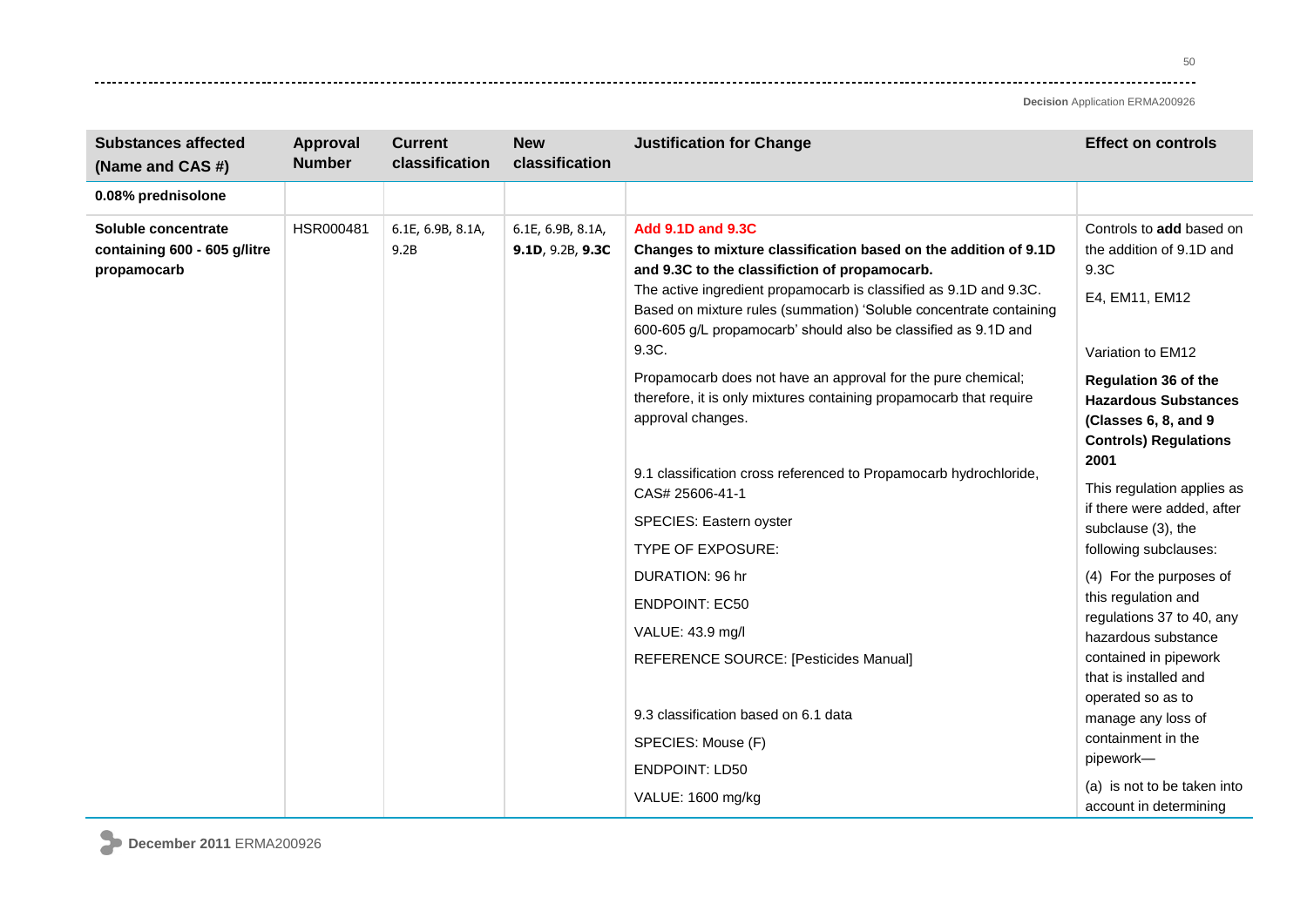| <b>Substances affected</b><br>(Name and CAS #)                 | Approval<br><b>Number</b> | <b>Current</b><br>classification | <b>New</b><br>classification                                                                                          | <b>Justification for Change</b>                                                                                                                                                                                                                | <b>Effect on controls</b>                                                                            |
|----------------------------------------------------------------|---------------------------|----------------------------------|-----------------------------------------------------------------------------------------------------------------------|------------------------------------------------------------------------------------------------------------------------------------------------------------------------------------------------------------------------------------------------|------------------------------------------------------------------------------------------------------|
|                                                                |                           |                                  |                                                                                                                       | REFERENCE SOURCE: Company data                                                                                                                                                                                                                 | whether a place is<br>required to have a<br>secondary containment<br>system; and                     |
|                                                                |                           |                                  |                                                                                                                       |                                                                                                                                                                                                                                                | (b) is not required to be<br>located in a secondary<br>containment system.                           |
|                                                                |                           |                                  |                                                                                                                       |                                                                                                                                                                                                                                                | (5) In this clause,<br>pipework-                                                                     |
|                                                                |                           |                                  |                                                                                                                       |                                                                                                                                                                                                                                                | (a) means piping that-                                                                               |
|                                                                |                           |                                  |                                                                                                                       |                                                                                                                                                                                                                                                | (i) is connected to a<br>stationary container; and                                                   |
|                                                                |                           |                                  |                                                                                                                       |                                                                                                                                                                                                                                                | (ii) is used to transfer a<br>hazardous substance into<br>or out of the stationary<br>container; and |
|                                                                |                           |                                  |                                                                                                                       |                                                                                                                                                                                                                                                | (b) includes a process<br>pipeline or a transfer line.                                               |
| Liquid containing 36 - 44%<br>propetamphos                     | HSR001803                 | 6.1C, 6.9A,<br>9.1A, 9.3B, 9.4A  | 3.1D, 6.1C,<br>6.9A, 9.1A,                                                                                            | <b>Add 3.1D</b><br>This substance is not currently classified as a flammable class 3.                                                                                                                                                          | Controls to add based on<br>the addition of 3.1D                                                     |
|                                                                |                           | 9.3B, 9.4A                       | However, flashpoint data for the substance shows a flashpoint of 73°<br>C which corresponds to a 3.1D classification. | D2, EM9, EM10, F2, F6,<br>F11, GN35, I5, I13, I25,<br>P <sub>5</sub>                                                                                                                                                                           |                                                                                                      |
| Silane, dichlorodimethyl-,<br>reaction products with<br>silica | HSR003227                 | 6.9B                             |                                                                                                                       | <b>Remove 6.9B</b><br>The classification is based on an inhalation effect level at 35 mg/m3<br>resulting in granuloma-like lesions in the lung and other changes<br>including alveolar bronchiolization and interstitial fibrosis. This effect | All controls will be<br>removed as this<br>substance no longer<br>triggers a HSNO                    |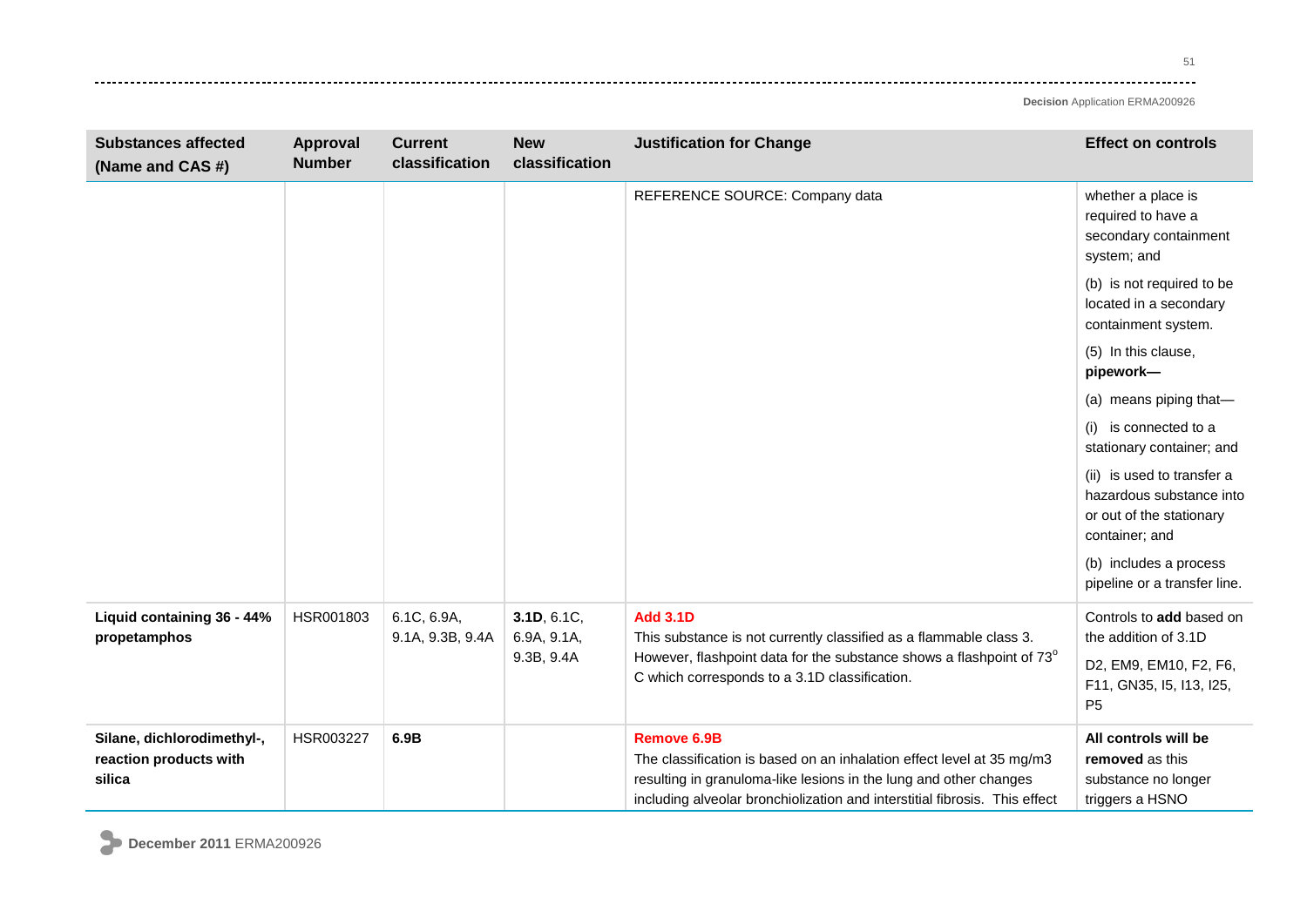52  $- - -$ 

| <b>Substances affected</b><br>(Name and CAS #)       | Approval<br><b>Number</b> | <b>Current</b><br>classification | <b>New</b><br>classification | <b>Justification for Change</b>                                                                                                                                                                                                                                                                                                                                                                                                                                                                                                                                                                                                                                                                                                                                                                                                                                  | <b>Effect on controls</b>                                                                                            |
|------------------------------------------------------|---------------------------|----------------------------------|------------------------------|------------------------------------------------------------------------------------------------------------------------------------------------------------------------------------------------------------------------------------------------------------------------------------------------------------------------------------------------------------------------------------------------------------------------------------------------------------------------------------------------------------------------------------------------------------------------------------------------------------------------------------------------------------------------------------------------------------------------------------------------------------------------------------------------------------------------------------------------------------------|----------------------------------------------------------------------------------------------------------------------|
| CAS: 68611-44-9                                      |                           |                                  |                              | level is equivalent to 0.035 mg/L, so in comparison with the Table<br>17/2 guidance values (ERMA, 2008), is appropriately 6.9B. The<br>findings were confirmed in a 3 day and $8 - 12$ month study at 50<br>mg/m3 in the follow up study the effects were reported as reversible.<br>Information provided to the EPA is that the effects documented above<br>only apply to the product in finally divided respiratory form and that the<br>effect is reversible. The information supplied does not document<br>alternative test result as such.<br>Some of the effects reported in the original study at 35 mg/m3<br>(alveolar bronchiolization and interstitial fibrosis) appear unlikely to be<br>reversible. Nevertheless the subsequent study at higher exposures<br>(50 mg/m3) reported reversibility in surviving animals from the effects<br>in the lung. | classification.<br>The substance is non-<br>hazardous under HSNO<br>and no longer requires an<br>approval.           |
|                                                      |                           |                                  |                              | Particle size<br>In relation to the particle size, the studies need to use material of<br>respirable size, and frequently the some products on the market will<br>not be so finely divided. The classification assigned has still been<br>applied in such circumstances.                                                                                                                                                                                                                                                                                                                                                                                                                                                                                                                                                                                         |                                                                                                                      |
|                                                      |                           |                                  |                              | Reversibility of the effect<br>For the biological effect to be significant it needs to continue after the<br>conclusion of the exposure, so the removal of the 6.9B classification is<br>supported on the basis that the effects seen in the follow up study at<br>higher dose levels were reversible.                                                                                                                                                                                                                                                                                                                                                                                                                                                                                                                                                           |                                                                                                                      |
| Siloxanes and silicones,<br>di-Me<br>CAS: 63148-62-9 | HSR003036                 | 6.4A, 9.4A                       | 9.4A                         | <b>Remove 6.4A</b><br>Current classification is based upon Klimisch score 3 and 4<br>information sources. The applicant has provided an OECD 405 study<br>that demonstrates the following:                                                                                                                                                                                                                                                                                                                                                                                                                                                                                                                                                                                                                                                                       | Controls to delete based<br>on removal of 6.4A<br>D4, EM6, I16, I28, P13,<br>T1, T2, T4, T7<br>Proposed new control: |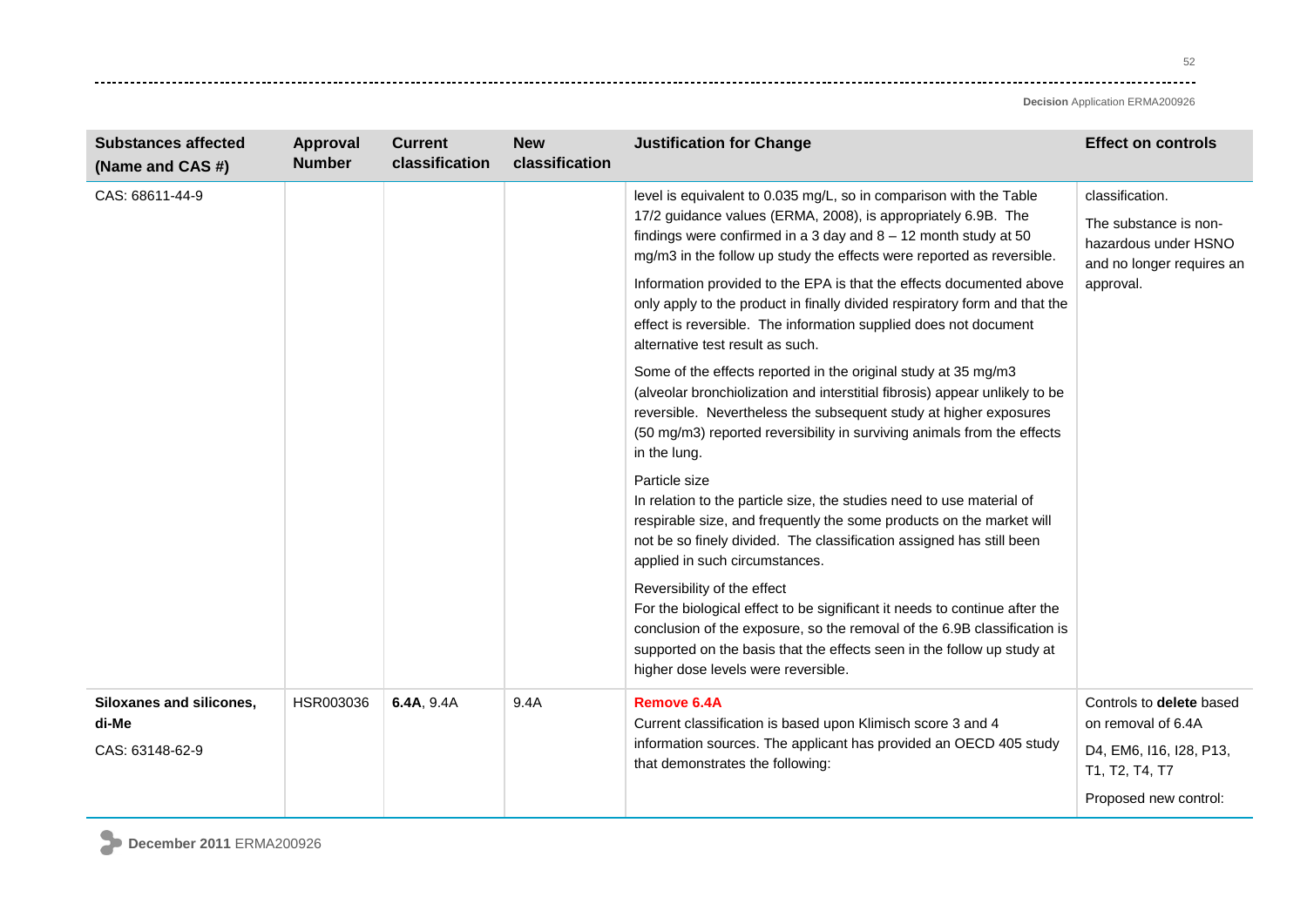53 ----

| <b>Substances affected</b><br>(Name and CAS #)                            | <b>Approval</b><br><b>Number</b> | <b>Current</b><br>classification | <b>New</b><br>classification | <b>Justification for Change</b>                                                                                                                                                                                                                                                                                                                                                                                                                                                               | <b>Effect on controls</b>                                                                                                                                                                                                                                      |
|---------------------------------------------------------------------------|----------------------------------|----------------------------------|------------------------------|-----------------------------------------------------------------------------------------------------------------------------------------------------------------------------------------------------------------------------------------------------------------------------------------------------------------------------------------------------------------------------------------------------------------------------------------------------------------------------------------------|----------------------------------------------------------------------------------------------------------------------------------------------------------------------------------------------------------------------------------------------------------------|
|                                                                           |                                  |                                  |                              | Mean Draize Score Conjunctival Redness = $\frac{1+1+2+1+1+1+1+2+1+1+1+1+0+1+1+1+1}{18} = 1.05$<br>Score is less than 2, therefore not classifiable for this end point<br>Mean Draize Score Chemosis= $\frac{4+2+1}{18}$ = 0.38<br>Score is less than 2, therefore not classifiable for this endpoint<br>Mean Draize Score Iritis = $\frac{6+5+3}{18}$ = 0.8<br>Score is less than 1, therefore not classifiable for this endpoint                                                             | The following controls do<br>not apply to this<br>substance unless the<br>chemical is used in a<br>pesticide formulation -<br>E2, E3, E5, E6, I3, I9,<br>111, 129, D7, EM1, EM7,<br>EM13.                                                                      |
| Siloxanes and silicones, di-<br>Me, $>10\%$ in a non<br>hazardous diluent | HSR006679                        | 6.4A                             |                              | Mean Draize Score Corneal Opacity = 0<br>Score is less than 1, therefore not classifiable for this endpoint<br>Accordingly, the 6.4A classification should be removed.                                                                                                                                                                                                                                                                                                                        | All controls will be<br>removed as this<br>substance no longer<br>triggers a HSNO<br>classification.                                                                                                                                                           |
| Sodium bromide<br>CAS: 7647-15-6                                          | HSR003919                        | 6.1E, 9.1A                       | 6.1E                         | Remove 9.1A<br>The current information is based on bromine. However there is data<br>for sodium bromide itself and this information should be used to<br>classify sodium bromide.<br>Based on information in US EPA ecotoxicity database and IUCLID<br>dataset of sodium bromide<br>the following ecotox key studies have been identified as relevant.<br><b>AQUATIC ORGANISMS</b><br>SPECIES: Bluegill sunfish<br><b>TYPE OF EXPOSURE: static</b><br>DURATION: 96 h<br><b>ENDPOINT: LC50</b> | Controls to delete based<br>on the removal of 9.1A<br>D5, E1, E2, E5, E6, E7,<br>EM7, EM11. EM12<br>EM13, I3, I11, I23, I29,<br>P3, P15, PG3<br>Controls to add<br>PS <sub>4</sub><br>Note AH1 and TR1 were<br>originally deleted for this<br>substance in the |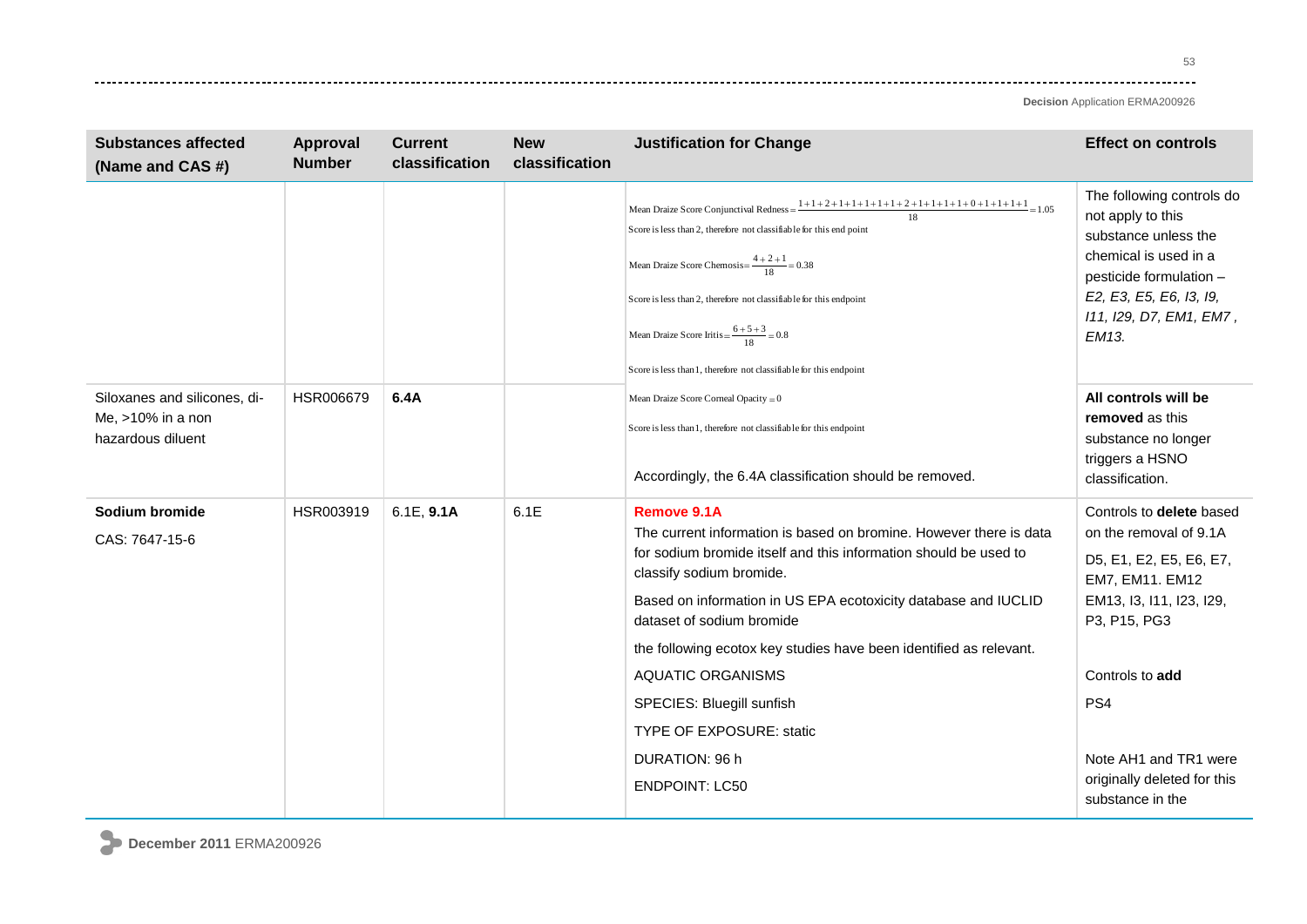54 وتوادي

| <b>Substances affected</b><br>(Name and CAS #) | Approval<br><b>Number</b> | <b>Current</b><br>classification | <b>New</b><br>classification | <b>Justification for Change</b>                                                                                | <b>Effect on controls</b>                  |
|------------------------------------------------|---------------------------|----------------------------------|------------------------------|----------------------------------------------------------------------------------------------------------------|--------------------------------------------|
|                                                |                           |                                  |                              | VALUE: > 1000 mg/L                                                                                             | Hazardous substances                       |
|                                                |                           |                                  |                              | REFERENCE SOURCE: IUCLID (2000) sodium bromide and US EPA<br>ecotoxicity database                              | (Chemicals) Transfer<br>Notice 2006 (GN72) |
|                                                |                           |                                  |                              | SPECIES: Daphnia magna                                                                                         |                                            |
|                                                |                           |                                  |                              | TYPE OF EXPOSURE: static                                                                                       |                                            |
|                                                |                           |                                  |                              | DURATION: 48 h                                                                                                 |                                            |
|                                                |                           |                                  |                              | <b>ENDPOINT: EC50</b>                                                                                          |                                            |
|                                                |                           |                                  |                              | VALUE: > 1000 mg/L                                                                                             |                                            |
|                                                |                           |                                  |                              | REFERENCE SOURCE: IUCLID (2000) sodium bromide and US EPA<br>ecotoxicity database                              |                                            |
|                                                |                           |                                  |                              | SPECIES: Scenedesmus pannonicus (algae)                                                                        |                                            |
|                                                |                           |                                  |                              | TYPE OF EXPOSURE:                                                                                              |                                            |
|                                                |                           |                                  |                              | DURATION: 72 h                                                                                                 |                                            |
|                                                |                           |                                  |                              | <b>ENDPOINT: LC50</b>                                                                                          |                                            |
|                                                |                           |                                  |                              | VALUE: 8500 mg/L                                                                                               |                                            |
|                                                |                           |                                  |                              | REFERENCE SOURCE: IUCLID (2000) sodium bromide                                                                 |                                            |
|                                                |                           |                                  |                              | Based on this data sodium bromide does not trigger any 9.1<br>classification.                                  |                                            |
|                                                |                           |                                  |                              | Sodium bromide is highly soluble in water and therefore poses no<br>bioaccumulation hazard.                    |                                            |
| Sodium fluoride                                | HSR003112                 |                                  | Changes to                   | <b>Remove the AH1 and TR1 controls</b><br>When the 6.1C classification was added under s67A in April 2007, the | Remove the T6, AH1 and                     |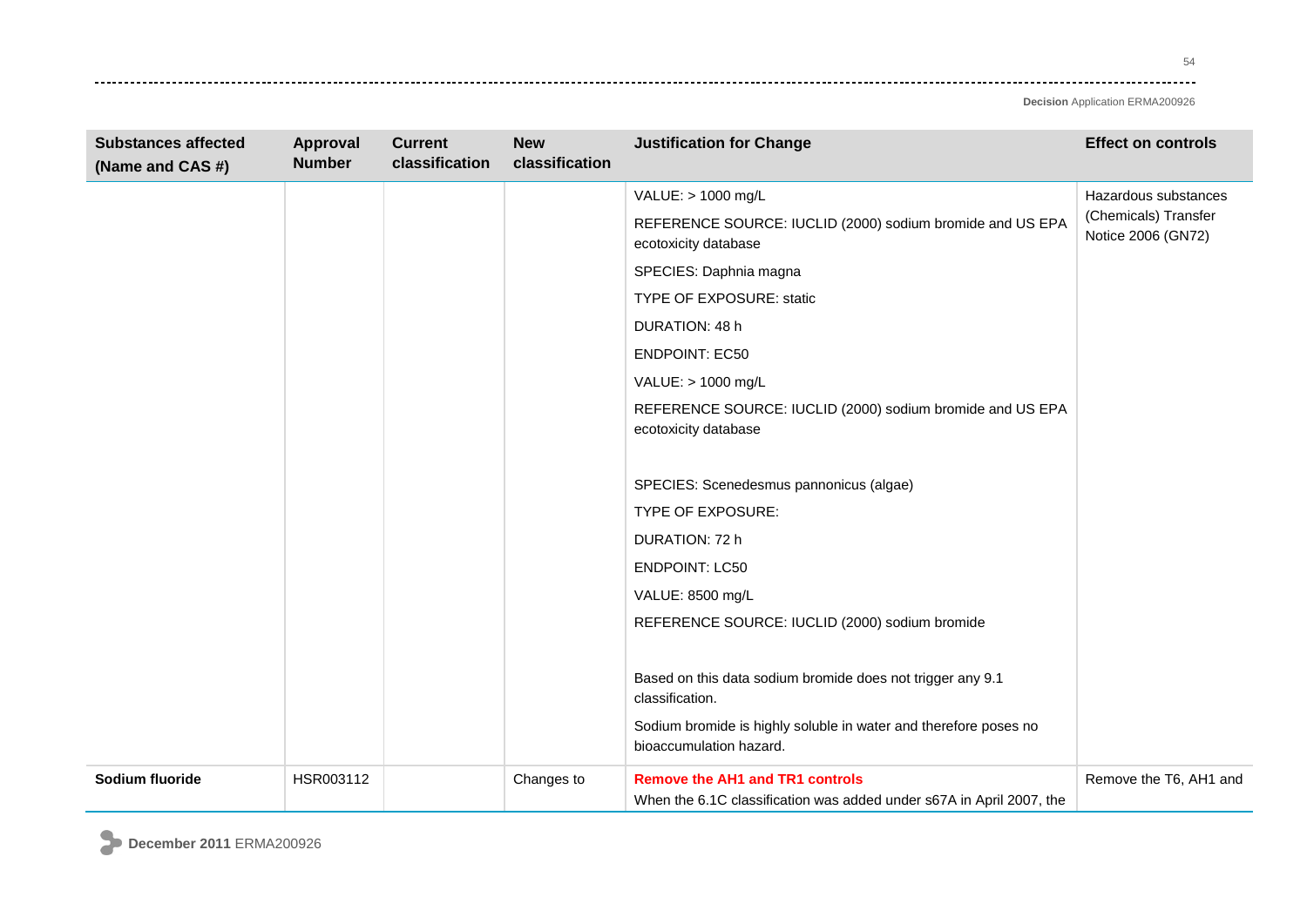---------

**Decision** Application ERMA200926

| <b>Substances affected</b><br>(Name and CAS #)                                      | Approval<br><b>Number</b> | <b>Current</b><br>classification         | <b>New</b><br>classification             | <b>Justification for Change</b>                                                                                                                                                                                                                                                                                                                                                                                                                                                                                      | <b>Effect on controls</b>                                                                                                    |
|-------------------------------------------------------------------------------------|---------------------------|------------------------------------------|------------------------------------------|----------------------------------------------------------------------------------------------------------------------------------------------------------------------------------------------------------------------------------------------------------------------------------------------------------------------------------------------------------------------------------------------------------------------------------------------------------------------------------------------------------------------|------------------------------------------------------------------------------------------------------------------------------|
| CAS: 7681-49-4                                                                      |                           |                                          | controls only                            | standard variation to the approved handler and tracking controls<br>(variation code 8 and 19 in the Chemicals Gazette Notice) was not<br>applied.                                                                                                                                                                                                                                                                                                                                                                    | TR1 controls.                                                                                                                |
| Sodium sulphide,<br>anhydrous, or with less<br>than 30% water of<br>crystallisation | HSR001300                 | 4.2B, 6.1C,<br>8.2C, 8.3A,<br>9.1A, 9.3B | 4.2B, 6.1C,<br>8.2B, 8.3A,<br>9.1A, 9.3B | Change 8.2C to 8.2B<br>Sodium sulphide, anhydrous, or with less than 30% water of<br>crystallisation has a 8.2C classification from DG Gazette Notice<br>UN number 1385 Class 4.2 PG II                                                                                                                                                                                                                                                                                                                              | No change to control<br>codes. However,<br>changes to labelling and<br>safety data sheet                                     |
| CAS: 1313-82-2                                                                      |                           |                                          |                                          | Sodium sulphide, hydrated with not less than 30% water has a 8.2B<br>classification from Chemicals Gazette Notice                                                                                                                                                                                                                                                                                                                                                                                                    | information will be<br>required.                                                                                             |
|                                                                                     |                           |                                          |                                          | UN number 1849 Class 8 PGII<br>There is no publicly available data indicating that the hydration status<br>of sodium sulphide significantly affects its skin corrosive properties<br>sufficiently to cause a 1 level difference in classification within the 8.2<br>class. Both compounds are strong alkalis and can be expected to<br>produce severe skin injury on contact. Thus, sodium sulphide<br>anhydrous should have a 8.2B classification. This is consistent with<br>the EU CLP regulation classification. |                                                                                                                              |
| <b>Suspension concentrate</b><br>containing 600 g/litre<br>thiamethoxam             | HSR000408                 | 6.1E, 6.9B,<br>9.1D, 9.3C,<br>9.4A       | 6.1E, 6.5B,<br>6.9B, 9.1D,<br>9.3C, 9.4A | <b>Add 6.5B</b><br>New formulation data is summarized below:<br>SPECIES: Guinea pig<br>ENDPOINT: Sensitisation (Buehler test) 9 - induction<br><b>VALUE: Sensitiser</b><br>KLIMISCH SCORE: 1 (reliable without restriction)<br>GLP: Yes<br>TEST GUIDELINES: OECD No 406                                                                                                                                                                                                                                              | No change to control<br>codes. However,<br>changes to labelling and<br>safety data sheet<br>information will be<br>required. |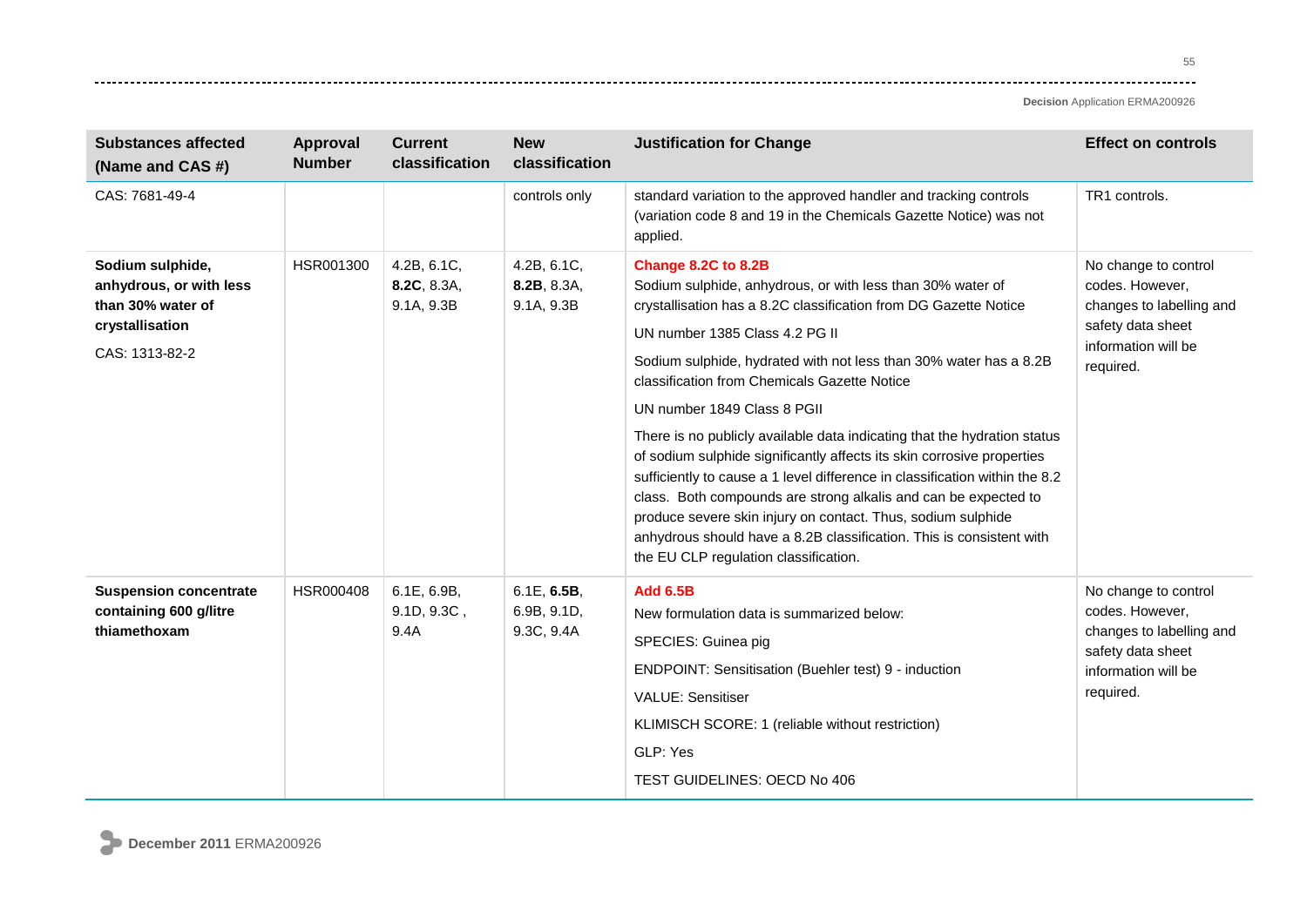56 ----

**Decision** Application ERMA200926

| <b>Substances affected</b><br>(Name and CAS #)   | <b>Approval</b><br><b>Number</b> | <b>Current</b><br>classification         | <b>New</b><br>classification    | <b>Justification for Change</b>                                                                                                                                                                                                                                                                                                                                                                                                                                                                                                                                                                                                                                                                                                                                           | <b>Effect on controls</b>                                                                                                                                                                                               |
|--------------------------------------------------|----------------------------------|------------------------------------------|---------------------------------|---------------------------------------------------------------------------------------------------------------------------------------------------------------------------------------------------------------------------------------------------------------------------------------------------------------------------------------------------------------------------------------------------------------------------------------------------------------------------------------------------------------------------------------------------------------------------------------------------------------------------------------------------------------------------------------------------------------------------------------------------------------------------|-------------------------------------------------------------------------------------------------------------------------------------------------------------------------------------------------------------------------|
|                                                  |                                  |                                          |                                 | The study conclusion is that in accordance with EU Directive<br>2001/59/EC, the substance is a sensitiser.                                                                                                                                                                                                                                                                                                                                                                                                                                                                                                                                                                                                                                                                |                                                                                                                                                                                                                         |
|                                                  |                                  |                                          |                                 | Based on this data a 6.5B classification should be assigned to the<br>formulated product.                                                                                                                                                                                                                                                                                                                                                                                                                                                                                                                                                                                                                                                                                 |                                                                                                                                                                                                                         |
| TrimethoxyvinyIsilane<br>CAS: 2768-02-7          | HSR004009                        | 3.1C, 6.1D                               | 3.1B, 6.1D                      | Change 3.1C to 3.1B<br>The 3.1C classification was based on conversion of the R10 risk<br>phrase; R10 does not directly convert to 3.1C but spans both the 3.1B<br>and 3.1C classifications. Because the range covered by R10 lies<br>many in the 3.1C classification this was made the default<br>classification.<br>After review of multiple SDS's, the following flashpoints were found:<br>$22^{\circ}$ C<br>http://fscimage.fishersci.com/msds/85397.htm<br>$73^{\circ}$ F = 22.8 $^{\circ}$ C<br>http://www.chemicalbook.com/ProductChemicalPropertiesCB1167841<br>_EN.htm<br>23°C (73°F)<br>http://www.labseeker.com/ChemicalBiotech/msds/Gelest/SIV/SIV9220<br>0.pdf<br>22 deg C (71.60 deg F)<br>http://www.chemcas.com/AnalyticalDetail.asp?pidx=1&id=18135&cas | Controls to add based on<br>the change from 3.1C to<br>3.1B<br>AH1, F4, PG2<br>Add variation code 1 from<br>Hazardous substances<br>(Chemicals) Transfer<br>Notice 2006 (GN72)<br>Controls to remove<br>PG <sub>3</sub> |
|                                                  |                                  |                                          |                                 | $= 2768 - 02 - 78$ page=454<br>All SDS's gave a flashpoint consistent with a 3.1B classification.                                                                                                                                                                                                                                                                                                                                                                                                                                                                                                                                                                                                                                                                         |                                                                                                                                                                                                                         |
| Zinc sulphate,<br>heptahydrate<br>CAS: 7446-20-0 | HSR003701                        | 6.1D, 6.9B,<br>8.3A, 9.1A,<br>9.2C, 9.3C | 6.1D, 6.9B,<br>8.3A, 9.1A, 9.3C | <b>Remove 9.2C</b><br>The key study for the 9.2 classification of this substance is the same<br>for zinc sulphate monohydrate. However, while this substance has a                                                                                                                                                                                                                                                                                                                                                                                                                                                                                                                                                                                                        | No change to control<br>codes. However,<br>changes to labelling and<br>safety data sheet                                                                                                                                |

**December 2011** ERMA200926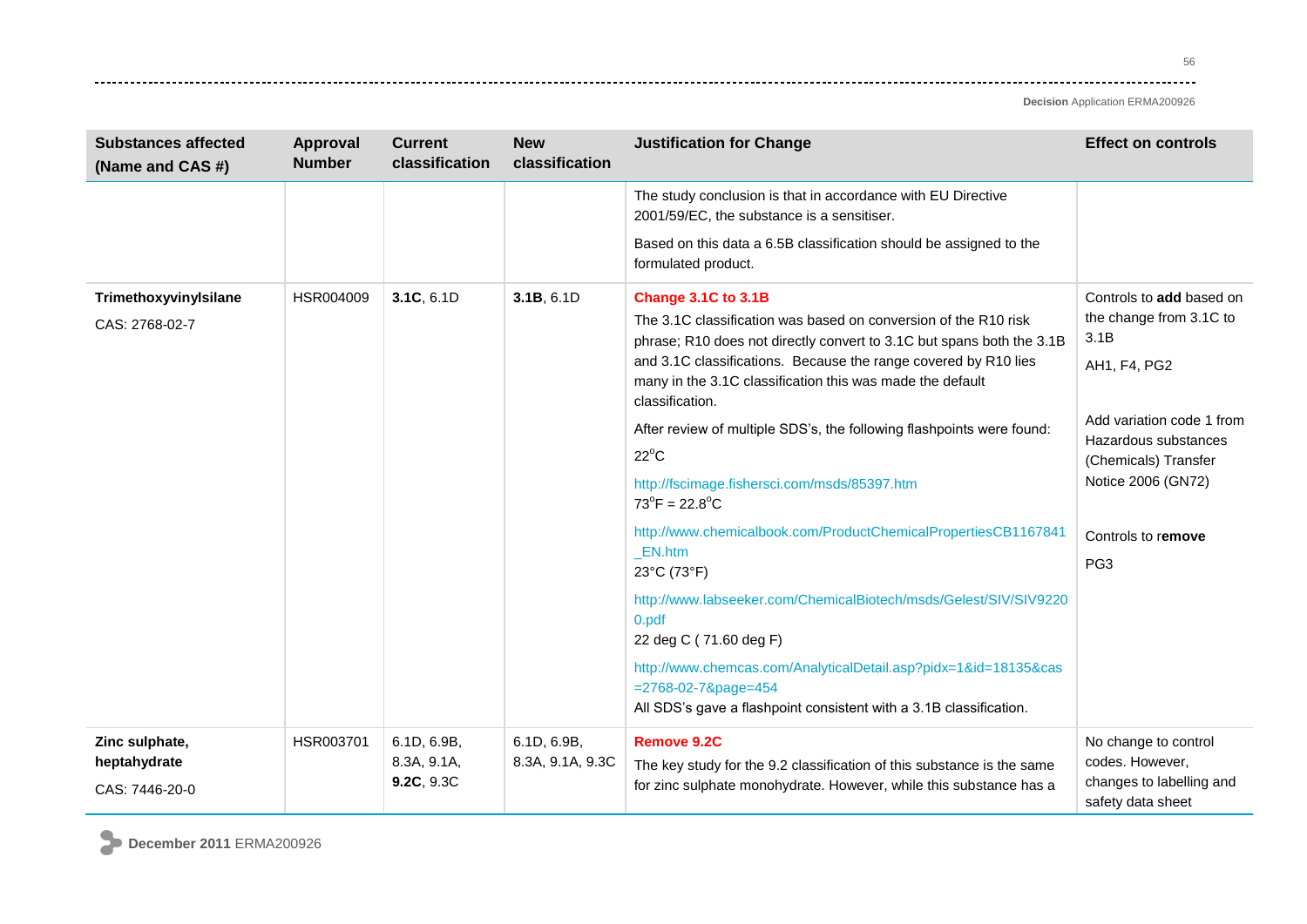---------

| <b>Substances affected</b><br>(Name and CAS #) | Approval<br><b>Number</b> | <b>Current</b><br>classification | <b>New</b><br>classification | <b>Justification for Change</b>                                                                                                                                                                                                                                                                                                                                                                                                                                                                                                                                                                                                                                           | <b>Effect on controls</b>        |
|------------------------------------------------|---------------------------|----------------------------------|------------------------------|---------------------------------------------------------------------------------------------------------------------------------------------------------------------------------------------------------------------------------------------------------------------------------------------------------------------------------------------------------------------------------------------------------------------------------------------------------------------------------------------------------------------------------------------------------------------------------------------------------------------------------------------------------------------------|----------------------------------|
|                                                |                           |                                  |                              | 9.2C classification, zinc sulphate monohydrate does not.<br>While there is a very large range of toxicity values for zinc in soil,<br>approximately 200 mg/kg for normal soil conditions is a reasonable<br>threshold limit (this would be equivalent to NO). The key study<br>originally used for classification involved low clay and acid soil (pH 4),<br>conditions that would cause high zinc toxicity. Given the large amount<br>of data available for zinc, a weight of evidence approach is needed<br>with the data prioritised for more typical soil conditions.<br>On this basis the 9.2C classification should be removed from zinc<br>sulphate, heptahydrate. | information will be<br>required. |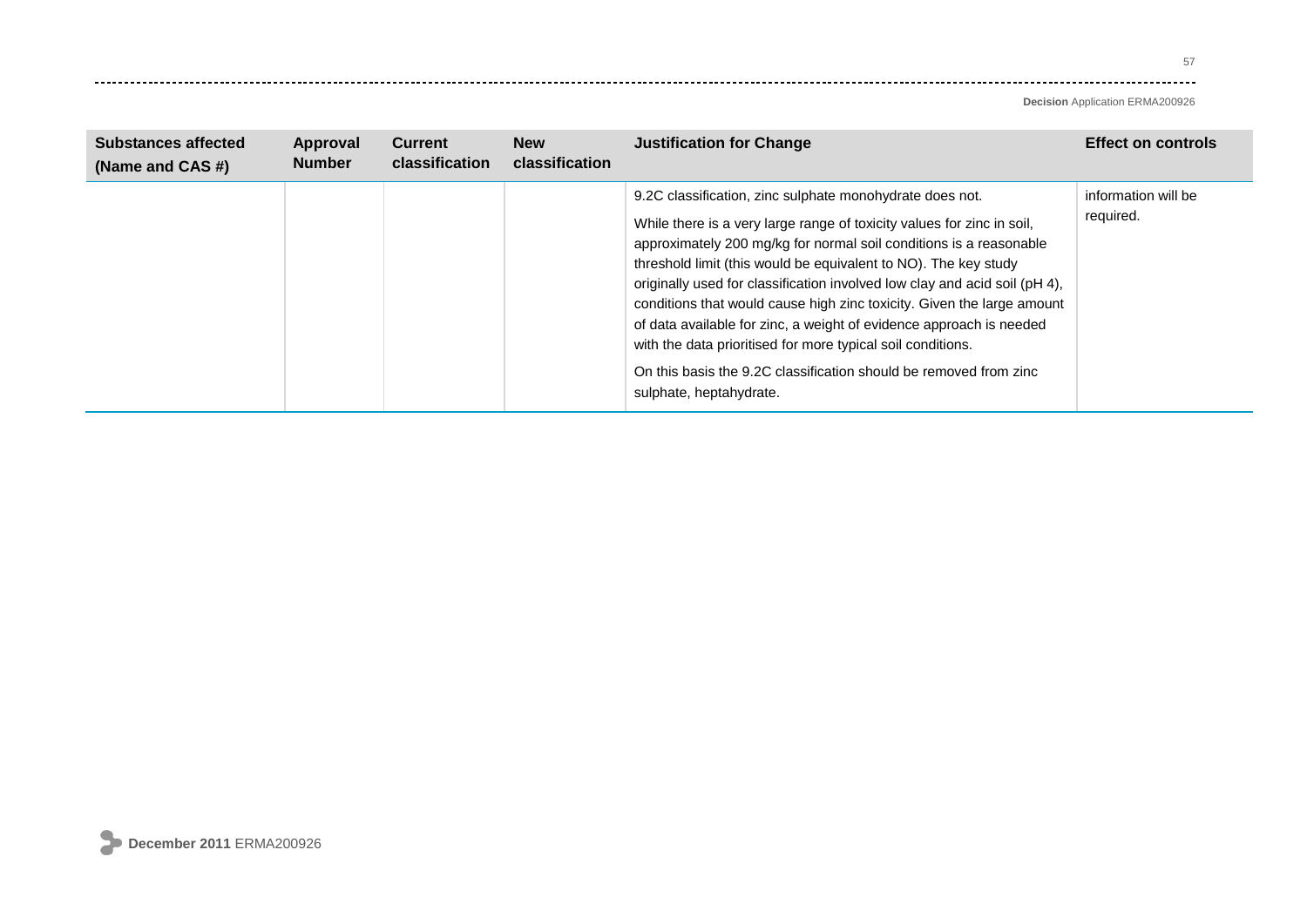**Decision** Application ERMA200926

# Appendix 3: Confidential substances

| Substances affected | <b>Justification for Change</b>                                                                              |
|---------------------|--------------------------------------------------------------------------------------------------------------|
| Substance A         | Remove 6.8B.<br>Based on the removal of the 68B classification of Benzene, C10-13-alkyl derivs., HSR003725   |
| Substance B         | Remove 6.8B.<br>Based on the removal of the 68B classification of Benzene, C10-13-alkyl derivs., HSR003725   |
| Substance C         | Remove 6.8B.<br>Based on the removal of the 68B classification of Benzene, C10-13-alkyl derivs., HSR003725   |
| Substance D         | Remove 6.3B<br>Based on the removal of the 6.3A classification for Magnesium chloride, HSR002764             |
| Substance E         | Change 6.1D to 6.1C<br>Based on the change from 6.1D to 6.1C (dermal) classification for methanol            |
| Substance F         | Remove 6.4A.<br>Based on the removal of the 6.4A classification of Siloxanes and silicones, di-Me, HSR003036 |
| Substance G         | Remove 6.4A.<br>Based on the removal of the 6.4A classification of Siloxanes and silicones, di-Me, HSR003036 |